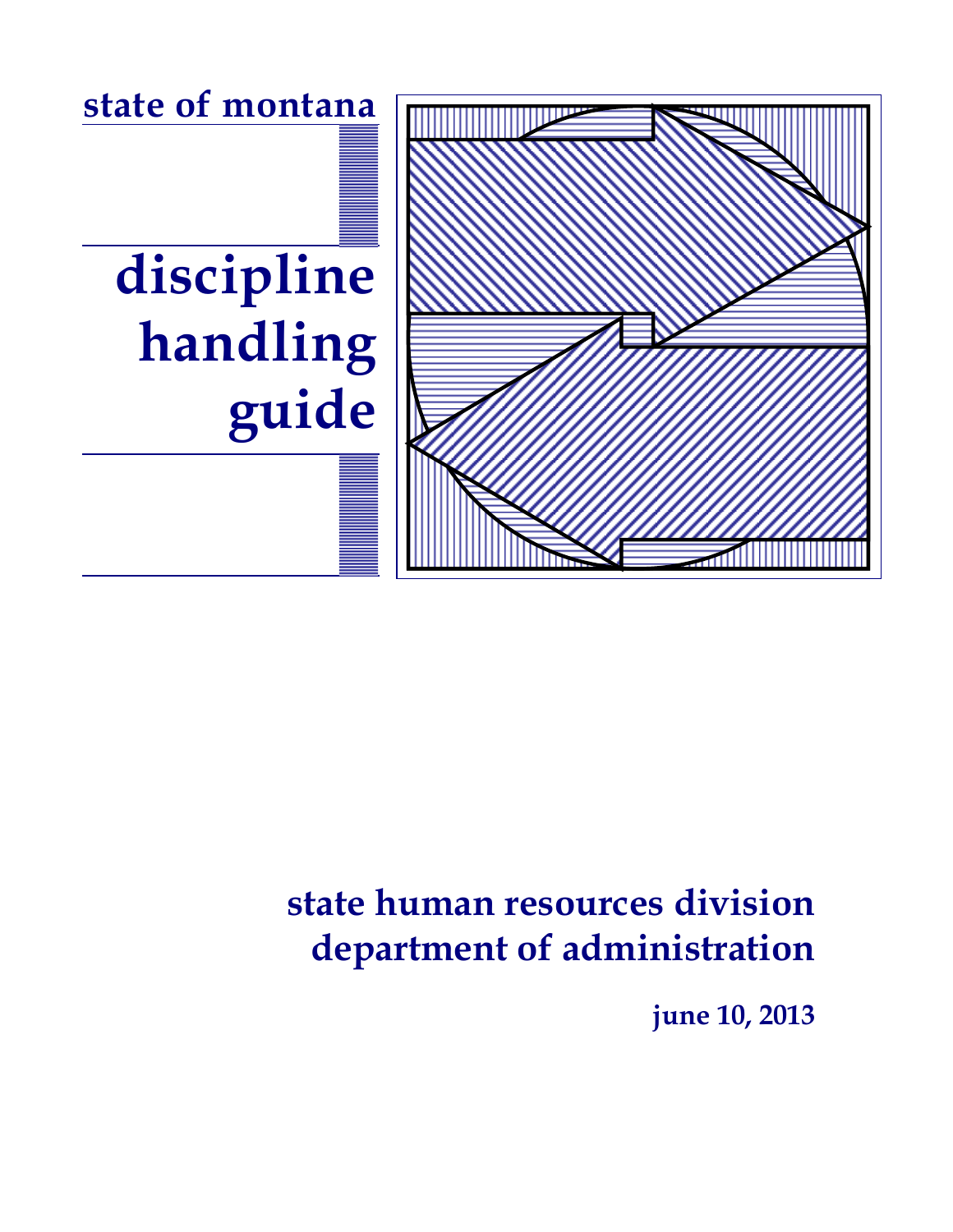### **STATE OF MONTANA Discipline Handling Guide**

### **c o n t e n t s**

| $c$ on $c$ epts                                                                                                              |                |
|------------------------------------------------------------------------------------------------------------------------------|----------------|
| discipline and effective supervision                                                                                         |                |
| what is discipline? $\dots \dots \dots \dots \dots \dots \dots \dots \dots \dots \dots \dots \dots \dots \dots \dots \dots$  | 1              |
|                                                                                                                              | $\mathbf{1}$   |
| how do these relate to supervisory practices?                                                                                | $\overline{2}$ |
|                                                                                                                              | $\overline{2}$ |
| progressive discipline                                                                                                       |                |
|                                                                                                                              | 3              |
|                                                                                                                              | 3              |
|                                                                                                                              | 3              |
| critical concepts of discipline                                                                                              |                |
|                                                                                                                              | $\overline{A}$ |
|                                                                                                                              | $\overline{4}$ |
| what is due process? $\dots \dots \dots \dots \dots \dots \dots \dots \dots \dots \dots \dots \dots \dots \dots \dots \dots$ | 6              |
| what about due process rights <i>before</i> discipline?                                                                      | 6              |
|                                                                                                                              | 8              |
|                                                                                                                              | 8              |
|                                                                                                                              | 8              |
|                                                                                                                              | 9              |
| how do informal documents relate to formal documents?                                                                        | 10             |
|                                                                                                                              | 11             |

### *p r o c e d u r e s*

| informal disciplinary actions |  |
|-------------------------------|--|
| formal disciplinary actions   |  |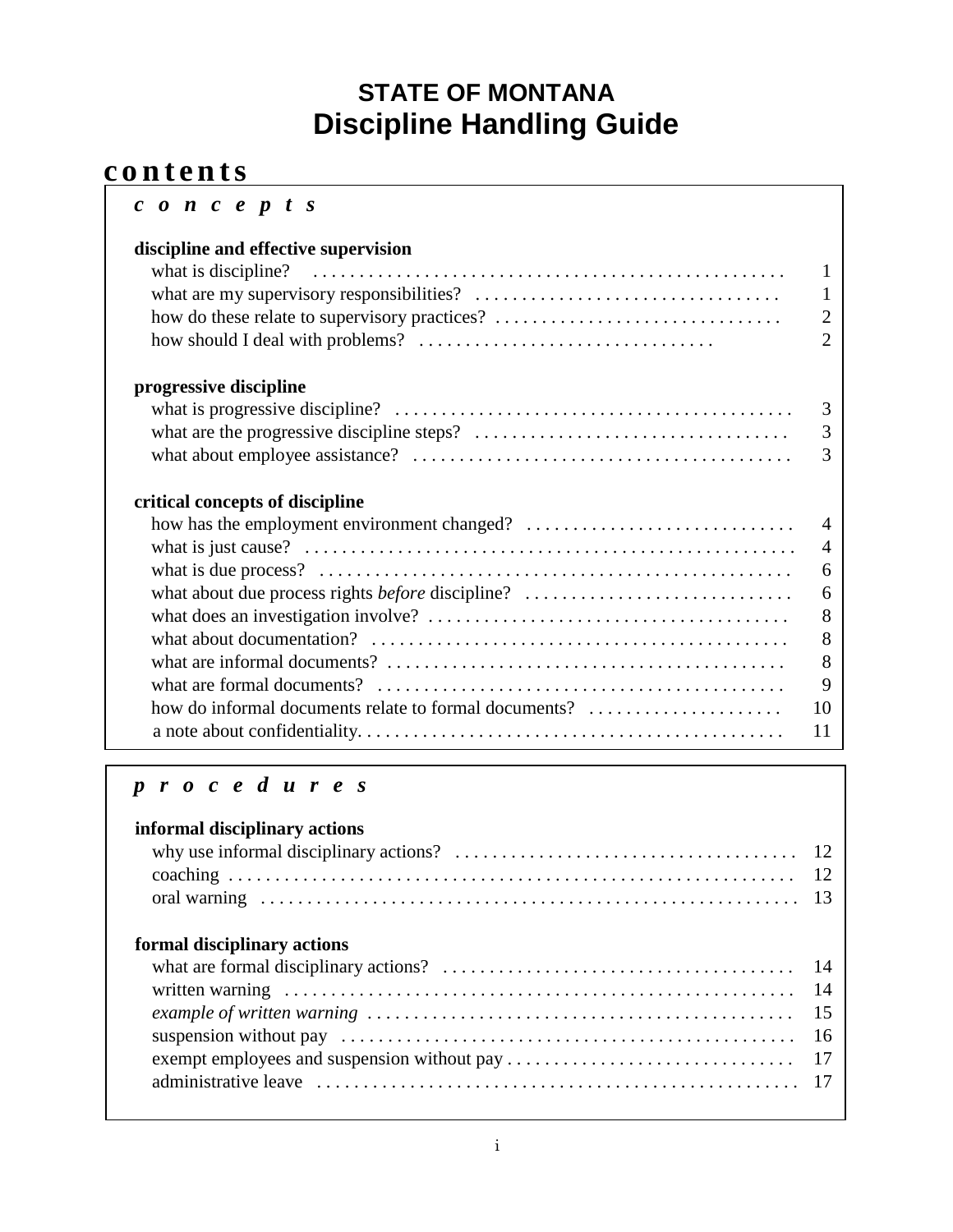### *p r o c e d u r e s*

*( c o n t i n u e d )*

|                                                                                                                                                        | 18<br>19<br>20<br>21<br>22<br>23 |
|--------------------------------------------------------------------------------------------------------------------------------------------------------|----------------------------------|
| conducting disciplinary meetings                                                                                                                       |                                  |
|                                                                                                                                                        |                                  |
|                                                                                                                                                        | 24                               |
|                                                                                                                                                        | 25                               |
|                                                                                                                                                        |                                  |
|                                                                                                                                                        |                                  |
| employee assistance<br>what should $I$ do? $\ldots$ $\ldots$ $\ldots$ $\ldots$ $\ldots$ $\ldots$ $\ldots$ $\ldots$ $\ldots$ $\ldots$ $\ldots$ $\ldots$ | 28<br>28<br>29<br>30<br>30       |
|                                                                                                                                                        |                                  |
| appendix                                                                                                                                               |                                  |
| full text: wrongful discharge from employment act                                                                                                      | 33                               |
|                                                                                                                                                        | 35                               |
|                                                                                                                                                        |                                  |
|                                                                                                                                                        | 36<br>37                         |

**This guide provides assistance to state supervisors and managers in administering disciplinary action. This guide is not state policy or administrative rule. It is not binding on any agency; it does not establish practice or set precedent.**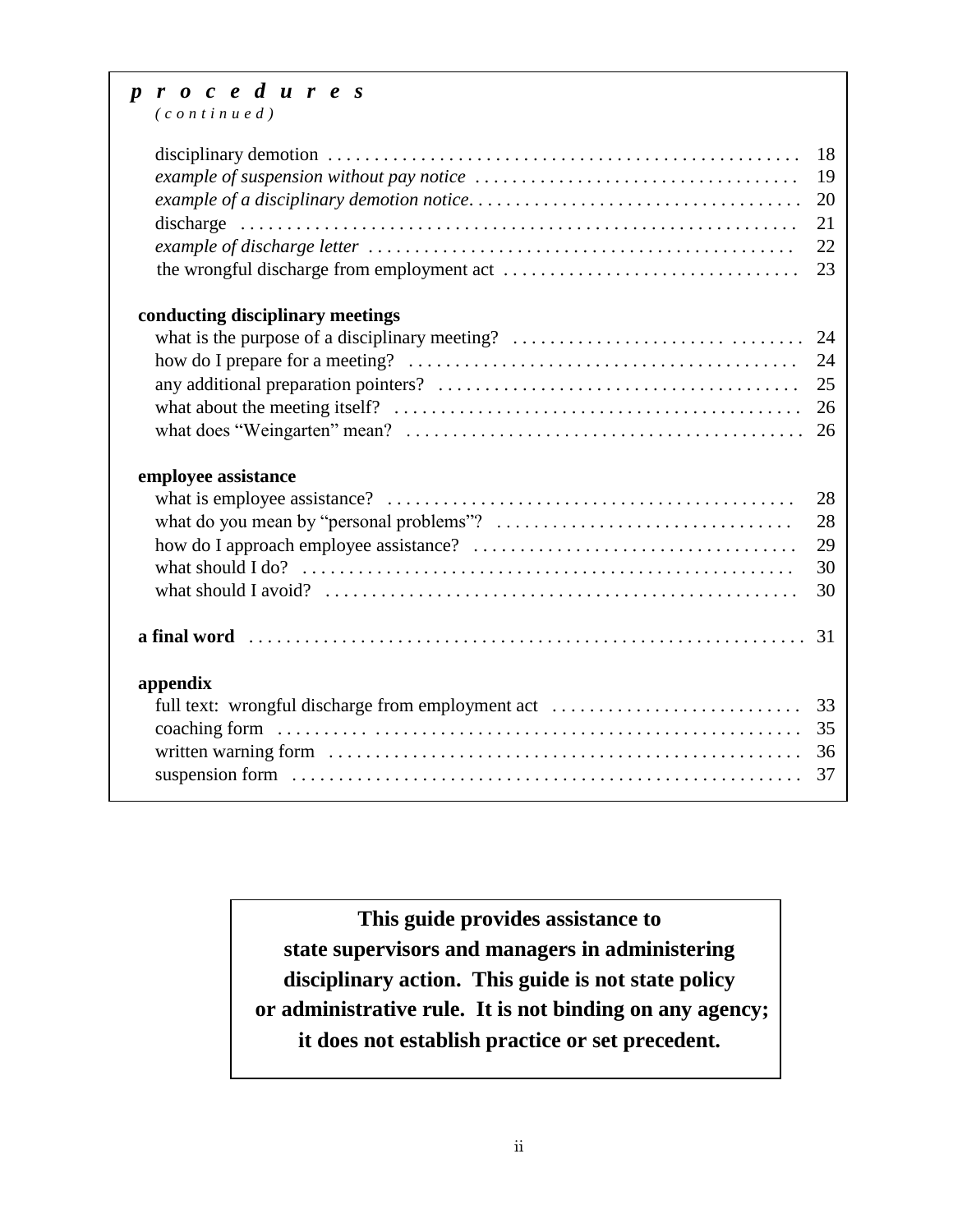

**what is discipline?**

*Discipline is a system of communication – about expectations and, when necessary, about expected changes in behavior*

### **discipline and effective supervision**

"Discipline" represents perhaps the most difficult area of supervision. In part, this difficulty stems from the many meanings people place on the word itself ...

dis•ci•pline  $n$ . [ME. < OFr. descepline < L. disciplina < discipulus: see DISCIPLE] 1. a branch of knowledge or learning 2. a) training that develops self-control, character, or orderliness and efficiency b) strict control to enforce obedience 3. the result of such training or control; specif., a) selfcontrol or orderly conduct b) acceptance of or submission to authority and control 4. a system of rules, as for the conduct of members of a monastic order 5. treatment that corrects or punishes (Webster's New World Dictionary)

In our approach to discipline, we will emphasize its definition as training that develops self-

control, orderliness, and efficiency. When necessary, it includes supervisory actions that correct employee behavior. Although a supervisor may sometimes need to penalize employee behavior, that aspect of discipline must be secondary; it should be used only when necessary.

This guide will help you in your job as a supervisor in a state agency. As you read this guide, keep in mind that preventive action — establishing and maintaining good "discipline" in your  $unit - is preferable to taking$ disciplinary action.

Remember, effective discipline is more *prevention* than *interven* tion.

### **what are my supervisory responsibilities?**

As a supervisor, you are responsible for developing and maintaining a high level of performance in your work unit. You are also responsible for developing and maintaining appropriate conduct and good working relationships in your unit.

In your responsibilities as a supervisor, you need to be aware of things employees must know to perform their jobs efficiently.

These include . . .

- the agency's policies, rules, and regulations governing the employees' work,
- the proper kind of behavior expected of employees to establish and maintain good working relationships,
- the objectives, duties, and tasks each employee is expected to perform.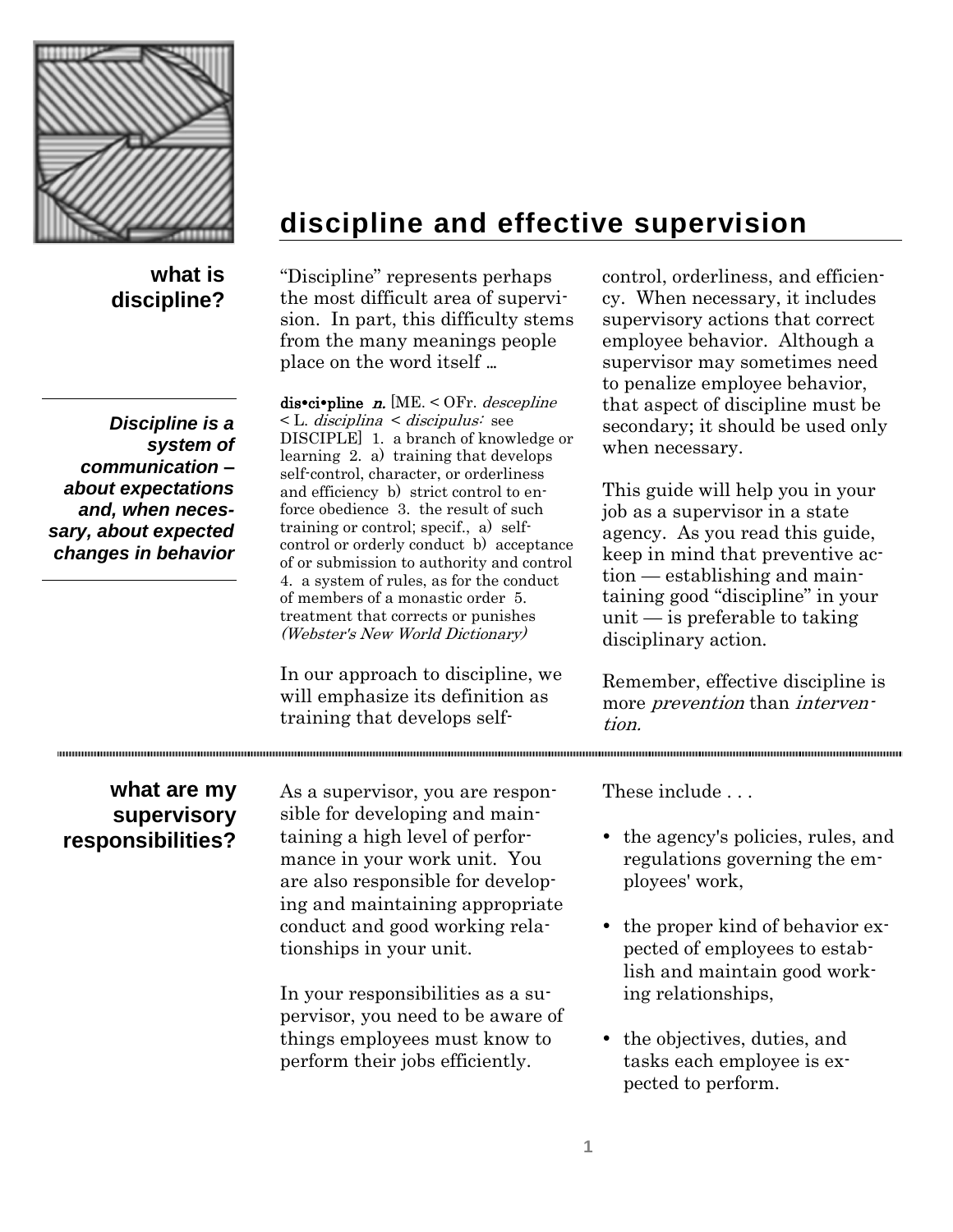| what are my<br>supervisory<br>responsibilities?<br>(continued)                                                   | • what you, as the supervisor,<br>consider the standards of per-<br>formance for the job,<br>knowing the scope of your au-<br>$\bullet$<br>thority to impose or recom-<br>mend disciplinary action,                                                                                  | • how well each employee is<br>meeting those expected stand-<br>ards of performance,<br>how the employees can im-<br>$\bullet$<br>prove their performance and<br>working capabilities.                                                                   |
|------------------------------------------------------------------------------------------------------------------|--------------------------------------------------------------------------------------------------------------------------------------------------------------------------------------------------------------------------------------------------------------------------------------|----------------------------------------------------------------------------------------------------------------------------------------------------------------------------------------------------------------------------------------------------------|
| how do these<br>relate to<br>supervisory<br>practices?                                                           | It is essential that, with your<br>help, employees learn and prac-<br>tice constructive behavior pat-<br>terns in their work. Good work-<br>ing habits will have a "ripple ef-<br>fect," influencing the behavior of<br>every employee in the unit.                                  | Good supervisory practice re-<br>quires that you keep maintain<br>documentation on performance<br>and conduct. This enables you to<br>justify decisions you make con-<br>cerning performance appraisal<br>and disciplinary action.                       |
|                                                                                                                  | Set reasonable work objectives for<br>your employees. A key point is to<br>set objectives that are reasonable<br>both to you and your employees.<br>Employee participation in setting<br>objectives can result in realistic<br>goals that employees are commit-<br>ted to achieving. | Good supervisory practice re-<br>quires that you be willing to<br>make such decisions promptly,<br>impartially, and with justifica-<br>tion. If an employee exhibits un-<br>acceptable conduct or perfor-<br>mance, intervene as soon as prac-<br>tical. |
| how should I deal<br>with problems?                                                                              | No matter how good a supervisor<br>you are, problems will occasional-<br>ly arise in your work group. The<br>occurrence of a problem does not<br>reflect on your ability as a super-<br>visor; how you handle it does.<br>You should encourage and help                              | thority, make sure you refer it to<br>the proper person, such as your<br>supervisor or the human re-<br>sources officer. Make sure the<br>employee knows the outcome of<br>your discussion with the other<br>person.                                     |
| The occurrence of a<br>problem does not<br>reflect on your ability<br>as a supervisor; how<br>you handle it does | the employee to solve the problem.<br>Many situations that have the po-<br>tential to develop into chronic<br>problems can be resolved by the<br>supervisor properly communi-<br>cating with the employee.                                                                           | If you supervise members of a<br>bargaining unit, be sure you are<br>familiar with the terms of the un-<br>ion contract before acting or rec-<br>ommending any action.<br>Often, simple courtesy, straight-                                              |
|                                                                                                                  | If the solution to the problem<br>with the employee is within the<br>scope of your responsibility, ex-<br>amine the situation and try to<br>correct the problem. If the prob-<br>lem is above or beyond your au-                                                                     | forward discussion, and "clearing"<br>the air" can prevent minor prob-<br>lems from growing into grievance<br>actions. A later section of this<br>guide provides tips on conducting<br>meetings with employees.                                          |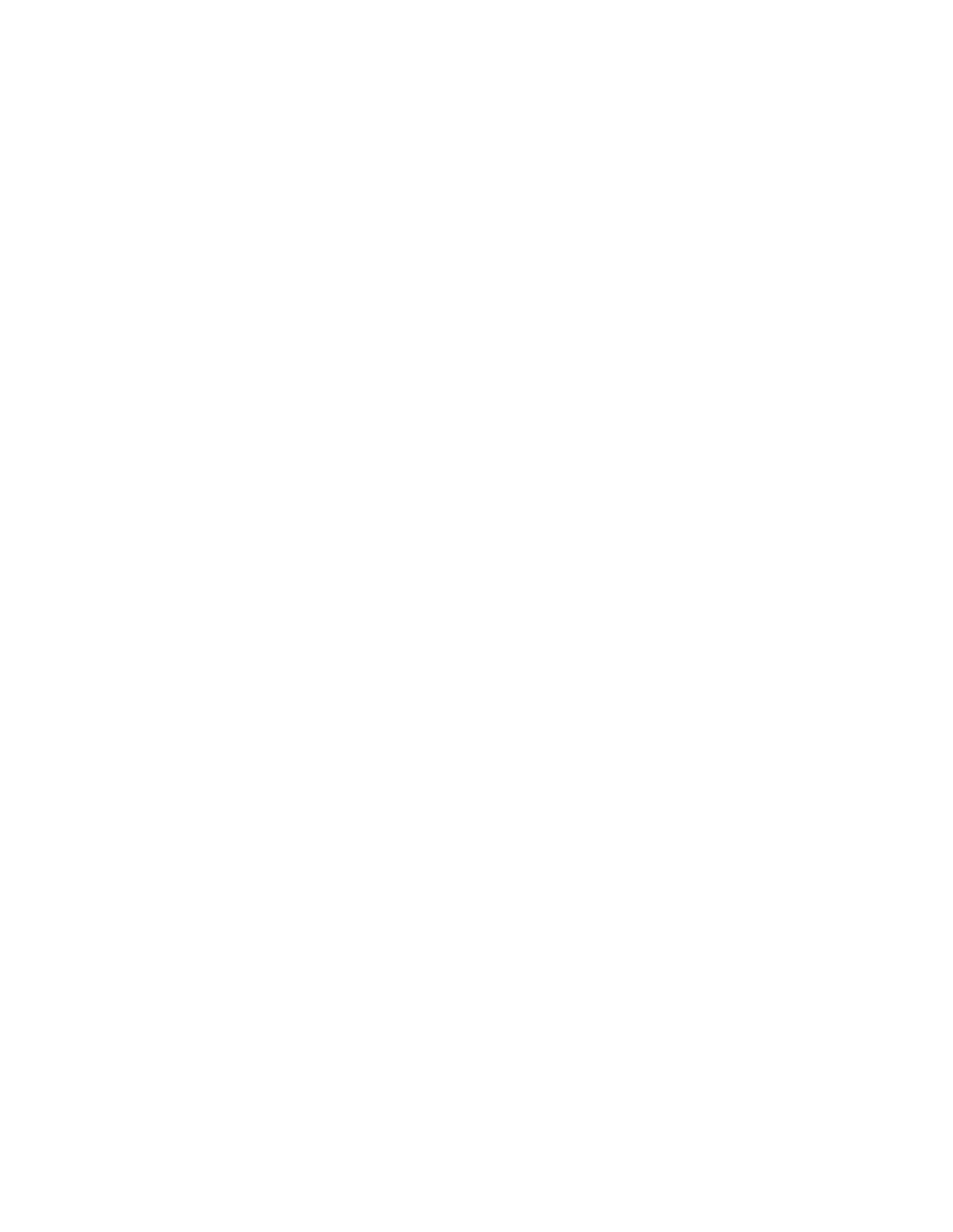

### **progressive discipline**

| what is<br>progressive<br>discipline?            | Progressive discipline is a process<br>of applying disciplinary actions,<br>moving from less serious to more<br>serious actions based on the ini-<br>tial severity or on repetition of<br>the problem behavior. | are very serious. These problems<br>merit disciplinary action that be-<br>gins at a higher level than step<br>one. To determine which action<br>to take, you must consider                                                                     |
|--------------------------------------------------|-----------------------------------------------------------------------------------------------------------------------------------------------------------------------------------------------------------------|------------------------------------------------------------------------------------------------------------------------------------------------------------------------------------------------------------------------------------------------|
|                                                  | For most conduct problems, disci-<br>pline begins at the first of these<br>actions. Any later occurrences of<br>the same problem by the same<br>employee require more serious<br>disciplinary action.           | • past treatment of similar<br>problems<br>• the proper kind of behavior<br>expected of employees to es-<br>tablish and maintain good<br>working relationships,<br>the offense and its effects<br>the relevant policy                          |
|                                                  | Some infractions $-$ such as theft,                                                                                                                                                                             | the circumstances                                                                                                                                                                                                                              |
|                                                  | assault, or falsifying records —                                                                                                                                                                                | the employee                                                                                                                                                                                                                                   |
|                                                  |                                                                                                                                                                                                                 |                                                                                                                                                                                                                                                |
| what are the<br>progressive<br>discipline steps? | The State's discipline-handling<br>policy lists these actions:                                                                                                                                                  | disciplinary interventions may be<br>possible.                                                                                                                                                                                                 |
|                                                  | Informal disciplinary actions<br>1. coaching<br>2. oral warning<br>Formal disciplinary actions<br>3. written warning<br>suspension without pay<br>4.<br>5. disciplinary demotion                                | Management must decide which<br>step of the progressive discipline<br>process is best in a given situa-<br>tion. You also must determine<br>the specific actions to take and<br>the order of these actions.<br>Failing to follow your agency's |
|                                                  | discharge<br>6.<br>The policy also allows that other                                                                                                                                                            | policies on progressive discipline<br>may expose the State and the<br>agency to legal liability.                                                                                                                                               |
|                                                  |                                                                                                                                                                                                                 |                                                                                                                                                                                                                                                |
| what about                                       | Employee assistance can be help-                                                                                                                                                                                | tance later in this guide. In addi-                                                                                                                                                                                                            |
| employee<br>assistance?                          | ful at any stage of progressive dis-<br>cipline-for both employee and                                                                                                                                           | tion, information on employee as-<br>sistance is available from the                                                                                                                                                                            |

supervisor. You can find more information about employee assisHealth Care and Benefits Division, Department of Administration.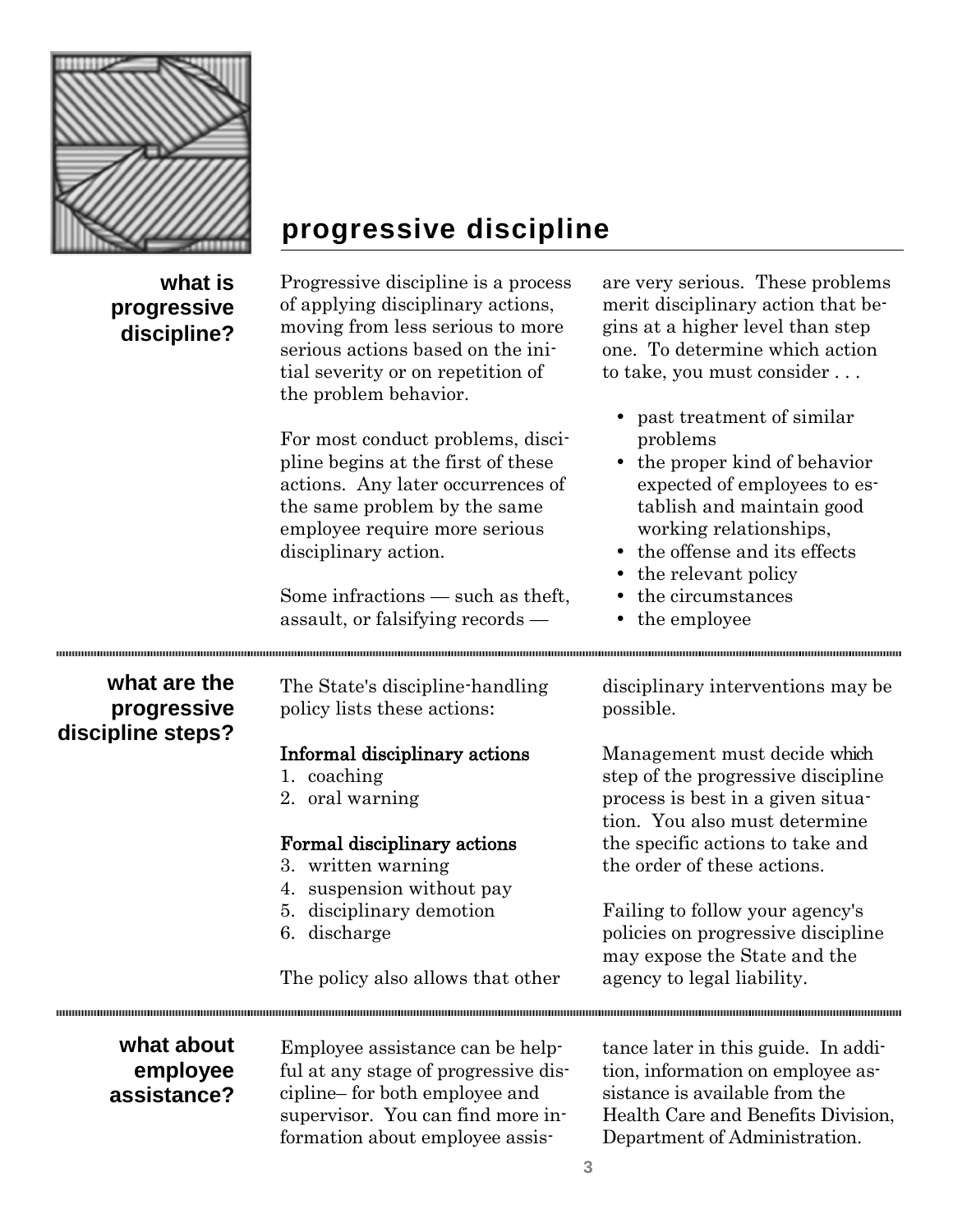

**how has the employment environment changed?**

### **critical concepts of discipline**

Time was, not so long ago, employers enjoyed nearly unlimited power to discipline and discharge employees. Over the last several years, however, this arbitrary power has been limited by statutes and court decisions.

Some important cases have dealt with specific issues, such as discrimination and workers' compensation. More importantly, a growing number of court decisions have outlined the employer's responsibility to show just cause for severe disciplinary actions, such as discharge. And most public employers, such as the state, must afford due process to the affected employee.

The next couple of sections explain what these concepts mean for state supervisors.

Montana's Wrongful Discharge from Employment Act sets out certain rights and remedies with respect to wrongful discharge. You can read a description of this law later in this guide and its full text in the appendix.

**what is just cause?**

*"Just cause" means reasonable, jobrelated grounds for taking disciplinary action*

The term "just cause" — also called "good cause" or simply "cause" — eludes precise definition. Courts and arbitrators have wrestled with the term, trying to pin a workable meaning on it.

In 1987, the Montana Legislature passed the Wrongful Discharge from Employment Act. For the purposes of the law, it defines "good cause":

… reasonable job-related grounds for dismissal based on a failure to satisfactorily perform job duties, disruption of the employer's operation, or other legitimate business reason. The legal use of a lawful product by an individual off the employer's premises during nonworking hours is not a legitimate business reason, unless the employer acts within the provisions of 39-2-313(3) or (4).

For our purposes, the state's discipline-handling rules define "just cause":

… reasonable, job-related grounds for taking a disciplinary action based on failure to satisfactorily perform job duties, or disruption of agency operations.

#### the definition continues …

Just cause may include, but is not limited to: an actual violation of an established agency standard, procedure, legitimate order, policy, or labor agreement; failure to meet applicable professional standards; criminal misconduct; wrongful discrimination; deliberate misconduct; negligence; deliberately providing false information on an employment application; willful damage to public or private property; workplace violence or intimidation; harassment; unprofessional or inappropriate behavior; or a series of lesser violations.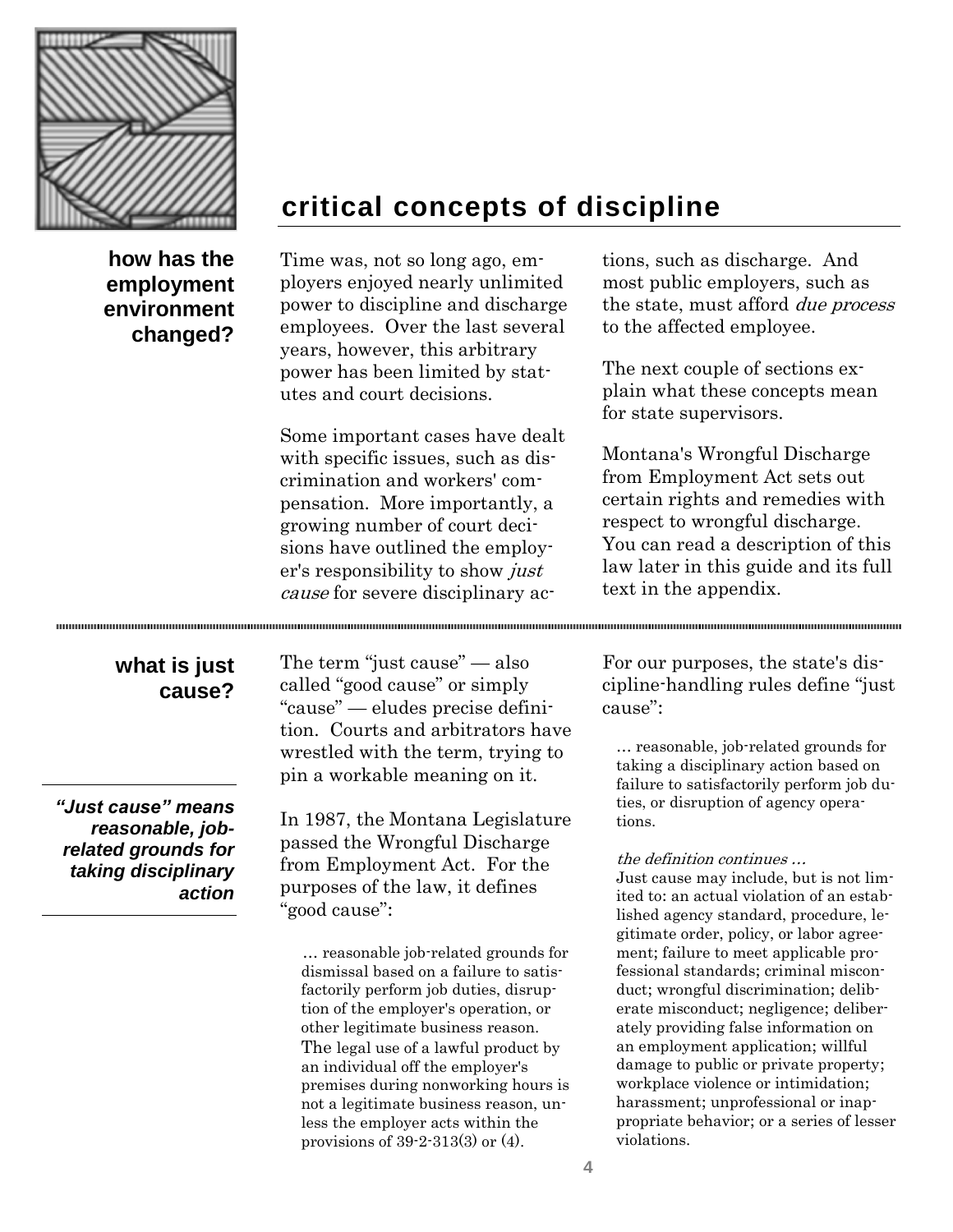#### **what is just cause?** (continued)

#### *Essentially, to show just cause, management must*

*1) show that the employee violated a specific policy, rule, performance requirement, or standard of employment* 

*and* 

*2) show that the employee knew about the policy, rule, performance requirement, or standard of employment*

The key words in this definition are reasonable and job-related. As you consider whether to take disciplinary action, you need to consider a number of factors to determine if just cause is present. The following seven questions can help you determine whether you've established just cause.

- 1. Did the employee's alleged behavior violate a specific work rule, policy, or managerial order?
- 2. Did the employer give the employee forewarning of the possible or probable consequences of the employee's conduct?
	- written policies
	- orientation and training
	- verbal and written warnings
- 3. Was the rule or managerial order that the employee violated reasonably related to the orderly, safe, and efficient operation of the agency?
- 4. Did management, before administering discipline to an employee, make an effort to discover whether the employee did, in fact, violate a rule or order?
	- The investigation should normally occur prior to any disciplinary decision.
- 5. Was the investigation conducted fairly and objectively?
	- The employer must make a reasonable, "good faith" effort to discover all the facts about a given case.
- You're not required to provide evidence that is "beyond a reasonable doubt," but it must be reasonable and clear.
- 6. Has the employer applied its rules, orders, and penalties even-handedly and without discrimination among all employees?
	- If not, the apparent or real discrimination may result in the overturning or modification of a disciplinary action.
	- If the employer has been lax in enforcing rules and policies and decides to "get tough," it should notify employees beforehand of its intent to enforce all rules and policies as written.
- 7. Was the degree of discipline administered in a particular case reasonably related to a) the seriousness of the employee's offense, and b) the employee's record of service?
	- A trivial offense does not merit harsh discipline unless the employee has committed the same offense a number of times in the past.
	- Management should refer to the employee's "record of service" only to determine the severity of discipline.
	- If two or more employees commit the same offense, their respective records provide the only proper basis for "discriminating" between them in administering discipline.

Keep in mind that the state's discipline-handling rules require management to have just cause for taking any formal disciplinary action.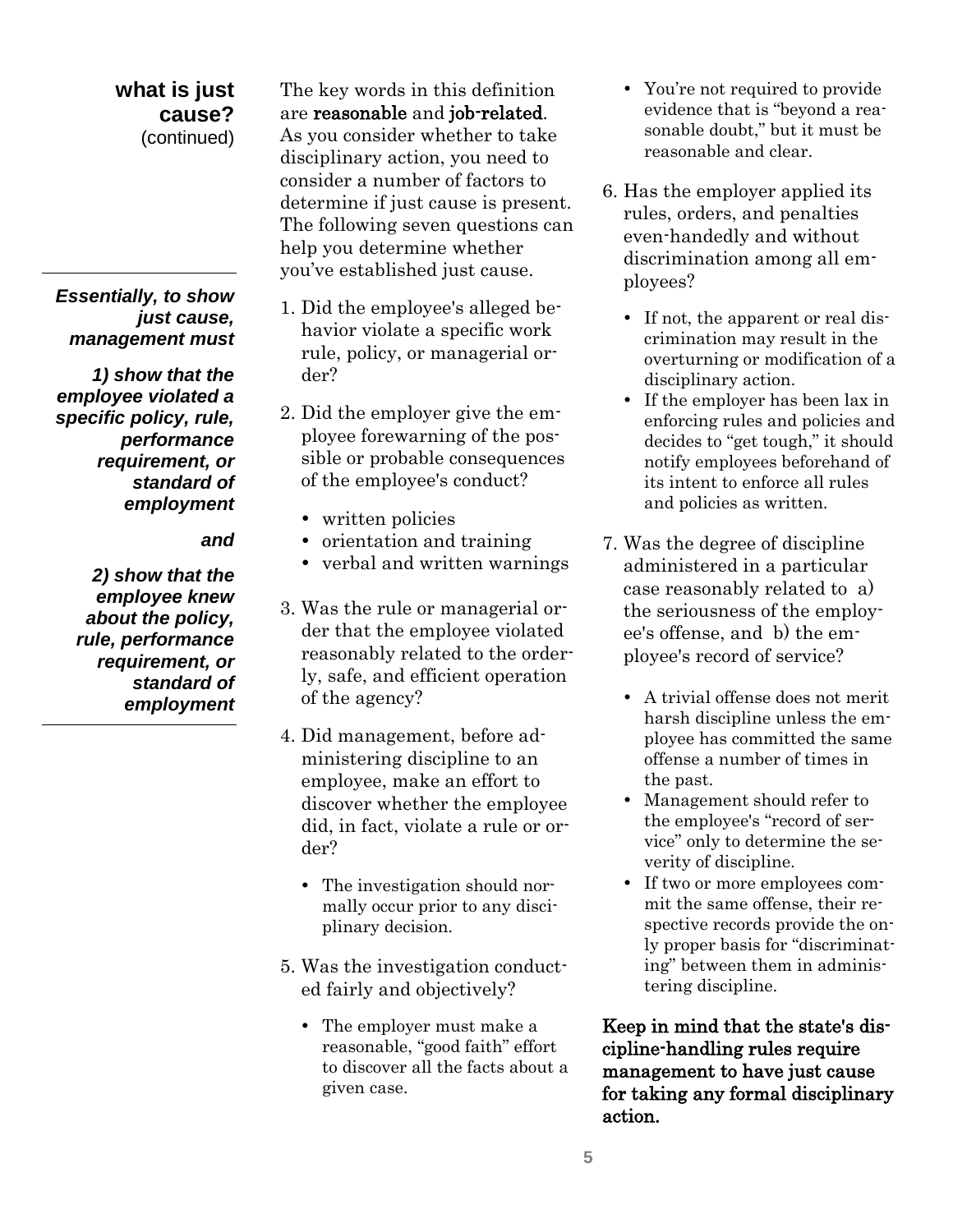### **what is due process?**

*The state's grievance procedure – properly followed – satisfies the due process requirement, except in cases where due process is necessary before disciplinary decisions*

*The opportunity to grieve a formal disciplinary action does not apply when the action is a written warning* 

*Be aware of any grievance procedure that's included in an applicable collective bargaining agreement* The U.S. Constitution (Fourteenth Amendment) and the Montana Constitution (Article II, Section 17) state that the government shall not deprive a person of property or liberty without due process of law. Statutes or administrative rules may give public employees a "property interest" in continuing their employment with an agency.

If a public employee has a "property interest" in his or her position, the agency may not deprive the employee of that interest (that is, impose an economic detriment) without "due process of law." The governmental agency must determine what process is "due" in a given case.

In general, due process requires that the employee receive notice of and an opportunity to respond to formal disciplinary action. Under the state's disciplinehandling rules (ARM 2.21.6507), this requirement means …

. . . an employee:

1. is informed of the action being taken and the reason for the action; and 2. has the opportunity to respond.

To ensure that due process is provided, the state's rules require that formal disciplinary action include written notification to the employee.

Critical elements of this notice include:

- 1. the just cause (reasons) for the disciplinary action,
- 2. a description of the disciplinary action, including dates and duration, if applicable,
- 3. the improvements or corrections expected of the employee, if applicable,
- 4. consequences (further discipline) if the employee fails to improve or correct behavior, if applicable, and
- 5. the employee's right to respond, either orally or in writing.

Management must present the written notice to the employee for his or her review. If the employee chooses not to sign the notice, you may note that fact on the notice. You might have a witness to the refusal sign the notice in the presence of you and the employee. Preferably, the witness will be an agency human resources officer or your boss.

Any written response by the employee must be attached to the notice and included in the employee's personnel file. The employee may also grieve certain formal disciplinary actions.

### **what about due process rights before discipline?**

The state's discipline-handling policy requires that an employee facing formal disciplinary action receive written notice and an opportunity to respond. The state's grievance policy also provides the opportunity for a hearing after discharge.

Court cases have affected due process rights for permanent state employees facing discharge.

In particular, the U.S. Supreme Court decided Loudermill v. Cleveland Board of Education in March 1985. This case yielded guidelines for a hearing before a possible discharge.

In October 1994, the Montana Supreme Court decided *Boreen v.* Christensen. The Court held that the state's discipline policy creates a property interest for per-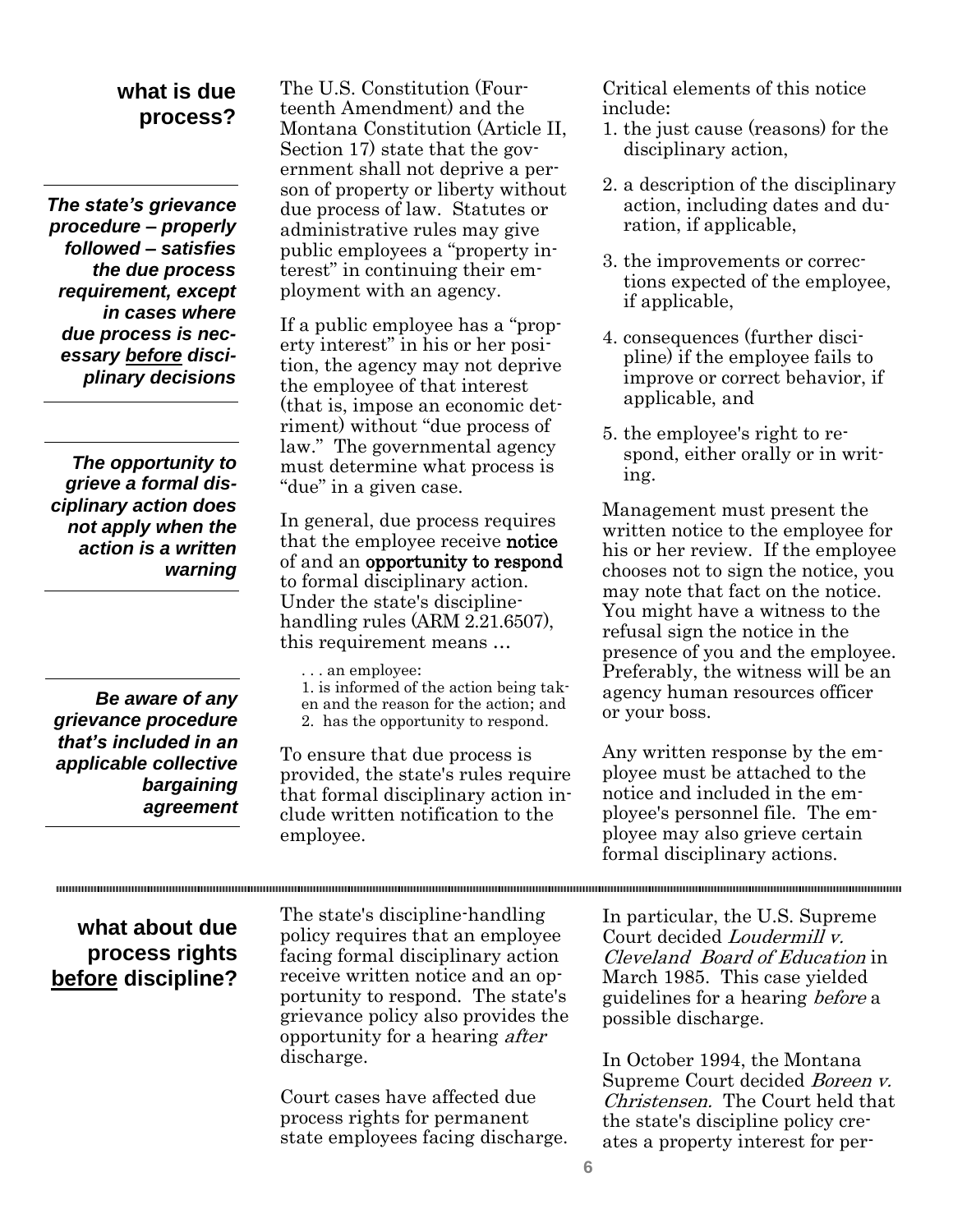### **what about due process rights before discipline?** (continued)

*A neutral third party may hear the employee's side of the story and investigate the situation before the decision is made whether to suspend, demote, or discharge the employee*

*A due process meeting prior to discipline is informal – there is no requirement to introduce evidence or to examine witnesses* manent state employees. This property interest gives rise to the right of due process before deciding on discipline that could have an economic impact on the employee (such as demotion, suspension without pay, or discharge).

Under the impact of these cases, you should consider the following suggestions that would satisfy the need for a "due-process meeting" or "Loudermill hearing."

- Never fire an employee "onthe-spot." Allow a "cooling-off" period before making a decision on discharge. If it is vital to remove the employee from the work situation, place the employee on administrative leave, pending the outcome.
- A due-process review may take place to determine if there are reasonable grounds to believe the allegations against the employee are true and that the evidence supports the disciplinary decision.
- The person conducting the review should be someone who has not been involved in recommending the employee' discharge. Preferably, the person would not be within the line of supervision above the employee.
- The review should contain the following steps:
	- a. Notice to the employee of the allegations supporting the recommended discharge action;
	- b. Notice to the employee of the substance of relevant evidence supporting the allegations;
	- c. A meeting between the employee and the reviewer. The reviewer presents the information to the employee and hears the employee's response. The meeting is usually not a full evidentiary hear-

ing; an informal process works. As an alternative, the employee may submit a written response to the information.

- To be effective, the person conducting the review should be well versed in the legal principles governing employee discipline, as well as the state's human resource policies and practices.
- The due-process review or hearing need not resolve definitely the issue of discipline; the review is an initial check against mistaken decisions. Its purpose is to determine if there are reasonable grounds to believe that the charges against the employee are true and support the proposed discipline.
- Remember that "Weingarten rights" apply for union employees. See the section starting on page 26.
- Thorough due process requires good documentation:
	- a. Date and time of the meeting, names of those attending;
	- b. List of the allegations about the employee's conduct or performance;
	- c. The employee's response, along with any other discussion;
	- d. Any evidence presented by the employee in the meeting;
	- e. Review of relevant policies;
	- f. Information, if available, on how the agency has addressed similar issues in the past;
	- g. A review of the employee's history, if not already in the investigation report.
- Finally, a due-process review does not replace the opportunity for a full hearing after discipline, as provided by the state grievance policy or by collective bargaining agreement.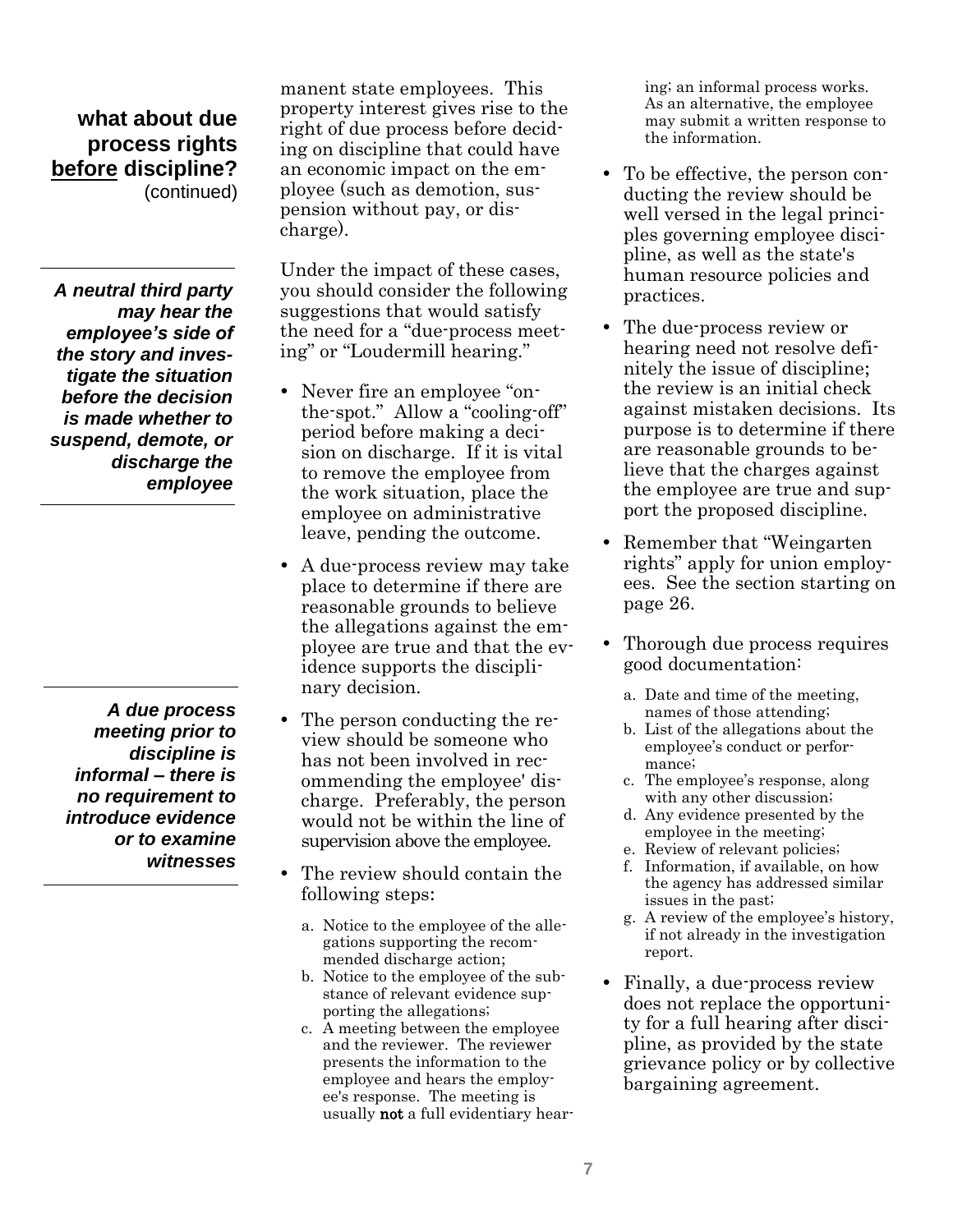### **what does an investigation involve?**

*A fair and balanced disciplinary process requires thorough information – developed through fair and balanced investigation*

Serious allegations about an employee's conduct or performance require serious consideration. As a supervisor, you may be part of investigating the allegations.

Management decides case-by-case on the appropriate level and extent of an investigation. It can range from the supervisor asking the employee a few questions to bringing in an outside investigator to review documents and conduct interviews.

Whatever the level, investigation requires a careful balance of gathering information and preserving confidentiality.

Because of the sensitive nature of an investigation, you should always consult with your Human Resources office before trying to gather any information. This will help to safeguard employees' rights related to

- union representation (Weingarten rights)
- self-incrimination, when the employee's conduct in-

volves possible criminal activity (Garrity rights)

- privacy and freedom from unreasonable searches
- free speech and association
- due process.

For example, if the employee's conduct involves possible criminal activity, Human Resources will know how and when to get law enforcement involved. It's also important to consult HR if an employee is arrested off-the-job on charges unrelated to work.

The State's rules on Employee Records Management (ARM 2.21.6612) exclude investigation reports. These are separate from individual personnel files and may, in some cases, be subject to public release. As a result, all documents related to an investigation need careful management.

In short, the sensitive nature of investigations and related documents require each supervisor to proceed carefully and in close cooperation with Human Resources.

### **what about documentation?**

We have said that the effectiveness of discipline hinges on the quality of the supervisor's interactions with an employee. Of equal importance is the supervisor's attention to documenting the facts related to performance, conduct, and communication about these areas.

Keep in mind the often-quoted saying: If it isn't written down, it didn't happen. Without adequate documentation, management is virtually powerless to resolve a long-term disciplinary problem.

### **what are informal documents?**

Like disciplinary actions, documentation falls into two categories: informal and formal. Informal documents are those kept by the supervisor prior to any written disciplinary notice to the

employee. The most common and most important — among informal documents are the supervisor's notes. These notes may take the form of a journal, log, or calendar.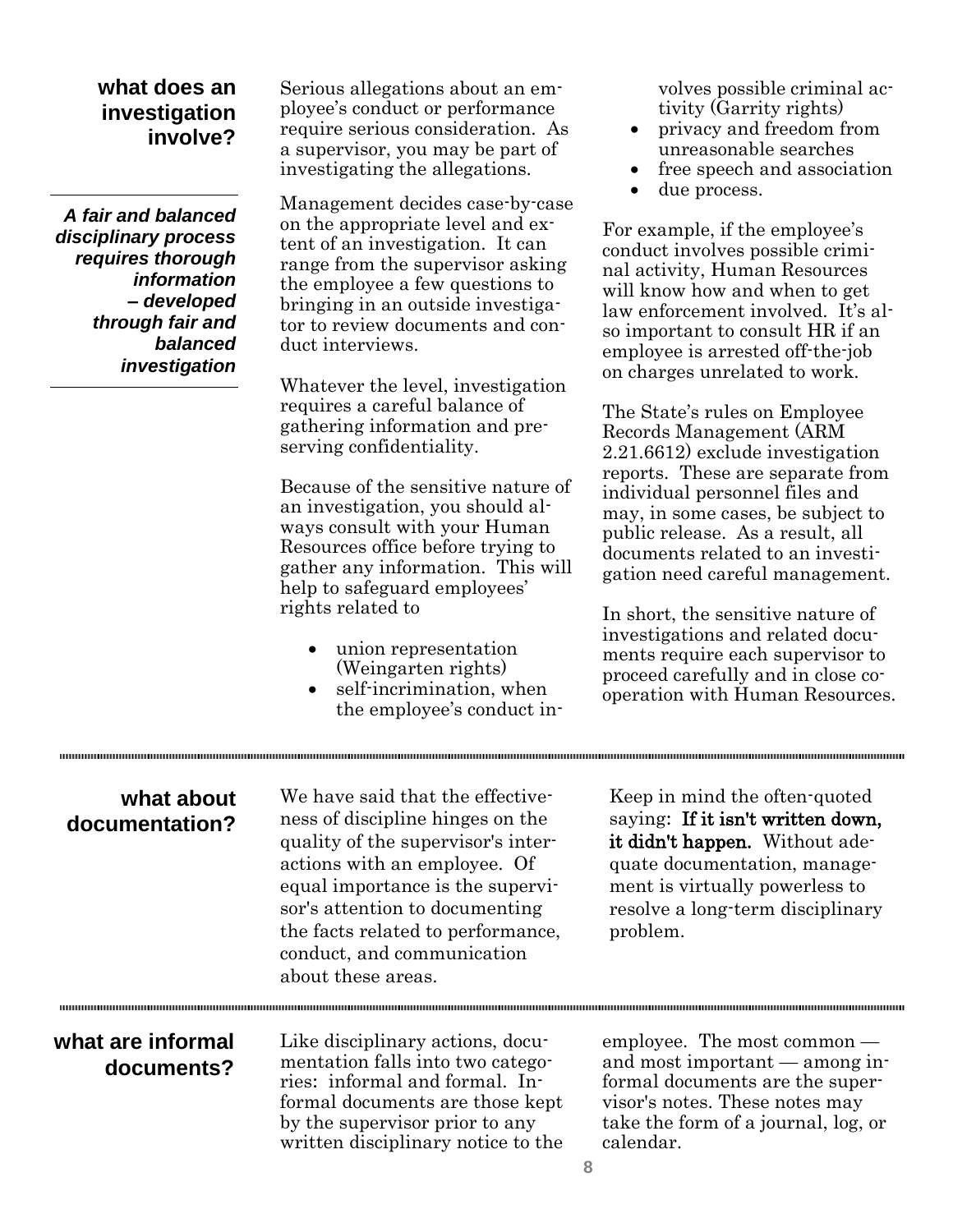A good supervisor makes notes at the time a problem occurs — sort of a running account of an employee's conduct and what the supervisor had done about it. Of equal importance with recording the notes is making sure that you discuss the issues with the employee. You should not document anything that you have not discussed or will not discuss with the employee.

When recording information in your journal or log, restrict your entries to important facts about the discipline problem. These should include . . .

- dates, times, and places of the events or incidents in question.
- names of other persons involved in the incident, either as witnesses or participants.
- a specific, objective description of the employee's behavior state facts, not conclusions or conjecture.
- a summary of your discussions with the employee, including what the employee said in defense of his or her behavior.

Other informal documents include any materials that provide evidence of the problem behavior. Some examples are ...

- complaints from other units, agencies, or members of the public – e-mail, letters, memos.
- written and signed statements from witnesses to the employee's conduct.
- examples of the employee's work, if related to the behavior in question.
- business records, such as time records, travel vouchers, work logs, equipment releases, and so on, if they are related to the behavior in question.
- copies of memos or e-mail from supervisor to the employee that outline the results of informal disciplinary action.

Be aware that even informal documentation may become evidence in a hearing. Always stick to the facts and avoid subjective accounts.

### **what are formal documents?**

*If it isn't written down, it didn't happen*

Formal documents are those with the employee's signature on them. Many formal documents are entered into the employee's personnel file, with the original given to the employee. Often, formal documents represent notification of formal disciplinary action.

Other formal documents might include ...

• forms that show the employee has been informed of pertinent rules and policies,

• completed performance appraisals, if poor performance is the reason for disciplinary action.

Formal disciplinary documentation carries some requirements ...

- the employee must review the document and receive a copy,
- the employee may sign the document (or the supervisor notes if the employee declines to) before the document is placed in the employee's personnel file,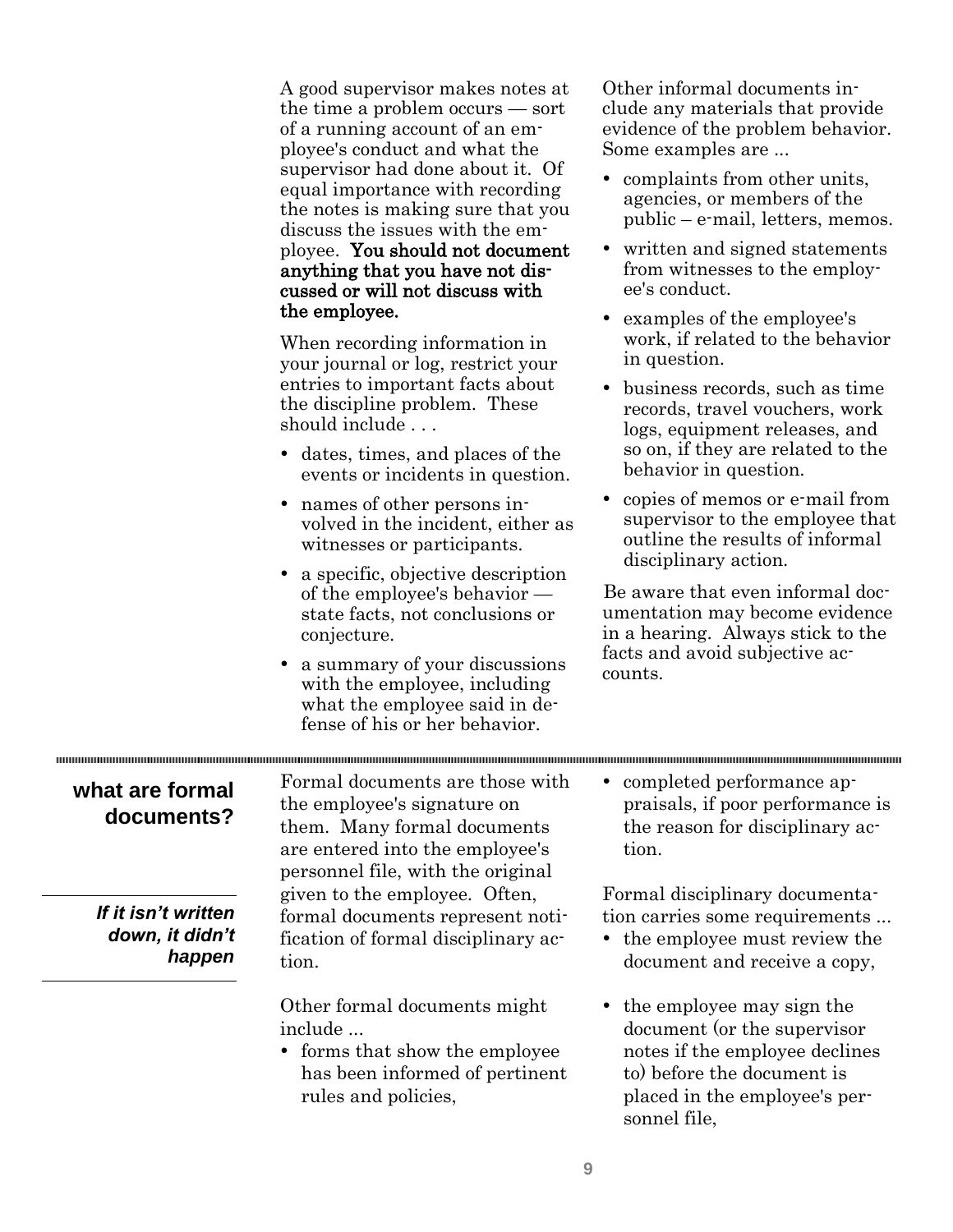| what are formal<br>documents?<br>(continued)                                       | • the employee has the right to<br>respond to the document, ei-<br>ther verbally, in writing, or<br>both. Any written response<br>must go in the personnel file<br>with the document.                                                                               | they can erode your credibility<br>and provide the basis for an em-<br>ployee to challenge a disciplinary<br>action.<br>It is also a good idea to present<br>the document for review by your<br>supervisor or your human re-<br>sources officer, or both. They can<br>double-check to see that the no-<br>tice meets agency requirements. |  |
|------------------------------------------------------------------------------------|---------------------------------------------------------------------------------------------------------------------------------------------------------------------------------------------------------------------------------------------------------------------|-------------------------------------------------------------------------------------------------------------------------------------------------------------------------------------------------------------------------------------------------------------------------------------------------------------------------------------------|--|
| Discipline is only as<br>good as the informal<br>documentation that<br>supports it | Before presenting a formal docu-<br>ment to the employee, the super-<br>visor must make sure the docu-<br>ment contains absolutely no er-                                                                                                                           |                                                                                                                                                                                                                                                                                                                                           |  |
|                                                                                    | rors. Typos, misspellings, gram-<br>matical errors, and transposed<br>numbers may seem minor, but                                                                                                                                                                   | They can also provide additional<br>proof-reading to prevent the types<br>of errors mentioned.                                                                                                                                                                                                                                            |  |
| how do informal<br>documents relate<br>to formal<br>documents?                     | Formal documentation becomes<br>management's record of discipli-<br>nary action. If an employee chal-<br>lenges a disciplinary action, this<br>record provides the main element<br>of management's defense — in a<br>grievance, arbitration hearing, or<br>lawsuit. | Informal documentation lays the<br>foundation for formal documenta-<br>tion. In writing a formal docu-<br>ment, the supervisor refers to the<br>informal documentation for the<br>necessary information. The in-<br>formation the supervisor has<br>gathered thus becomes a part of<br>the record.                                        |  |
|                                                                                    | example of supervisory journal entries                                                                                                                                                                                                                              |                                                                                                                                                                                                                                                                                                                                           |  |

| 6/6/13 | telephone usage | Discussed with Josh Benue at 11:30 a.m. today the issue of tele-<br>phone usage. At issue were long-distance calls on his phone<br>printout that appeared personal. He admitted they had been per-<br>sonal calls. I explained the policy on phone usage $-it$ prohibits<br>personal, long-distance calls on the state billing system. He said<br>he understood. I told him the discussion today was an oral warn-<br>ing. |
|--------|-----------------|----------------------------------------------------------------------------------------------------------------------------------------------------------------------------------------------------------------------------------------------------------------------------------------------------------------------------------------------------------------------------------------------------------------------------|
|        | notice          | 7/7/13 absence without Josh Benue was absent from work yesterday, 7/6, without prior<br>approval. I received no notification at all yesterday. This morning                                                                                                                                                                                                                                                                |

notice approval. I received no notification at all yesterday. This morning when he came in, Josh explained that he had stayed home ill. I reminded him of the requirements for leave: he must call me if he is taking leave without prior approval. I provided coaching on the issue.

8/14/13 clothing Josh Benue arrived at work this morning wearing a yellow tanktop shirt, denim knee-length shorts, and sandals. I directed him to go home and change into clothing that complies with the expectations on record: polo or sports shirt with sleeves, full-length pants, and closed-toed shoes, including socks. He returned at 9:40, wearing tan khakis, a blue polo shirt, and sneakers with socks.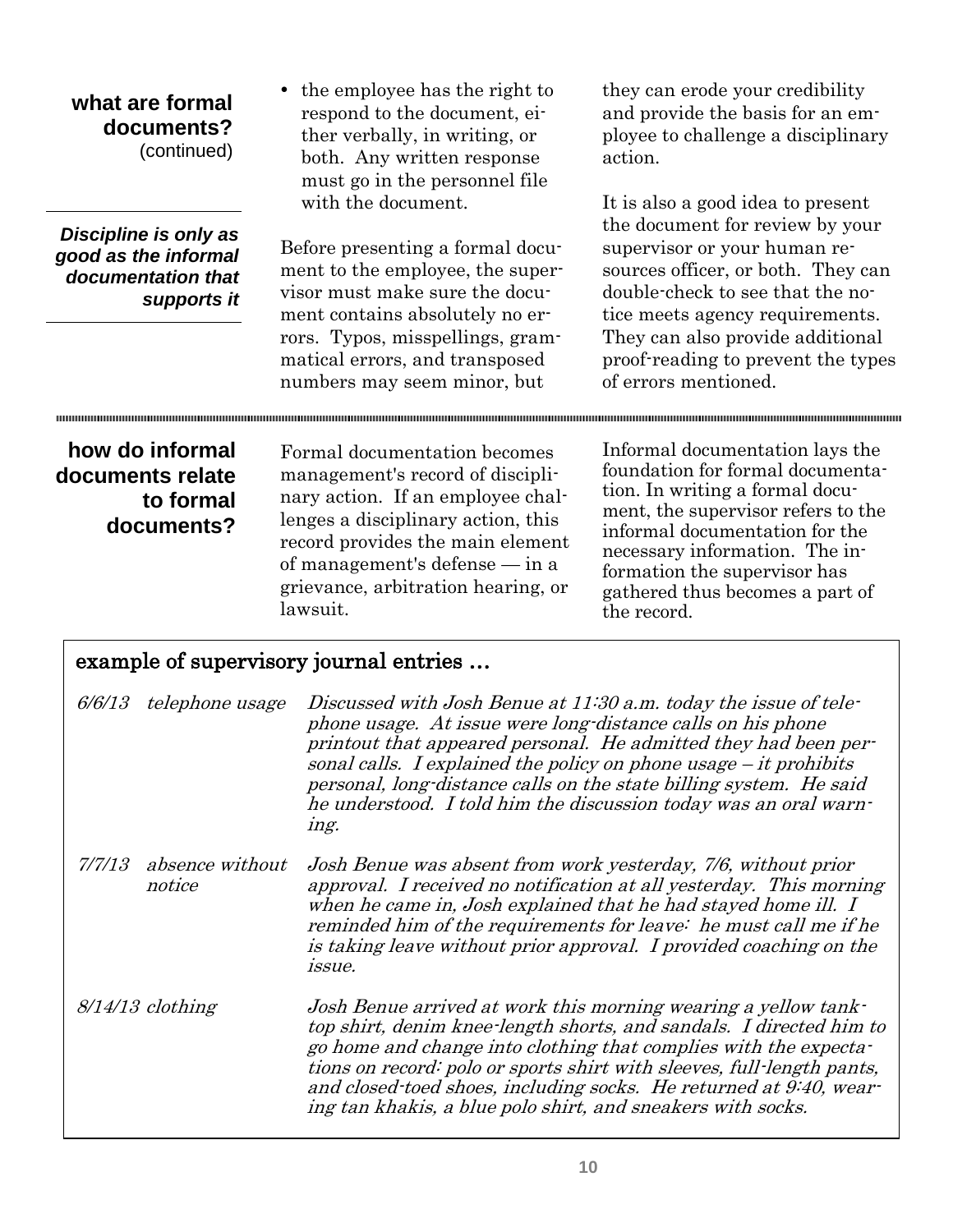### **a note about confidentiality**

*Disciplinary action involves the employee's right of privacy* Montana's constitution and key statutes guarantee public access to government records and meetings. However, the constitution limits the "right to know" when "the demands of individual privacy clearly exceed the merits of public disclosure" (Article II, Section 9). Disciplinary action is an area of individual privacy.

Because disciplinary action is a matter of the affected employee's individual privacy, the state has an obligation to protect that privacy. As a supervisor, you are responsible for upholding that obligation. This obligation extends to disciplinary records, disciplinary conferences with the employee, and oral information about the situation.

You have an important role in protecting employees' privacy. Make sure that all disciplinary documentation remains confidential. This includes your supervisory notes, investigation reports, and disciplinary letters to the employee.

Hold all disciplinary conferences in private; the only people present should be you, the employee, and other people who have a need or right to know of the situation. Such people might be a union representative, your boss or other manager in the chain of command, and possibly a human resources officer or specialist in your agency.

The same goes for discussing disciplinary action. You should discuss the matter only with those

who have a need or right to know. Once again, that group might include the union representative, your boss or other manager in the chain of command, and the human resources officer or specialist in your agency.

Beyond that, keep quiet. You shouldn't discuss the disciplinary action in connection with employee's name with anyone, whether inside or outside your agency. You may mention the fact that a disciplinary action has taken place, but that's all.

The need for confidentiality applies to peers, friends, and relatives. In dealing with the sometimes frustrating aspects of discipline, you may be tempted to "vent" with someone you trust. However, unless that person has the need or right to know, your venting could be a serious breach of confidentiality.

Finally, in some situations, the merits of public disclosure may exceed the demands of individual privacy. Under such circumstances, your agency may have to release the name of an employee and the disciplinary action that took place.

The decision to do so properly belongs to the director or other executive manager, after getting advice from the human resources officer and an attorney. You might be asked to provide information that will help make the decision, but you shouldn't decide on your own to release such sensitive information.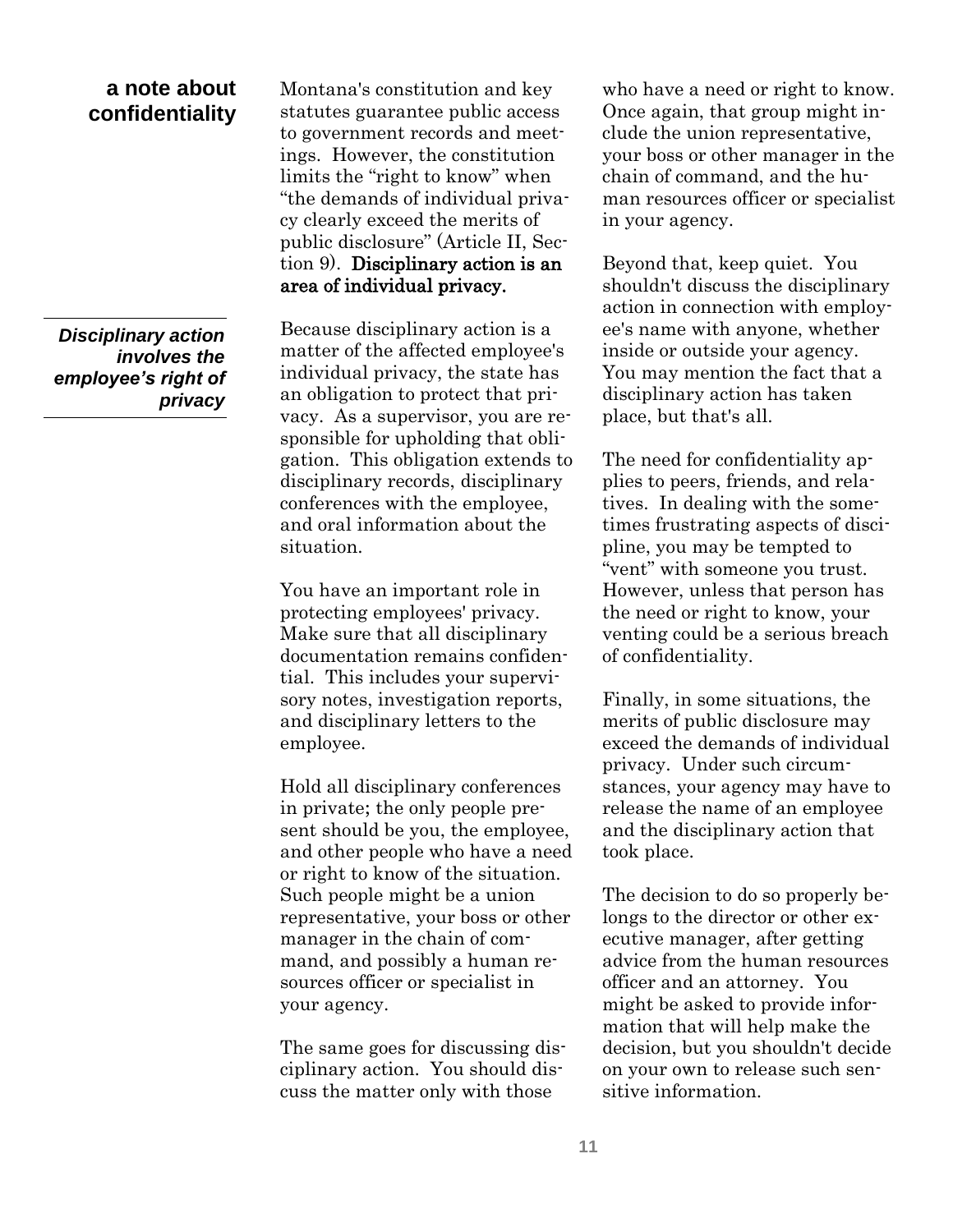

### **why use informal disciplinary actions?**

*These sections contain examples of infractions that may merit informal disciplinary action. The action you decide to take will depend on the circumstances of each situation*

### **informal disciplinary actions**

Most conduct or performance problems are minor in degree. This doesn't mean that they are unimportant, but that they do not initially merit formal disciplinary action. They are, in fact, important to you, and the sooner you deal with them appropriately, the less likelihood they will develop into major problems.

By dealing with minor problems informally, you help to maintain a good working relationship with the employee. You can prevent the employee's resentment or anger that might accompany "harsh" actions that don't fit a minor problem.

Whether you consider a problem

"minor" will depend on at least three considerations: the infraction by the employee, its effect on the unit's operations, and past practice in dealing with similar infractions. Minor infractions may include ...

- a routine performance error
- tardiness
- leaving the workplace without permission
- inappropriate use of work time
- rudeness to the public or to coworkers
- inappropriate use of state equipment
- smoking in an unauthorized area
- . . . and so on

### **coaching**

*Get the employee's agreement that a problem exists*

Coaching is a constructive, informal step taken to improve unsatisfactory employee behavior. The key part of the process is usually an meeting in which the supervisor and employee agree on the nature of the problem and the necessary steps to correct it.

The success of coaching hinges on two factors: 1) conducting it in a positive, non-threatening manner, and 2) obtaining the employee's agreement that a problem exists and that he or she is responsible for his or her behavior.

The following Seven-Step Coaching Model provides a helpful guide for informally counseling an employee on a conduct or performance problem.

- 1. State your purpose get to the point.
- 2. Describe the problem in specific, behavioral terms.
- 3. Listen! Invite the employee's self-evaluation and try to understand.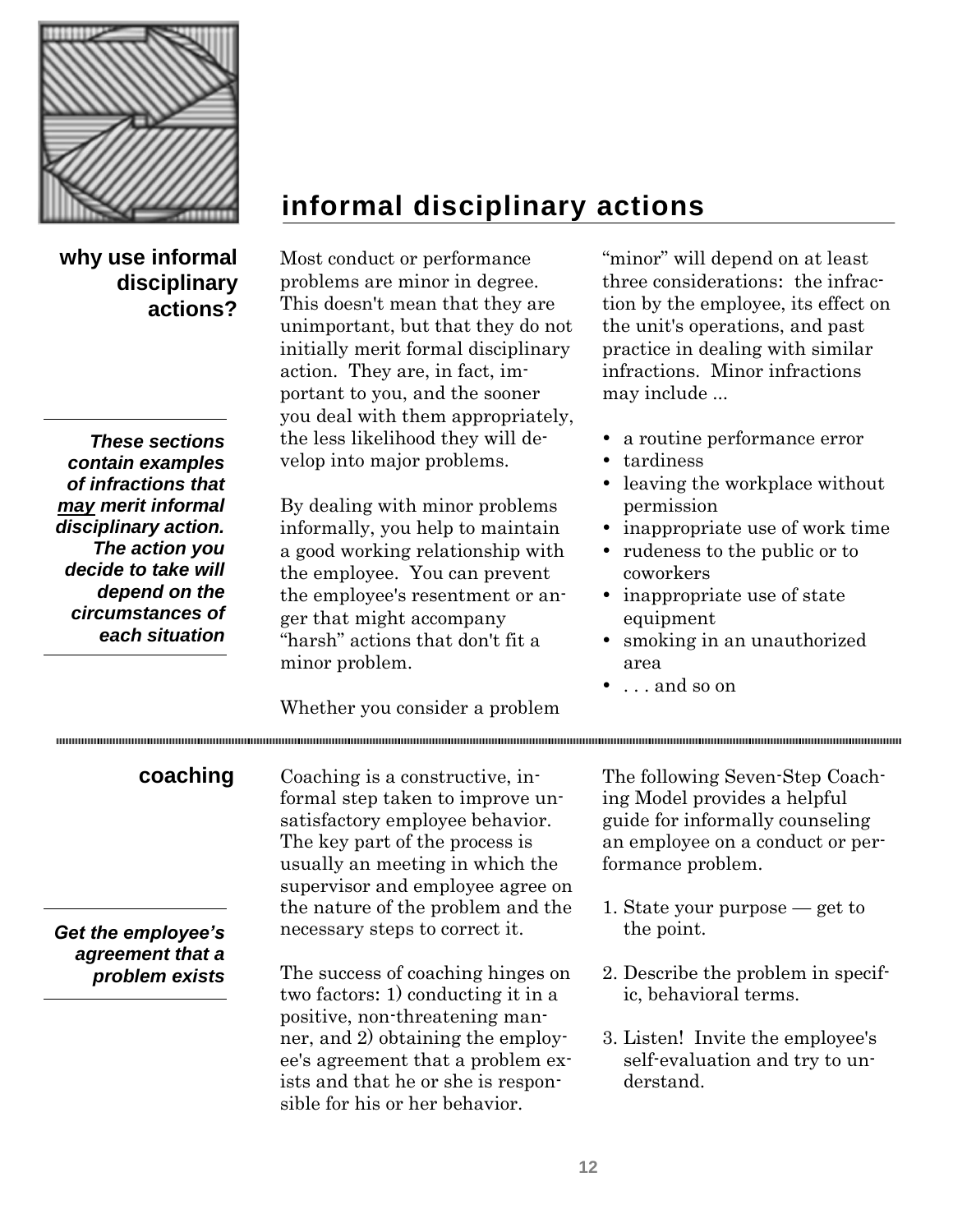### **coaching** (continued)

- 4. Agree on the cause or causes of the problem.
- 5. Ask for suggestions from the employee. Mutually develop a plan to correct the problem.
- 6. Have the employee sum up the discussion and the solution.
- 7. Set a follow-up meeting, if appropriate, to review progress and change in the employee's behavior.

At the completion of such an interview, document it in your notes. Record the employee's name, date and time of the interview, the problem, and the agreed solution. Also note the date and time of any planned follow-up.

You can use the coaching form (see appendix) to document this action. If you use it, the employee must receive a copy of the plan.

**oral warning**

*Even with an informal disciplinary action, make it clear to the employee that it is a step in the disciplinary process*

If coaching fails to produce needed improvement, or if the infraction warrants starting progressive discipline at a more serious step, consider giving an oral warning. Another way of describing this step is "first reminder."

Within progressive discipline, an oral warning should take place immediately if a problem recurs — that is, a problem you've already addressed in coaching.

If you are considering issuing an oral warning as the first action you take, consider these factors: the infraction by the employee, its impact on the unit's operations, and past practice in dealing with similar problems.

Some problems that may warrant an oral warning as a first step include . . .

- minor safety violations
- first misuse of sick leave
- absence without notification
- receiving a traffic citation while using a state vehicle
- inappropriate use of the state's e-mail system

 $\bullet$  ... and so on.

When issuing an oral warning, you should make it clear to the employee that it is a disciplinary action. For example, you might say, "This is an oral warning. It is a step in the progressive discipline process." Such a statement reduces the opportunity for an employee to protest a subsequent, more severe disciplinary action by claiming that there were no previous warnings.

It is important for you to maintain informal documentation of an oral warning, including the employee's name, the date and time, and the infraction. An appropriate place for this documentation is in your supervisory journal or log.

You can also summarize the action in a memo to the employee. Put the memo on paper, not in email. It reinforces the importance of correcting the problem and provides additional documentation. This documentation remains informal.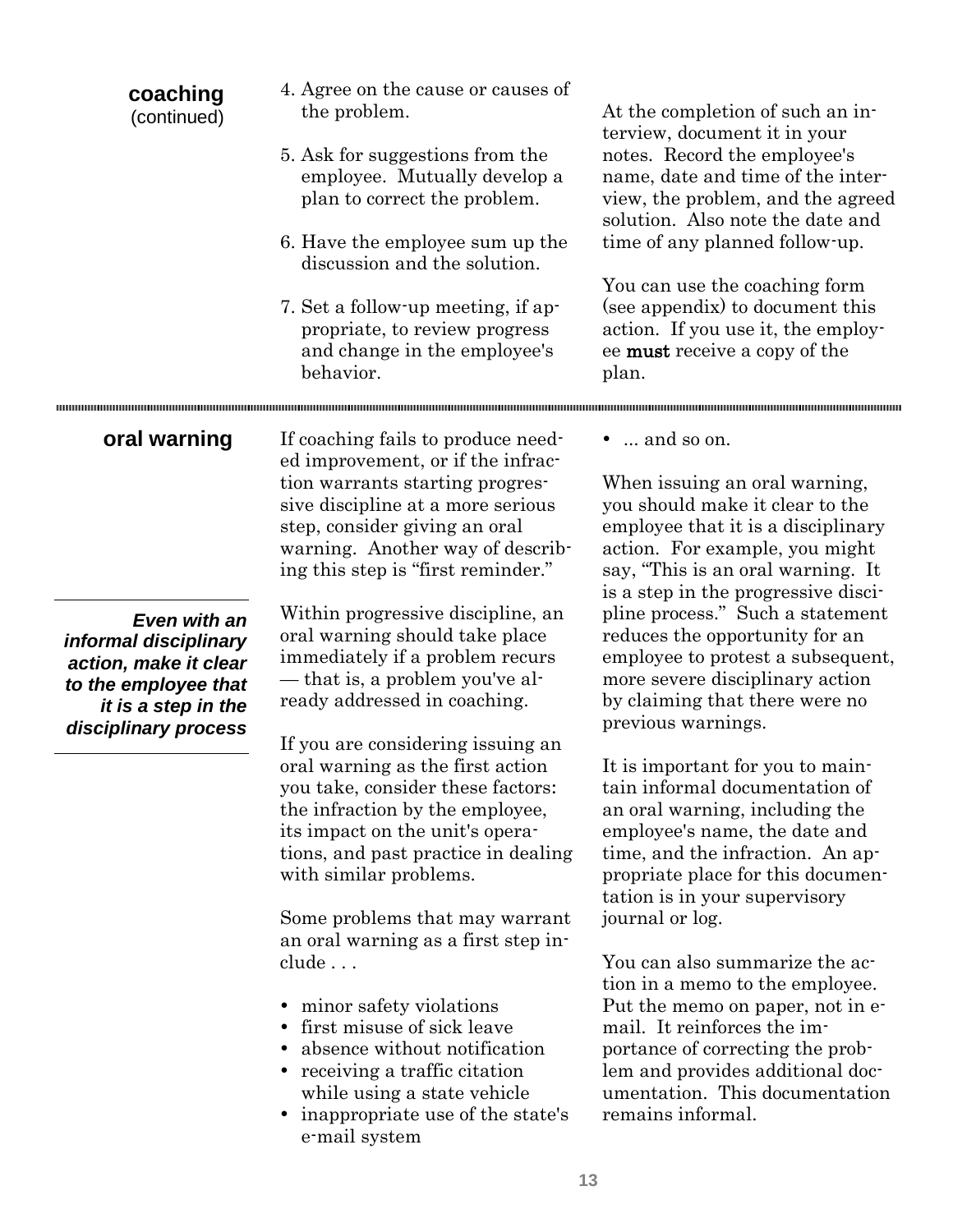

**what are formal disciplinary actions?**

*These sections contain examples of infractions that may merit formal disciplinary action. The action you take will depend on the circumstances of each situation*

### **formal disciplinary actions**

Formal disciplinary actions are management procedures designed to correct employee conduct. In general, you use them when informal measures have failed to produce the desired change in behavior. However, some serious infractions may warrant formal discipline on the first occurrence.

In order of severity, formal disciplinary actions include ...

- written warning
- suspension without pay
- disciplinary demotion
- discharge

Any formal disciplinary action requires written notice to the employee. The section on due

process in this guide describes in detail what the notice must contain. Each of the sections that follow includes one or more examples of written notice.

Whenever possible, a meeting between the supervisor and the employee should be part of any disciplinary action. Such a meeting has two purposes: 1) it communicates to the employee how serious the situation is, and 2) it provides an opportunity to answer any questions the employee may have.

A later section in this guide contains some pointers for conducting effective meetings with employees.

### **written warning**

A written warning is a step in progressive discipline and the first among formal disciplinary actions. Its notifies an employee of unsatisfactory performance or conduct. It also communicates improvement you expect from the employee. Another way of describing this step is "formal reminder."

As the name implies, a written warning informs the employee of the consequences, should he or she fail to improve or correct the behavior in question.

When an oral warning fails to produce the desired changes in employee behavior, the supervisor should issue a written warning. However, some infractions may warrant a written warning on the first occurrence. Examples of such infractions may include ...

- safety violations that pose an imminent threat of injury
- inappropriate use of internet
- assault (no physical contact or weapon) on a co-worker

continued on page 16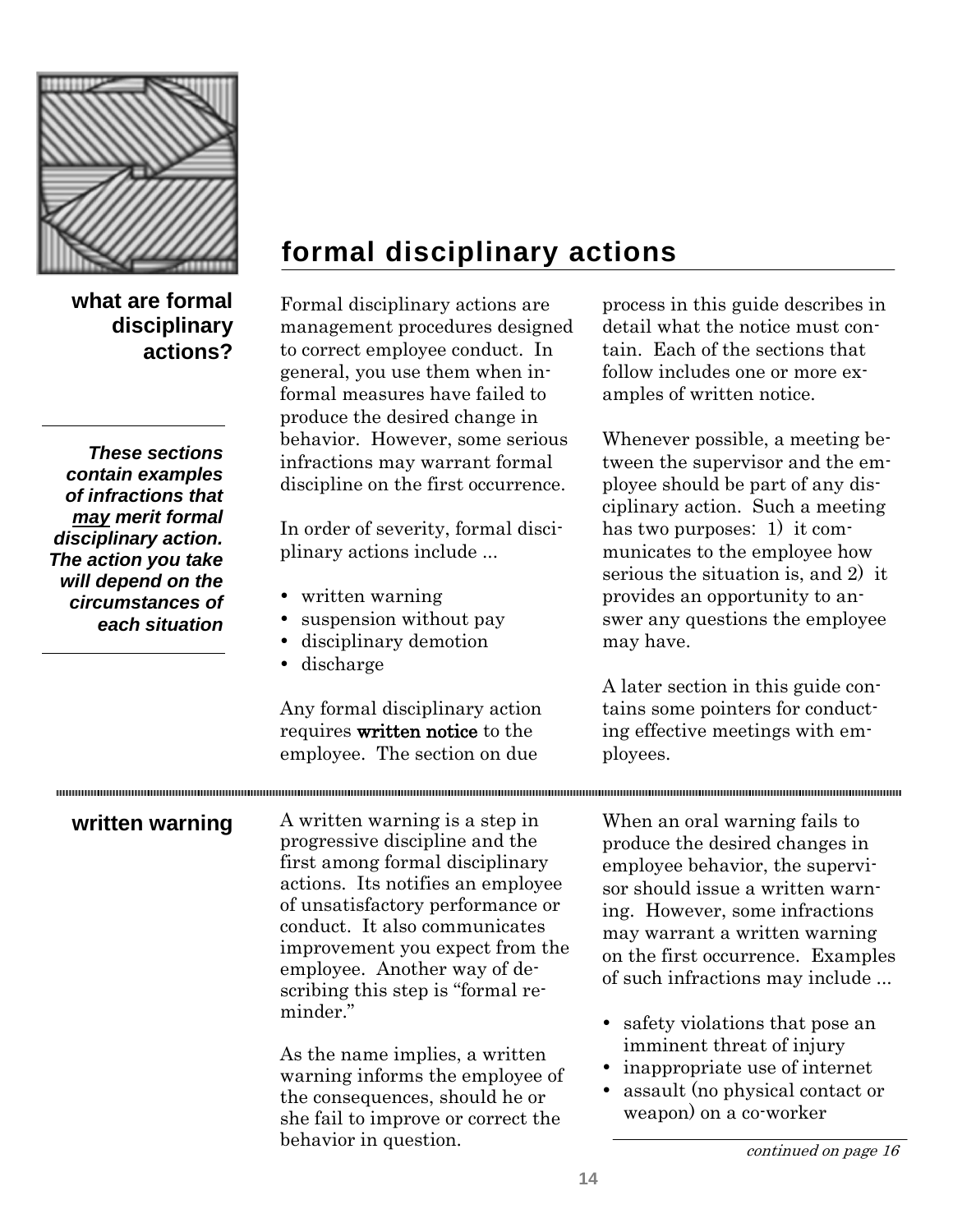

### *example of a written warning*

|                                                         | Employee's signature                                                                                                                                                                                                                                                                                                                                                                                                                                | date |
|---------------------------------------------------------|-----------------------------------------------------------------------------------------------------------------------------------------------------------------------------------------------------------------------------------------------------------------------------------------------------------------------------------------------------------------------------------------------------------------------------------------------------|------|
| employee may sign                                       |                                                                                                                                                                                                                                                                                                                                                                                                                                                     |      |
|                                                         | (Your signature acknowledges that you have had the chance to review<br>and comment on this notice – not that you necessarily agree with it.)                                                                                                                                                                                                                                                                                                        |      |
|                                                         | Gene Jackson, Bureau Chief                                                                                                                                                                                                                                                                                                                                                                                                                          |      |
|                                                         | Sincerely,                                                                                                                                                                                                                                                                                                                                                                                                                                          |      |
| employee assistance<br>reminder                         | The Employee Assistance Program, offered by, is available to you. If<br>you wish to use the service for any reason, contact the Health Care and<br>Benefits Division.                                                                                                                                                                                                                                                                               |      |
| notice of rights                                        | You may provide a written response to this warning. If the employee<br>is in a collective bargaining unit, explain whether the action is grieva-<br>ble under the union contract.                                                                                                                                                                                                                                                                   |      |
| how to correct                                          | You will correct this problem by following the procedures stated in<br>paragraphs 1 and 2 of this letter.                                                                                                                                                                                                                                                                                                                                           |      |
| statement of<br>discipline                              | I am hereby formally warning you that future unauthorized absence<br>may result in additional disciplinary action, up to and possibly includ-<br>ing discharge. A copy of this letter will be placed in your personnel<br>file.                                                                                                                                                                                                                     |      |
| previous discipline,<br>$etc.$ )                        | You received an oral warning on March 5, 2013, about taking time off<br>without my approval in advance. At that time, I told you that you<br>must have approval three days in advance of the absence, except in<br>situations of illness or emergency described above.                                                                                                                                                                              |      |
| the just cause<br>documentation<br>(exact dates, times, | On May 18, 2013, in my office, I discussed with you an unauthorized<br>three-day absence. You were absent on May 11, 12, and 13, 2013,<br>without permission or adequate justification. You have been informed<br>that if you are ill, or if an emergency prevents you from reporting to<br>work, you must call me before 8:30 a.m. on the day of your absence.<br>With this occurrence, you did not call me until 10:15 a.m. on Friday,<br>May 14. |      |
|                                                         | Dear Mr. Doe:                                                                                                                                                                                                                                                                                                                                                                                                                                       |      |
|                                                         | Date: May 20, 2013                                                                                                                                                                                                                                                                                                                                                                                                                                  |      |
|                                                         | Subject: Warning for Absence Without Approved Leave                                                                                                                                                                                                                                                                                                                                                                                                 |      |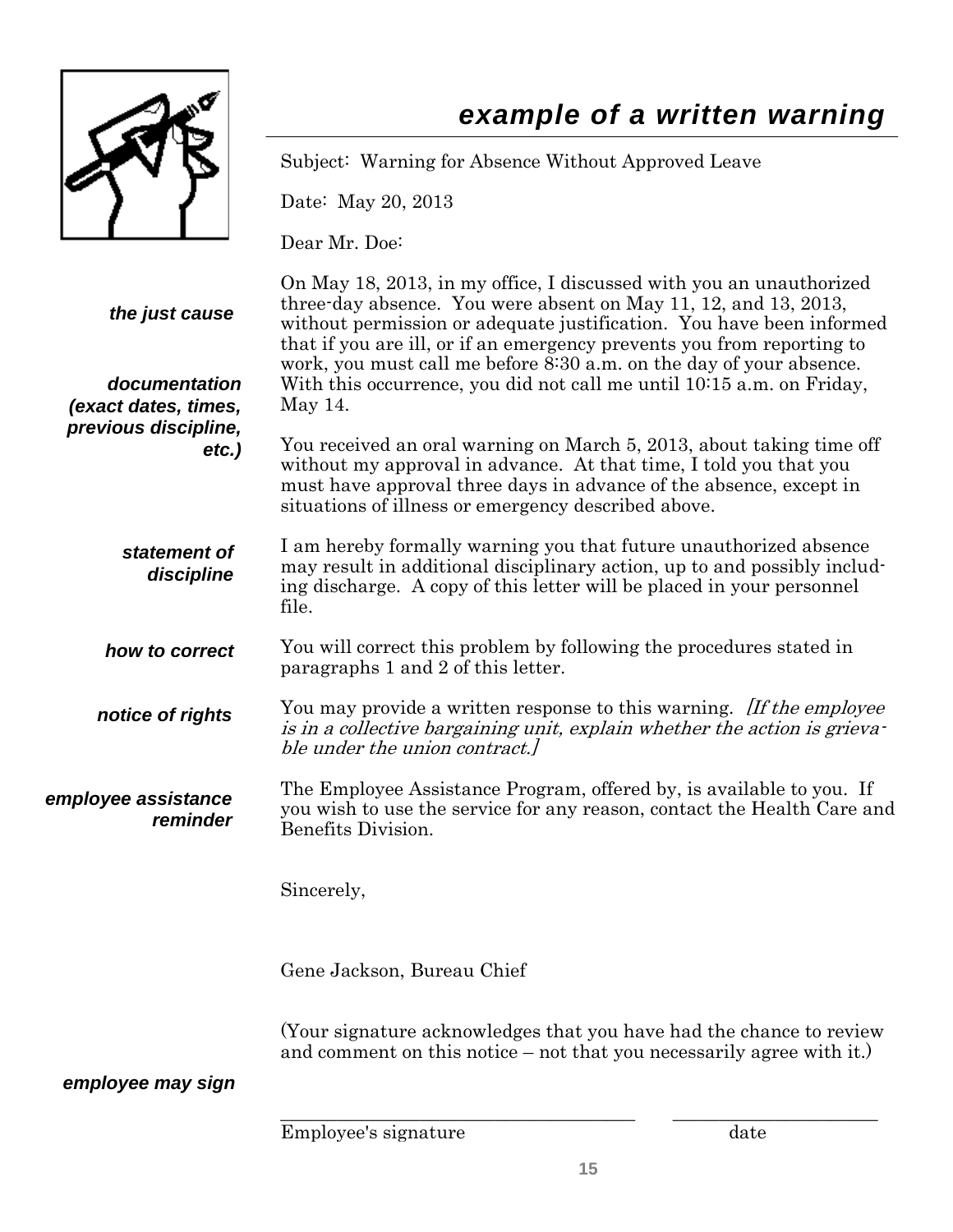| written warning<br>(continued)                                                                    | • insubordination<br>and so on<br>A written warning must include<br>the same elements as all other<br>written disciplinary notices:<br>1. the just cause,<br>2. the disciplinary action,<br>3. the consequences of failure to<br>improve or correct behavior,<br>4. notice of right to respond, and<br>5. space for the employee's signa-<br>ture<br>The example on the previous | as a letter to the employee. You<br>may also use the Written Warn-<br>ing form (see appendix). If you<br>complete that form accurately,<br>you fulfill all the necessary re-<br>quirements for a written warn-<br>ing. You can get the form from<br>your human resources officer.<br>In the example here $-$ and all the<br>other examples of formal discipli-<br>nary notices in this section $-$ the<br>far left column provides labels for<br>the elements of the notice. These<br>labels help explain the document;<br>they wouldn't be part of an actual |
|---------------------------------------------------------------------------------------------------|----------------------------------------------------------------------------------------------------------------------------------------------------------------------------------------------------------------------------------------------------------------------------------------------------------------------------------------------------------------------------------|---------------------------------------------------------------------------------------------------------------------------------------------------------------------------------------------------------------------------------------------------------------------------------------------------------------------------------------------------------------------------------------------------------------------------------------------------------------------------------------------------------------------------------------------------------------|
|                                                                                                   | page shows the written warning                                                                                                                                                                                                                                                                                                                                                   | notice to the employee.                                                                                                                                                                                                                                                                                                                                                                                                                                                                                                                                       |
|                                                                                                   |                                                                                                                                                                                                                                                                                                                                                                                  |                                                                                                                                                                                                                                                                                                                                                                                                                                                                                                                                                               |
| suspension<br>without pay                                                                         | A suspension without pay is an<br>unpaid leave of absence ordered<br>by management. It requires the<br>employee to remain off the job for<br>a specified period of time.<br>Imposing a suspension without                                                                                                                                                                        | • divulging confidential agency<br>information<br>• sexual harassment<br>physical fighting on the job<br>• gross insubordination<br>and so on.                                                                                                                                                                                                                                                                                                                                                                                                                |
|                                                                                                   | pay represents a formal action<br>taken against the employee's be-<br>havior. Because the action is<br>formal, the supervisor must show                                                                                                                                                                                                                                          | Imposing a suspension may take<br>one of two forms:<br>1. a written suspension issued to                                                                                                                                                                                                                                                                                                                                                                                                                                                                      |
|                                                                                                   | just cause, due process, and ade-<br>quate documentation.                                                                                                                                                                                                                                                                                                                        | the employee in a disciplinary<br>meeting, or                                                                                                                                                                                                                                                                                                                                                                                                                                                                                                                 |
| You should verbally<br>suspend an<br>employee only when<br>you think it is<br>necessary to remove | Suspension without pay is a seri-<br>ous step in progressive discipline.<br>If a written warning fails to pro-<br>duce the desired change in behav-                                                                                                                                                                                                                              | 2. a verbal suspension issued to<br>the employee at the time of<br>the infraction (followed by<br>written notice).                                                                                                                                                                                                                                                                                                                                                                                                                                            |
| the employee from<br>the work setting                                                             | ior, the agency may impose a<br>suspension.                                                                                                                                                                                                                                                                                                                                      | You should verbally suspend an<br>employee only when the situation<br>demands it $-$ that is, when you                                                                                                                                                                                                                                                                                                                                                                                                                                                        |
|                                                                                                   | However, some infractions may<br>warrant a suspension on the first<br>occurrence. Examples of infrac-<br>tions may include<br>• false or defamatory public<br>statements about an employee<br>or the agency                                                                                                                                                                      | think it is necessary to remove<br>the employee immediately from<br>the work environment. Such ne-<br>cessity may arise from a fight,<br>gross insubordination, or some<br>other situation where a "cooling"<br>off" period is desirable.                                                                                                                                                                                                                                                                                                                     |

continued on page 18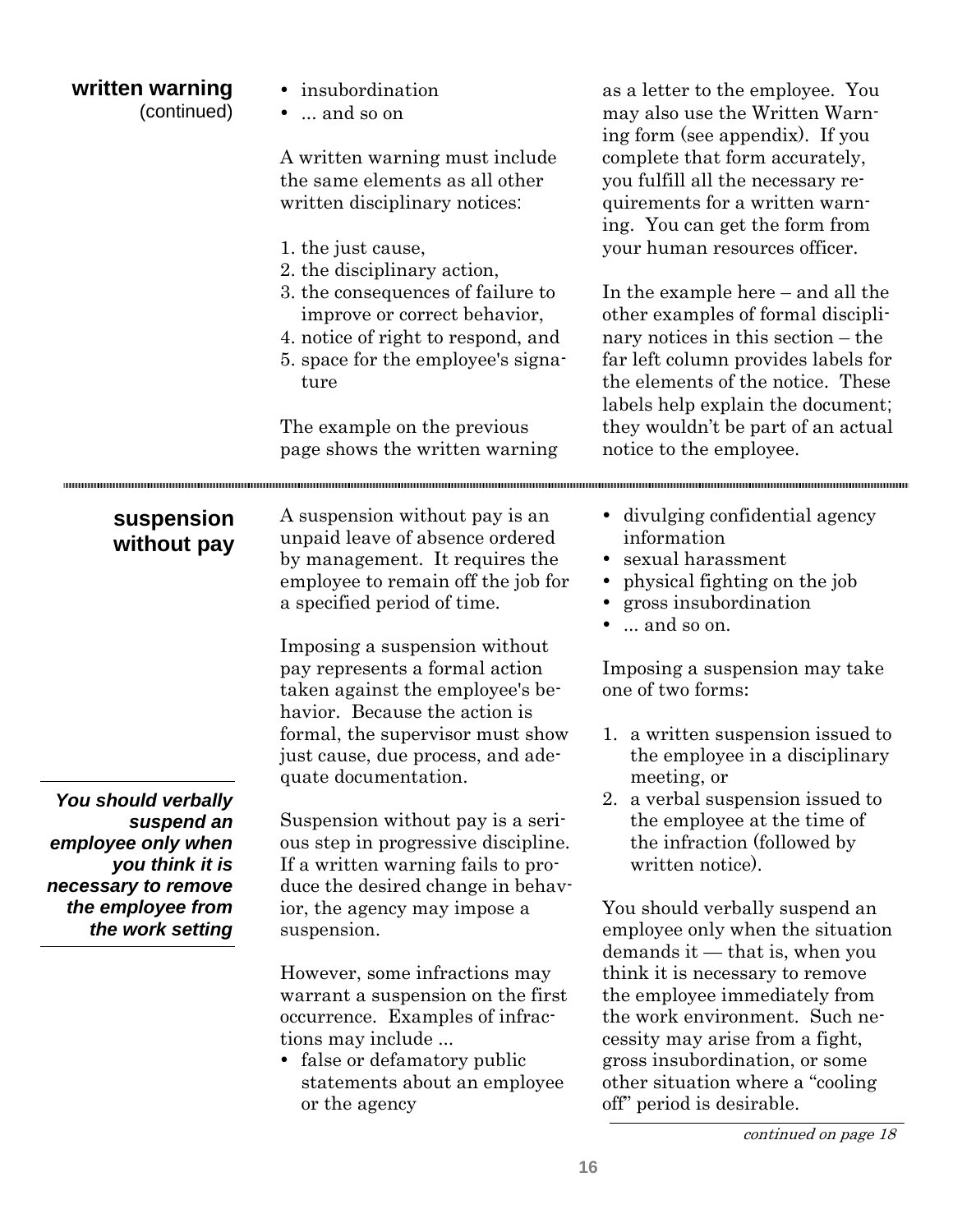### **exempt employees and suspension without pay**

*Changes in federal regulations allow suspending an exempt employee for less than one week.*

*The State has amended its policy to be in line with federal regulations* Over the last few years, the rules have changed on suspending employees who are exempt under the Fair Labor Standards Act.

You may suspend an "exempt employee" for less than a full workweek. That means the suspension could run for one to four days without imperiling the employee's exempt status.

An exempt employee is a "salaried employee" who earns hour-forhour compensatory time for extra time worked. A nonexempt employee is an "hourly employee" who earns time-and-a-half overtime pay or compensatory time.

Changes in the rules benefit managers when deciding on an appropriate disciplinary measure. A five-day suspension without pay may be too harsh. A two-day suspension may be an appropriate consequence. Managers now have the freedom to decide on length of suspension without fearing loss of exempt status for the employee.

### **administrative leave**

### **(sometimes called suspension**  *with* **pay)**

Administrative leave is **not** a disciplinary action. It's a tool that allows managers to conduct a thorough and orderly investigation. The investigation may result in a disciplinary action, but that action is separate from the administrative leave. A term people sometimes use for this process is "suspension with pay."

By giving the employee normal pay and benefits, management prevents undue harm to the employee. It's a small price to pay to ensure a fair and orderly process.

Administrative leave can serve any of several purposes:

- preserving evidence
- interviewing others without interference or intimidation
- a "cooling off" period when the conduct has been threatening or disruptive
- protecting clients or other employees from harm

During an administrative leave, the employee is still "on duty" during his or her regular shift. The employee needs to be available to the agency, mostly for interviews and other activities associated with the investigation.

Work closely with management and the Human Resources Office to use administrative leave. This includes providing proper notice in writing to the employee about the nature and reason for the leave.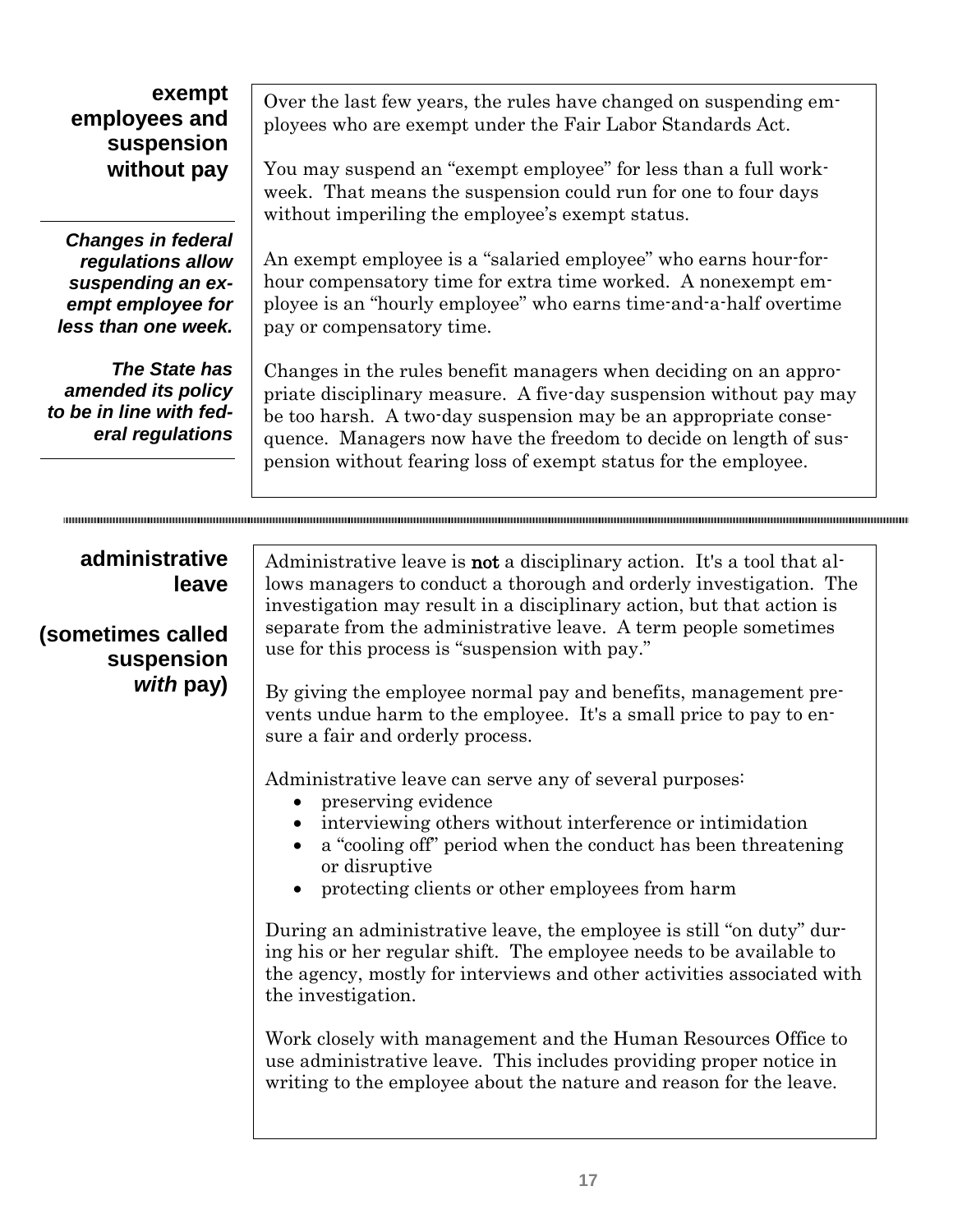#### **suspension without pay** (continued)

When verbally suspending an employee, make the action clear: "You are suspended without pay and are to leave work immediately." A written notice of suspension must follow as soon as possible.

Your investigation after a verbal suspension may reveal facts that exonerate the employee or mitigate the discipline. In such a case, the suspension ends, and the employee receives pay and benefits for the time away from the job.

Another possibility is to suspend the employee with pay, pending investigation. See the section on administrative leave, page 17.

In all cases of suspension without pay, the written notice must include the same elements as all other written disciplinary notices:

- 1. the just cause,
- 2. the disciplinary action,
- 3. the consequences of failure,
- 4. notice of grievance rights, and

5. space for the employee's signature.

An employee who is suspended without pay may not use any accrued leave or compensatory time during the suspension. Holiday pay takes place in accordance with the rule on holidays.

The duration of the suspension might interrupt the state's share of benefit contributions for the employee. Consult with your human resources officer about the effect on benefits before drafting the suspension notice.

Employees exempt under fair labor standards are also subject to suspension without pay. See the section on this topic on page 17.

The following page illustrates the written notification of suspension without pay. The far left column provides labels for the elements of the notice. These labels help explain the document; they wouldn't be part of an actual notice to the employee.

### **disciplinary demotion**

A disciplinary demotion is a formal action involving reassignment of an employee. The employee is removed from his or her current position and put in a position with reduced responsibilities. A demotion may result in reduced pay.

Disciplinary demotion is most commonly used as a way of resolving a chronic performance problem. It is seldom applied to a conduct problem.

As with other formal disciplinary actions, imposing a demotion requires written notice to the employee, containing all the elements previously discussed. You

must work closely with your agency human resources officer to accomplish a disciplinary demotion. Because the action also may affect the employee's salary, it must be administered carefully Your human resources officer can discuss the process with you.

Page 20 shows the written notification of disciplinary demotion. The far left column provides labels for the elements of the notice. These labels help explain the document; they wouldn't be part of an actual notice to the employee.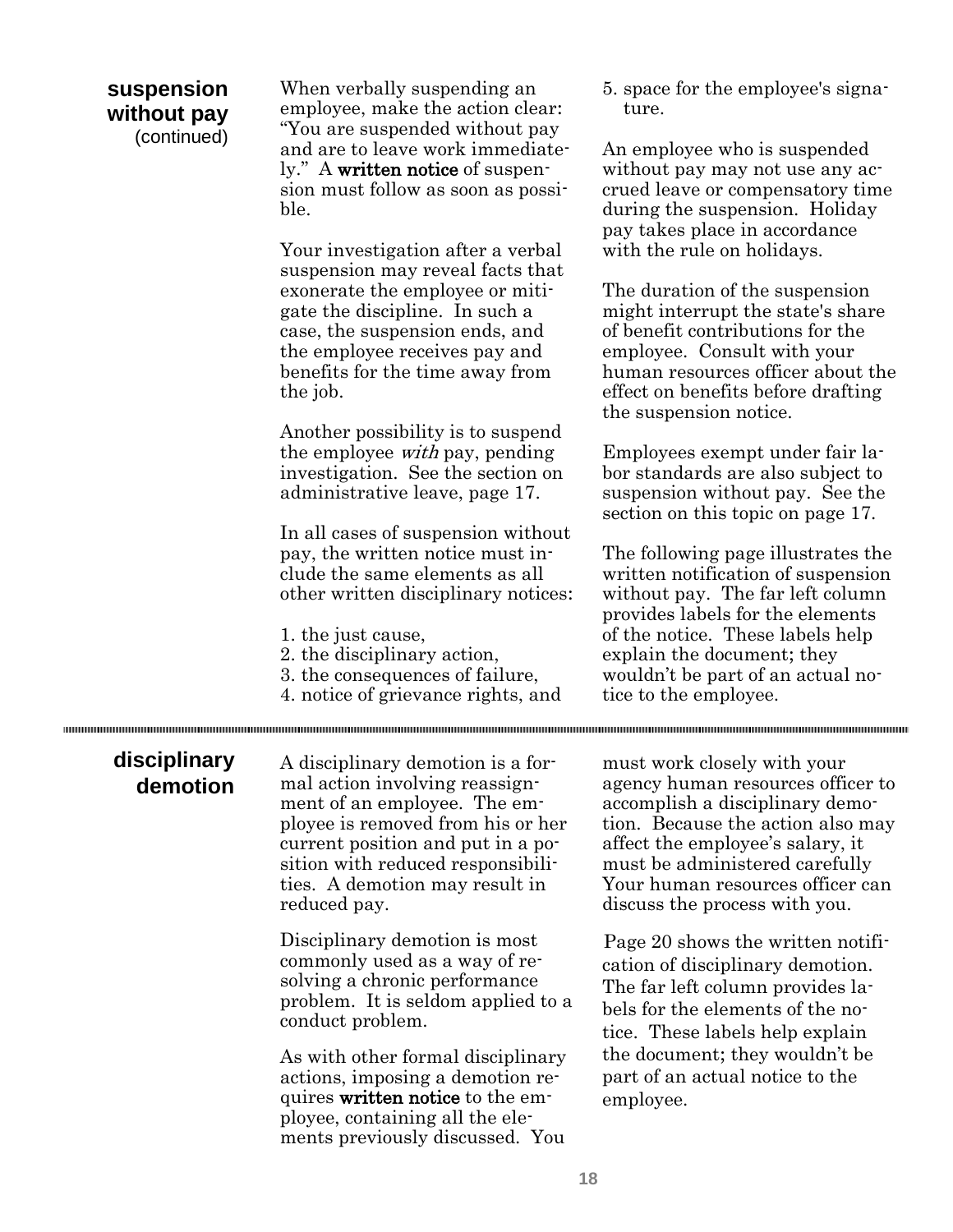

### *example of a suspension without pay notice*

Subject: Suspension Without Pay

Date: March 19, 2013

Dear Mr. Wilson:

*statement of discipline* This letter is to inform you that you are suspended without pay for the dates March 22 and March 23, 2013. Your suspension begins at 8 a.m., March 22, and ends at 5 p.m., March 23. You will report back to work at 8 a.m. on Wednesday, March 24, 2013.

This disciplinary action is based on an incident on March 18, 2013, at 3:20 p.m., in which three witnesses saw you involved in an argument

*the just cause and documentation (exact date, time, description of behavior)*

*how to correct*

*consequence of failure to correct*

*notice of rights*

*employee assistance reminder* with Dave Sloan. During the incident, you used profane and abusive language toward Sloan and shoved Sloan. Verbal and physical assault of this nature is totally unacceptable in the work place. If, in the future, you have problems or disagreements with your fellow employees at work, you will bring the problem directly to me to resolve.

You are prohibited from any use of abusive or profane language and from any physical abuse of coworkers. Any further incident of this nature may result in discharge from this agency.

You may provide a written response to this notice. You may also file a grievance in accordance with ARM 2.21.8010 et seq. [The rules apply to non-union employees. If the employee is in a collective bargaining unit, cite the grievance section in the union contract.]

The Employee Assistance Program, offered by, is available to you. If you wish to use the service for any reason, contact the Health Care and Benefits Division.

Sincerely,

Fred Smith Division Administrator

(Your signature acknowledges that you have had the chance to review and comment on this notice – not that you necessarily agree with it.)

*employee may sign*

Employee's signature date

\_\_\_\_\_\_\_\_\_\_\_\_\_\_\_\_\_\_\_\_\_\_\_\_\_\_\_\_\_\_\_\_\_ \_\_\_\_\_\_\_\_\_\_\_\_\_\_\_\_\_\_\_\_\_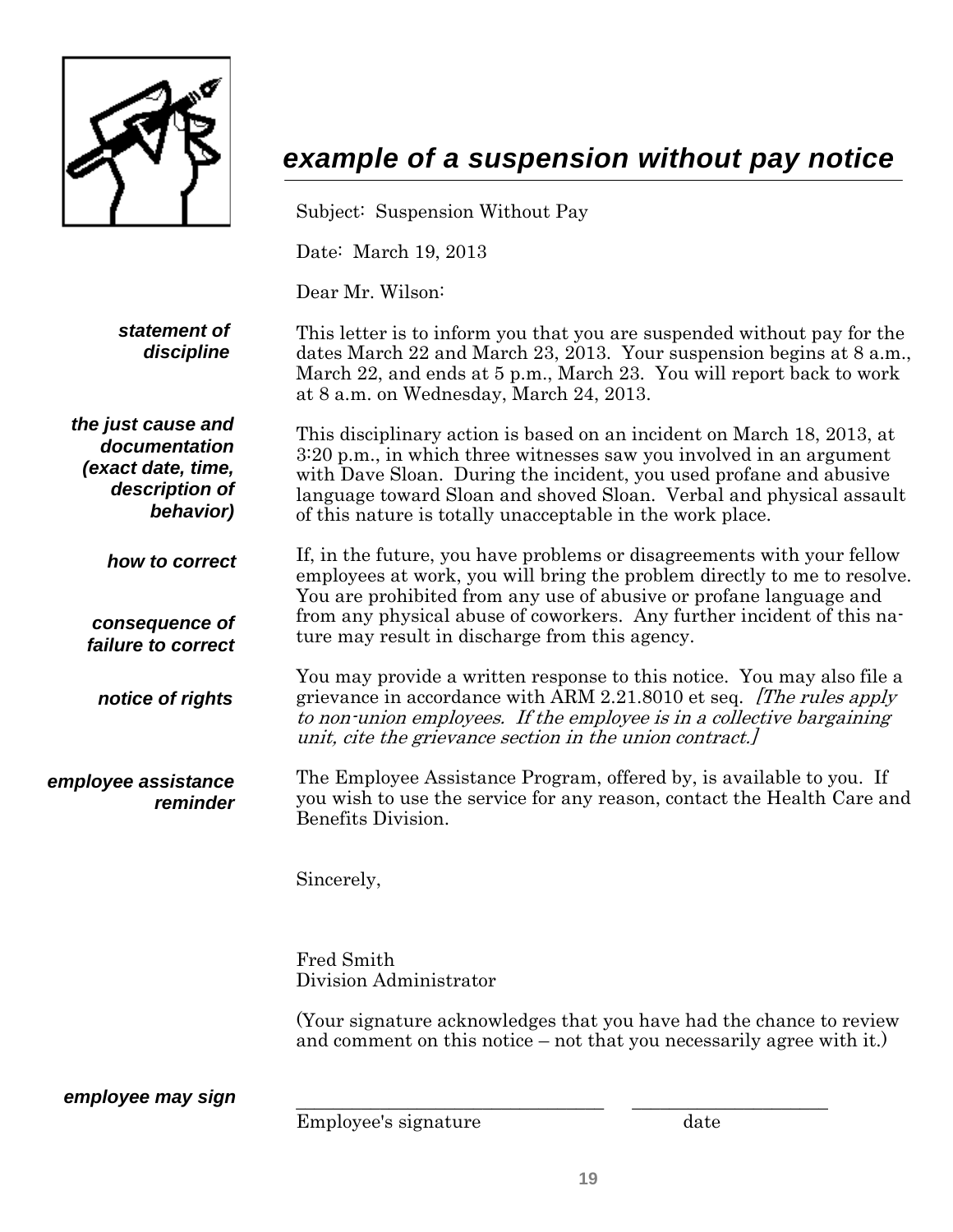

*the just cause and documentation (exact date, time, description of behavior)*

#### *consequence of failure to correct*

*statement of discipline*

*notice of rights*

*employee assistance reminder*

### *example of a disciplinary demotion notice*

Subject: Disciplinary Demotion

Date: July 22, 2013

Dear Ms. Jacobson:

On July 17, 2013, four of your co-workers and your supervisor witnessed you yelling at a client and threatening to "take him out in the parking lot and kick his ass." This is a serious breach of the agency's policy against violence in the workplace. The policy prohibits using abusive or physically threatening language with our clients or your co-workers.

You have previously been warned about this type of behavior. On July 15, 2013, three co-workers reported hearing you "yell" profane language at a client at the customer service counter. At that time, I gave you a written warning that the agency would not tolerate additional occurrences of verbally abusing or threatening clients or co-workers. The written warning also advised you any additional behavior of this nature could result in disciplinary action up to and including discharge.

Any future violation of this policy may result in your discharge. However, we realize you are a long-term agency employee. At this time, have decided to take a less severe disciplinary action than discharge.

Effective July 23, 2013, you are demoted to Clerk (position no. 111222), pay band 3, in this division. As provided in Pay Plan Rules, your compensation will be adjusted to reflect the market ratio at the lower band. Your hours of work will be 8:00 a.m. to 5:00 p.m., Monday through Friday. Your immediate supervisor will be Susan Jrsuski, the clerical unit supervisor.

You may provide a written response to this disciplinary demotion. You may also file a grievance in accordance with ARM 2.21.8010. [These rules apply to non-union employees. If the employee is in a collective bargaining unit, cite the grievance section in the union contract.]

The Employee Assistance Program, offered by, is available to you. If you wish to use the service for any reason, contact the Health Care and Benefits Division.

Sincerely,

Fred Smith Division Administrator

(Your signature acknowledges that you have had the chance to review and comment on this notice — not that you necessarily agree with it.)

*employee may sign*

Employee's signature date

\_\_\_\_\_\_\_\_\_\_\_\_\_\_\_\_\_\_\_\_\_\_\_\_\_\_\_\_\_\_\_\_\_ \_\_\_\_\_\_\_\_\_\_\_\_\_\_\_\_\_\_\_\_\_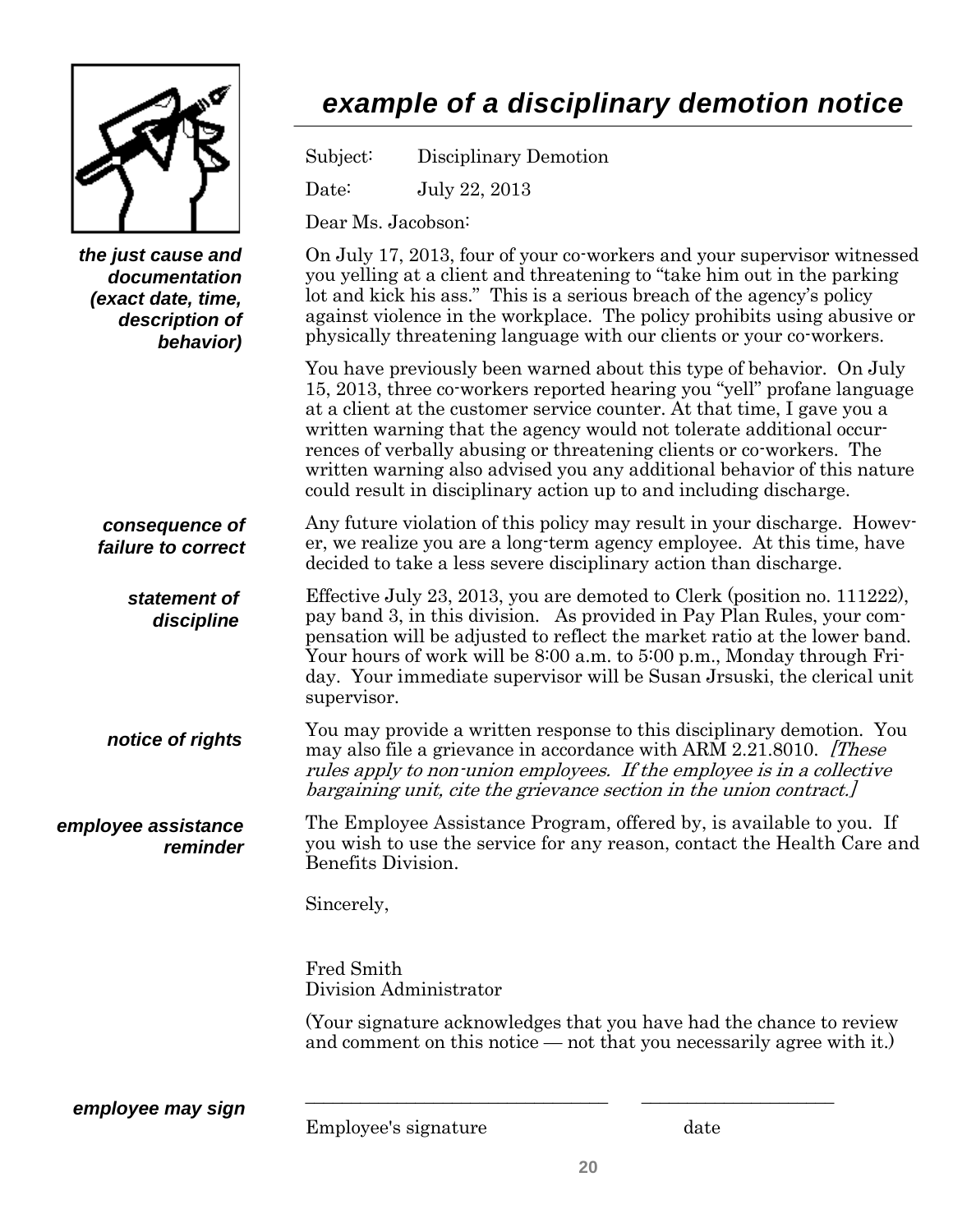#### **discharge**

*You should obtain unified agency approval before deciding to discharge an employee*

Discharge means an employee is fired for just cause. Because it is the ultimate discipline, you must give thorough consideration to all aspects of a case before recommending discharge. When discharge is necessary, you should consult with your supervisors, human resources officer, agency legal staff, and other appropriate people to obtain a unified approval for the action.

Within the progressive disciplinary process, discharge is, of course, the final step. It is appropriate when other disciplinary actions have failed to resolve a conduct or performance problem that directly affects the unit operations.

In addition, some infractions are so serious that they warrant discharge on the first occurrence, pending your investigation. Examples of such infractions may include ...

- theft of state or employee property,
- unauthorized possession of firearms on the job,
- assault with a dangerous weapon against another employee,
- vandalism of state property,
- deliberate sabotage or falsification of records,
- ... and so on.

In establishing just cause, you must conduct a thorough investigation into the case. The evidence should leave no doubt about 1) the employee's responsibility for the offense, and 2) the employee's prior knowledge of the rules or policies prohibiting the offense.

When the decision to discharge has been made, you and other agency managers will draft a letter of discharge, containing these elements:

- 1. the statement of discharge,
- 2. the just cause for the action,
- 3. documentation of just cause,
- 4. notice of due process rights,
- 5. an attached copy of the state grievance policy

As a part of the discharge process, you should meet with the employee, if at all possible. The meeting serves two purposes: 1) it clearly communicates the fact of the discharge to the employee, and 2) it provides an opportunity to inform the employee of his or her due process rights and to answer questions about them.

A good practice is to have another authority present, such as your supervisor or human resources officer. This person will be able to provide additional information in any proceeding arising from a challenge to the discharge.

In this situation, an employee may become upset. Don't allow his or her emotions to dominate or control the meeting. You must maintain your focus on the fact of the discharge, the reasons for it (as stated in the letter), and due process rights. Any other statements are inappropriate, and they may be used against you in a challenge proceeding.

The next page gives an example of a discharge letter. The far left column provides labels for the elements of the notice. These labels help explain the document; they wouldn't be part of an actual notice to the employee.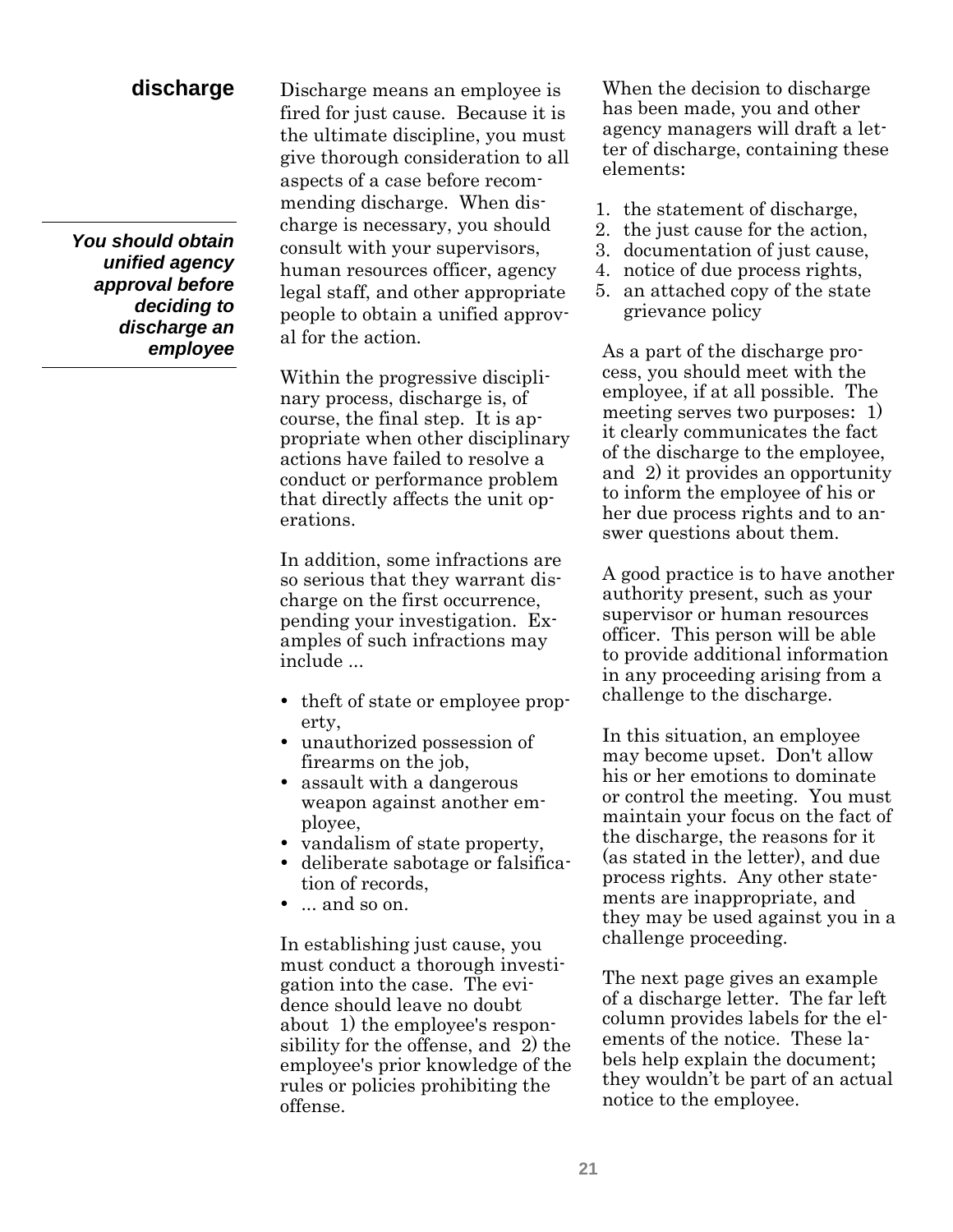### *example of a discharge letter*



*statement of discharge*

*documentation (exact dates, times, previous discipline, etc)* Date: December 10, 2013

Dear Mr. Doe:

This letter is to inform you that you are discharged from your position as Accountant III with this agency as of 5 p.m. today, December 10, 2013. This action is based on your failure to follow the rules and procedures regarding leave of absence. Your disregard for the rules has been evident continually during your employment, specifically as follows:

1. In your first year of employment, you received two coaching sessions and an oral warning about your failure to request leave in advance and your failure to contact your supervisor directly when you unexpectedly took a leave of absence. You were instructed during each of these sessions to request all annual leave at least three days in advance and to personally contact your bureau chief, Gene Jackson, when you took an unanticipated sick leave day.

2. Mr. Jackson met with you on May 18, 2013, to discuss a threeday unapproved absence. You received a written warning as a result of this meeting.

3. On September 8 and 9, 2013, you again failed to appear for work and did not contact Mr. Jackson. You were suspended without pay for the two days you did not appear and for two additional days.

4. On December 2 and 3, 2013, you again failed to appear for work and did not contact Mr. Jackson.

5. On December 6, 2013, you met with Human Resources Officer Gene Blond from 3 p.m. to 3:46 p.m. Mr. Blond presented these facts to you and offered you the opportunity to respond. Your response gave us no new information that would indicate against discharge. *"Loudermill" due process meeting*

You have received extensive notice of this problem and what you were expected to do to correct the problem. You have repeatedly failed to comply with the directions of your supervisor regarding use of leave, and your absences have disrupted the operations of your bureau. For these reasons, we are discharging you. *the just cause*

You may provide a written response to this letter. You may also file a grievance in accordance with ARM 2.21.8010 et seq. A copy of these rules is attached, in compliance with 39-2-911, MCA. *The pol*icy applies only to non-union employees. If the employee is in a collective bargaining unit, cite the grievance section in the union contract.] *notice of rights*

We will mail your final paycheck to you.

Sincerely,

Fred Smith, Division Administrator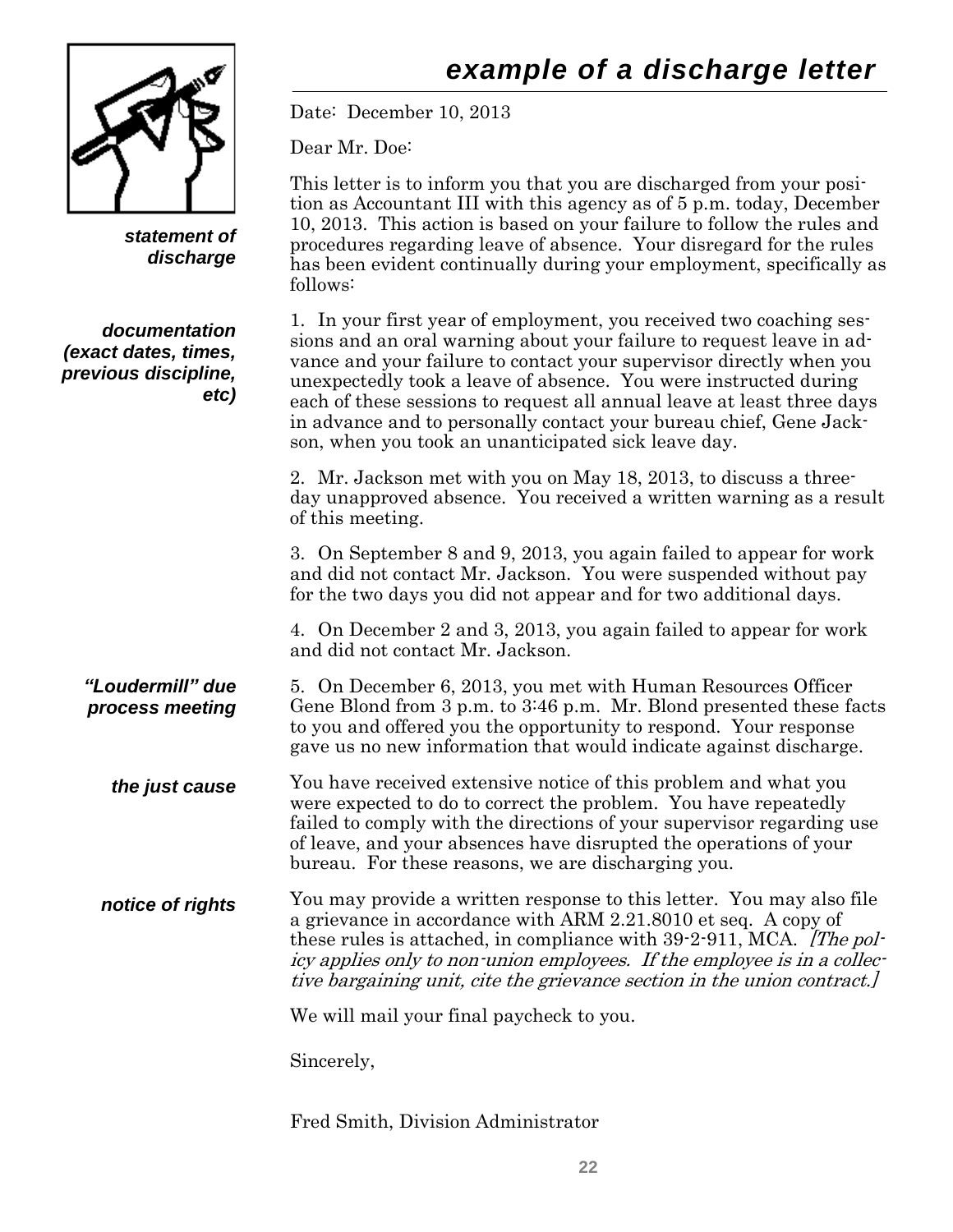### **the wrongful discharge from employment act**

*The legislature carved out three situations in which a discharge is wrongful*

The 1987 Legislature enacted the Wrongful Discharge from Employment Act to set forth specific rights and remedies with regard to wrongful discharge. The Act took effect July 1, 1987.

In passing the law, the legislature preempted common law actions that had previously been available to discharged employees. Such tort claims had included the torts of wrongful discharge, breach of the covenant of good faith and fair dealing, and negligence.

In place of these varied and often confusing causes of action, the legislature carved out three situations in which a discharge is wrongful:

- 1. as a retaliation against the employee for refusing to violate public policy or for reporting a violation of public policy,
- 2. when the discharge was not for good cause, provided the employee had completed the employer's probationary period,
- 3. when the employer violated the express provisions of its own written personnel policy.

The law also changed the statute of limitations — the period of time a claim must be filed — to one year from the date of discharge. Previously, tort claims could be filed within a three-year period.

The statute of limitations places other, specific obligations on the employer and employee. If the employer has a written grievance policy, as the state does, the employee must first exhaust the grievance process before filing a

wrongful discharge lawsuit. ("Exhaust" means going through the process to its final stage.)

However, the employee must exhaust the process only if the employer informs the employee that the grievance procedure is available. This must take place within seven days of the date of discharge, and the employee must receive a copy of the procedure.

Finally, if the employee files a grievance, the employer must ensure that the process is completed within 90 days. After that period, the law deems the grievance exhausted, and the employee may go to court.

It is important for employers to follow this procedure precisely. Be sure to discuss it thoroughly with your human resources officer and legal staff before taking any action to discharge an employee.

The Act also provides two major exemptions — situations not covered under the Act:

- 1. a discharge that has any other remedy available under state or federal law. (For example, a discrimination claim is covered under the Montana Human Rights Act or Title VII of the federal Civil Rights Act.)
- 2. a discharge of an employee covered by a collective bargaining act. (Under most circumstances, union employees may not file claims under this Act.)

A summary of Montana Supreme Court cases dealing with wrongful discharge is available from the State Human Resources Division. Several decisions have interpreted provisions of the Act.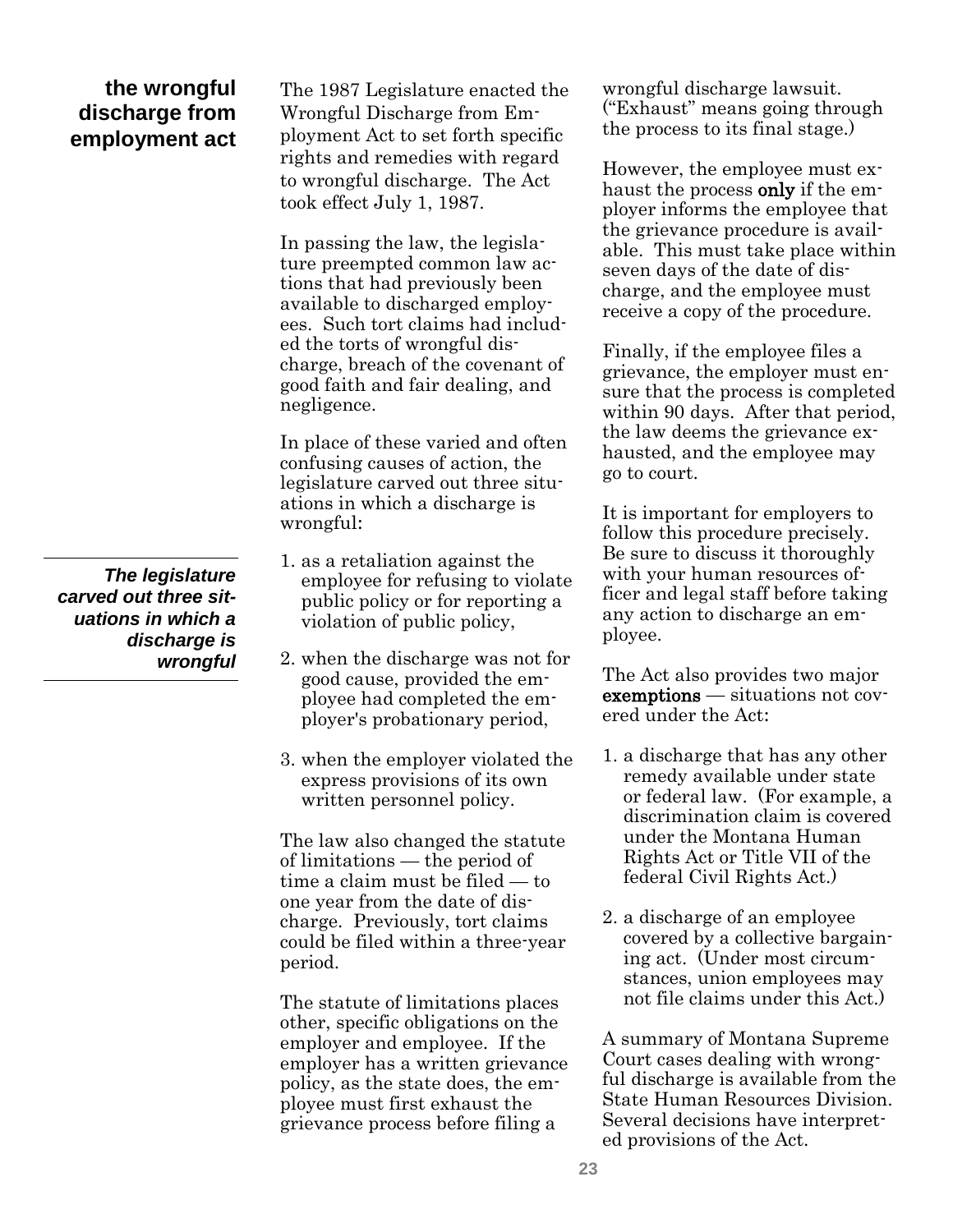

**what is the purpose of a disciplinary meeting?** **conducting disciplinary meetings**

It makes little sense to conduct a disciplinary meeting merely for the sake of a meeting. The meeting should have a purpose.

One important reason for meeting with the employee concerns your role as a supervisor. A well conducted meeting communicates to the employee that you take the problem seriously and want to deal with it head-on. Dealing with a disciplinary problem merely through memos or formal notices can reduce your personal effectiveness as a supervisor. It may give the impression that you are "hiding behind paper."

In conducting a meeting, you should strive to achieve four major objectives:

- 1. to ensure the employee understands the rule or policy that he or she has violated,
- 2. to get agreement on the existence of the problem and the need to correct it,
- 3. to work with the employee in developing a plan for improving his or her behavior,
- 4. to establish a schedule for reviewing the employee's progress in correcting the problem.

Also keep in mind two important goals: you want to resolve the problem and preserved the relationship. Maintaining the balance means treating the employee with respect.

### **how do I prepare for a meeting?**

*Make sure your emotions are not governing your actions* If you are badly prepared for a disciplinary meeting, it may have little effect on the employee's behavior. In fact, it can backfire on you, resulting in a more serious problem than before.

First, make sure your emotions are not governing your actions. An employee's conduct might make you angry. Whenever possible, let your anger subside so that you can deal with the problem calmly and objectively. If this means putting off the meeting until the next day, so be it — provided the problem behavior doesn't present a threatening or unsafe condition.

Second, give some thought to the timing of the meeting. Often, a natural impulse is to hold a meeting at the end of the day. This increases the probability that the employee will "take the problem home" and stew or fret about it. If you hold the meeting near the beginning of the work day, you and the employee can focus on solving the problem and then return to normal work activities.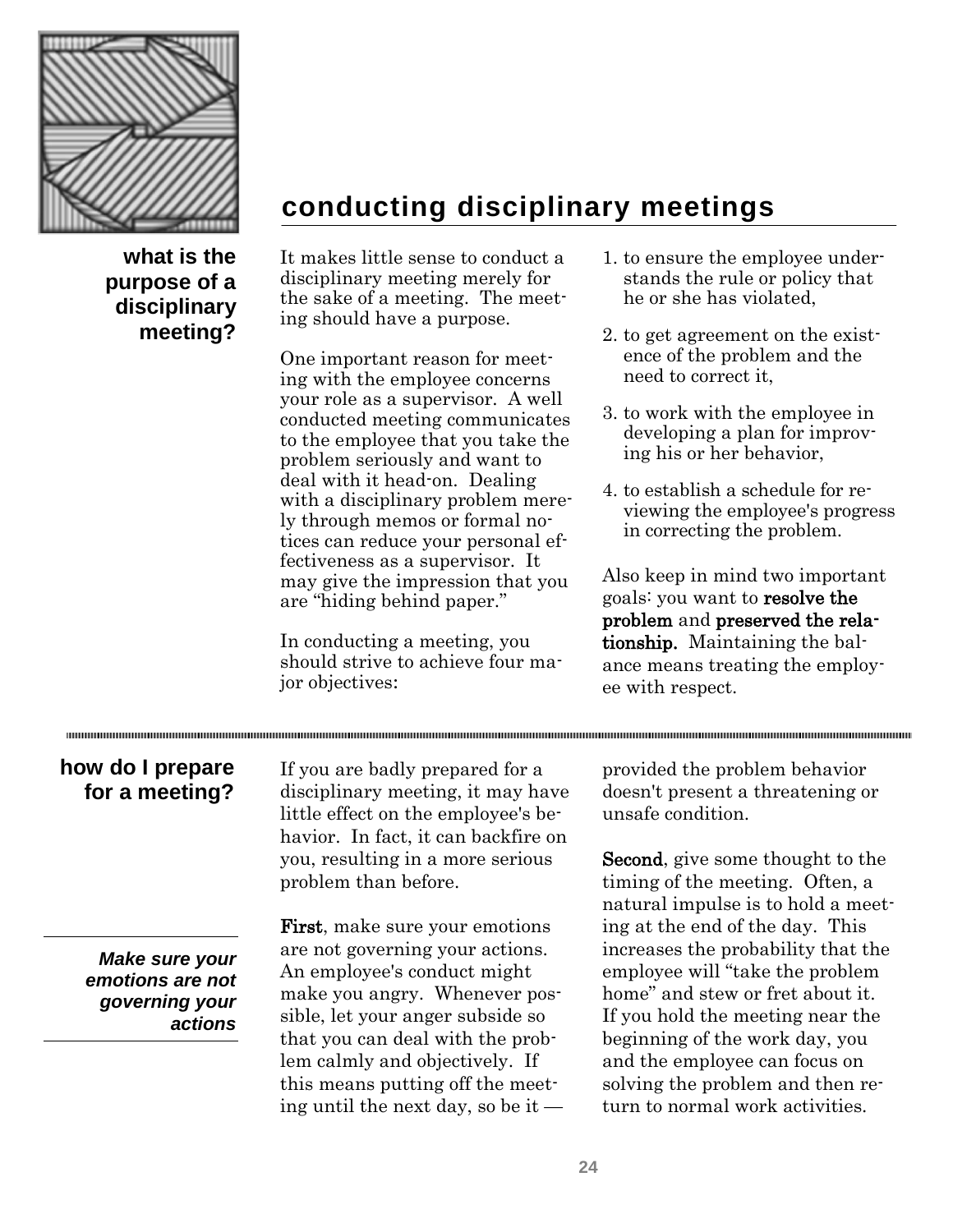#### **how do I prepare for a meeting?** (continued)

*Base your preparation on what you know, avoiding assumptions or jumping to conclusions*

Third, think about how you will present the problem to the employee. You should be ready to do the following things:

- 1. clearly describe the problem in terms of the employee's behavior.
- 2. pinpoint the information that shows the employee's responsibility for the problem.
- 3. cite the rule, policy, or standard that prohibits the behavior. as well as the reasons behind the rule or policy.
- 4. define the results you expect from the meeting — what

changes you expect from the employee to correct or improve the behavior and what the appropriate behavior is.

Fourth, be prepared to listen. Decide what you will say based on what you know for sure about the situation. Avoid assuming or jumping to conclusions — the meeting offers the opportunity for the employee to "fill in" any missing information.

Fifth, be prepared to advise the employee about the Employee Assistance Program. It's a good idea to give this information in every disciplinary meeting. For more on employee assistance, see the later section on this topic.

### **any additional preparation pointers?**

*Always plan to conduct a disciplinary meeting in private* Arrange for the meeting to be conducted in a private place. You don't want the employee to feel that he or she is being disciplined in front of his or her co-workers.

Your office may seem a convenient place to hold the meeting, but it has its drawbacks. First, it may be hard to prevent interruptions there. Second, you may find it difficult to end the meeting on your own terms — when the time comes, do you kick the employee out of your office?

You should meet with the employee in his or her office, if privacy can be assured, or in a neutral, private place, such as an available conference room. There will be fewer things to distract you from the purpose of the meeting. And you will be able to end the meeting without embarrassment or discomfort to the employee. It's also important to schedule ample time for the meeting. Under the pressure of limited time, you are unlikely to achieve the best solution or agreement.

If you are taking formal disciplinary action against the employee, you may want to have the written notification ready before the meeting. Or you may want to prepare the notice afterward, based on the results of the meeting. In the latter case, Weingarten rights would apply for union employees (see next page).

Lastly, advise your own supervisor of the need for the meeting. You might also get feedback and suggestions from your human resources officer. Explain the details of the situation and your intended course of action. You should inform your boss at each step of the disciplinary process.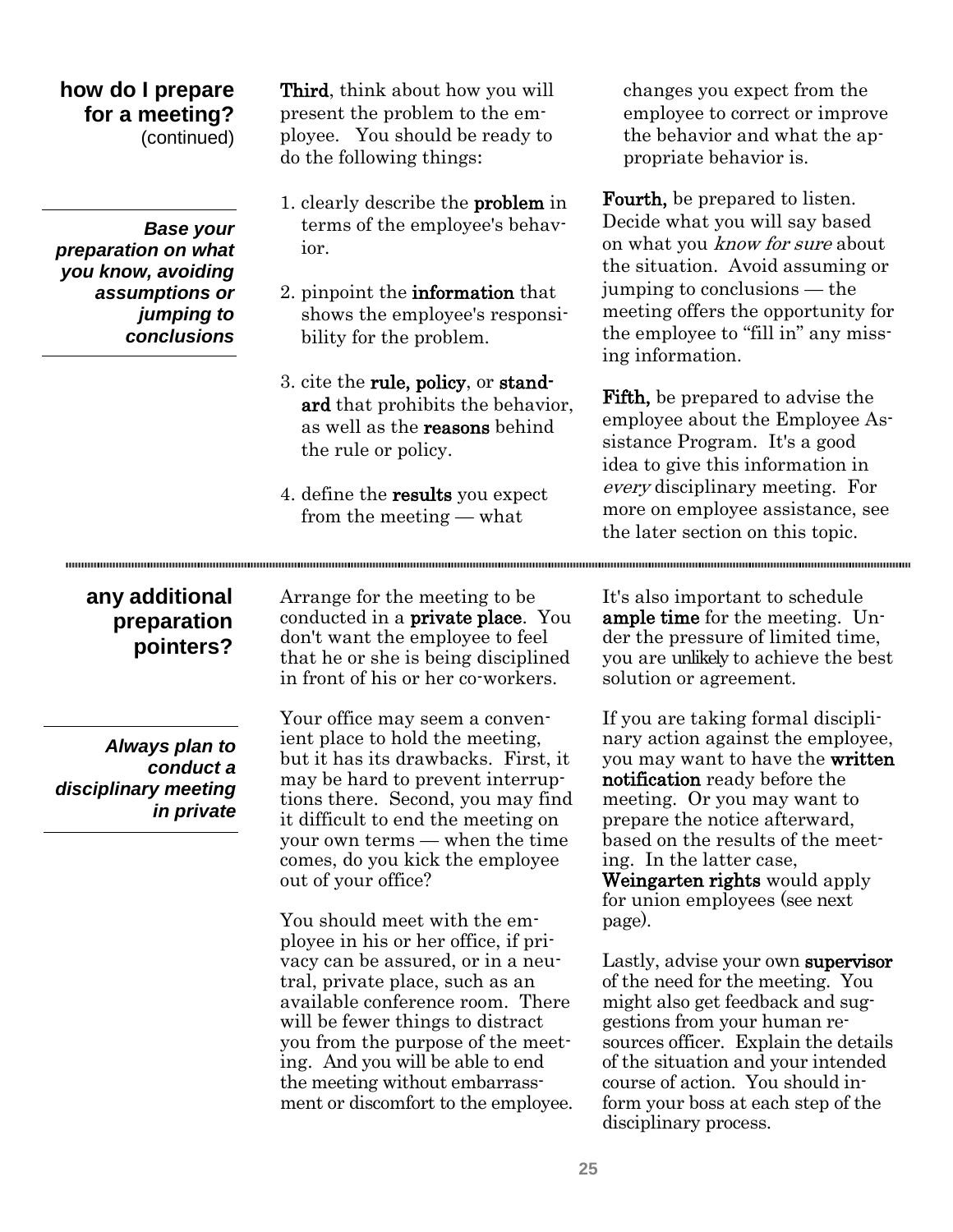### **what about the meeting itself?**

*A primary objective of the meeting is to get the employee to accept responsibility for his or her behavior and for the change that must occur*

If you complete all the steps listed above, you should be well prepared to conduct the disciplinary meeting. That doesn't guarantee that it will be easy, though — few disciplinary situations are. The following tips will help you get results from the meeting.

- 1. Get right to the point. Explain the purpose of the meeting and present your viewpoint of the problem. Give the reasons why the employee must correct the problem.
- 2. Allow the employee to present his or her response. You can keep control of the interview by asking open-ended questions (requiring more than a "yes" or "no" answer), repeating key points the employee makes, and maintaining focus on the problem.
- 3. Keep in mind that a primary objective of the meeting is to get the employee to accept re-

sponsibility for his or her behavior — and for the necessary change.

- 4. Keep the interview on a professional level. The focus must remain on job-related behaviors and not aspects of personality, attitude, or personal issues. It is important that you stay calm and objective, even if the employee does not.
- 5. Steer the meeting toward the results you expect. The meeting should end with a clear understanding of the required change in the employee's behavior, an agreed deadline for improvement, and, if appropriate, a written plan of action.
- 6. If you give the employee a written notice of formal disciplinary action during the meeting, request his or her signature, showing that the employee has received and reviewed the notice.

### **what does "Weingarten" mean?**

*In June 2004, the National Labor Relations Board restricted these rights to union employees*

"Weingarten" refers to a U.S. Supreme Court decision in 1975, National Labor Relations Board v. J. Weingarten, Inc. In that decision, the court ruled that a union member has the right to request having a union representative present in an investigatory interview when the employee reasonably believes that disciplinary action could result.

In June 2004, the National Labor Relations Board restricted these rights to union employees. The case was IBM Corporation. The NLRB had ruled in 2000 (Epilepsy Foundation of Northeast Ohio) that a nonunion employee had

the right to request having a coworker present during an investigatory interview if the employee reasonably believed that disciplinary action could result.

The *IBM* decision overturned the right for nonunion employees. Anyone supervising employees in a collective bargaining unit should be aware of the rights and requirements imposed by Weingarten.

A number of NLRB and court decisions have defined employees' rights, and they come down to this: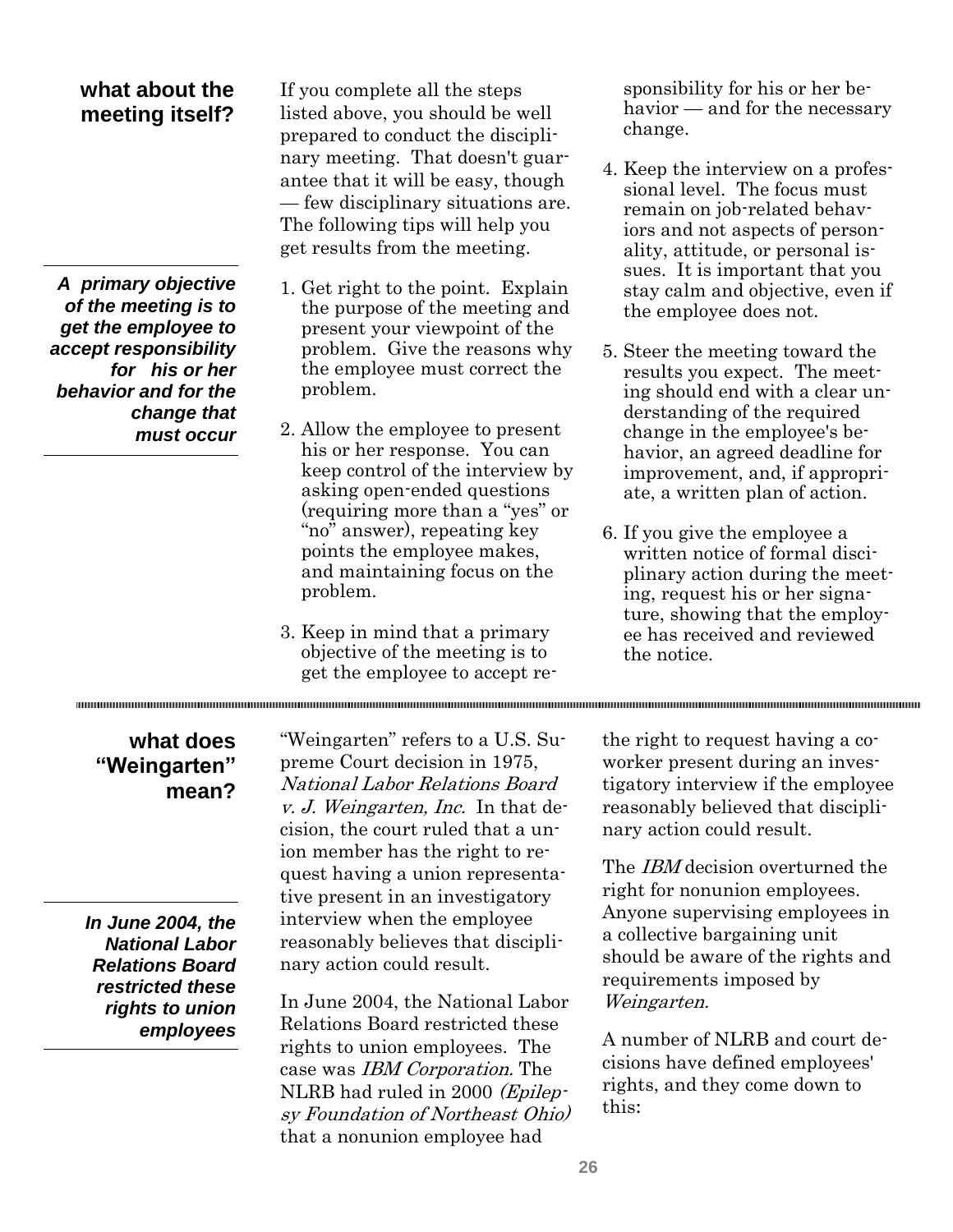**what does "Weingarten" mean?** (continued)

*More information on Weingarten rights is available from the State Office of Labor Relations; call 444-3885*

- 1. the employee may have a union representative present at an interview that the employee reasonably believes may result in disciplinary action for him or her.
	- If the employer has already decided on disciplinary action, and the interview is only to inform the employee of the action, the right does not apply;
	- If the employer is gathering information with no intention of disciplining the particular employee, the right does not apply;
	- The important factor is how the employee perceives the meeting.
	- The employee's request doesn't need to be very specific. Listen for any indication that the employee would like to have a union representative at the meeting.
- 2. the employee may consult with the representative before the meeting.
	- This also means the employee must be told what you're investigating. Let him or her know.
	- You don't have to postpone the interview to let the employee consult with a private attorney.
- 3. the employee may request an alternative representative if the first choice is unavailable.
	- Management need not postpone the interview if management is not responsible for the first choice being unavailable.
	- Management is not obliged to suggest or obtain an alternate representative.

You should consider the following limitations and guidelines before holding an investigatory meeting.

• *Weingarten* applies only when the purpose of the interview is investigatory, that is, to gather information that may result in

discipline (but the burden of proof is on management to show that Weingarten doesn't apply).

- Weingarten applies only when formal disciplinary action is probable.
- the employee must request representation; management is not obliged to inform the employee of that right.
- management has **no obligation** to negotiate with the union representative during the interview. The representative may take part in the interview, but may not disrupt it.
- management must grant an employee's request for time to consult with the representative prior to the interview.
- violation of the employee's right to representation may invalidate any disciplinary action or result in an unfair labor practice charge.
- management is **not required to** conduct any interview with the employee's representative or co-worker present.

management may decide to discontinue or not hold the interview at all.

management may give the employee the choice of having the interview without a representative or not having an interview at all.

The *IBM* case represents a third reversal by the NLRB. If you have any doubts about an investigatory meeting, check with your human resources office.

**27**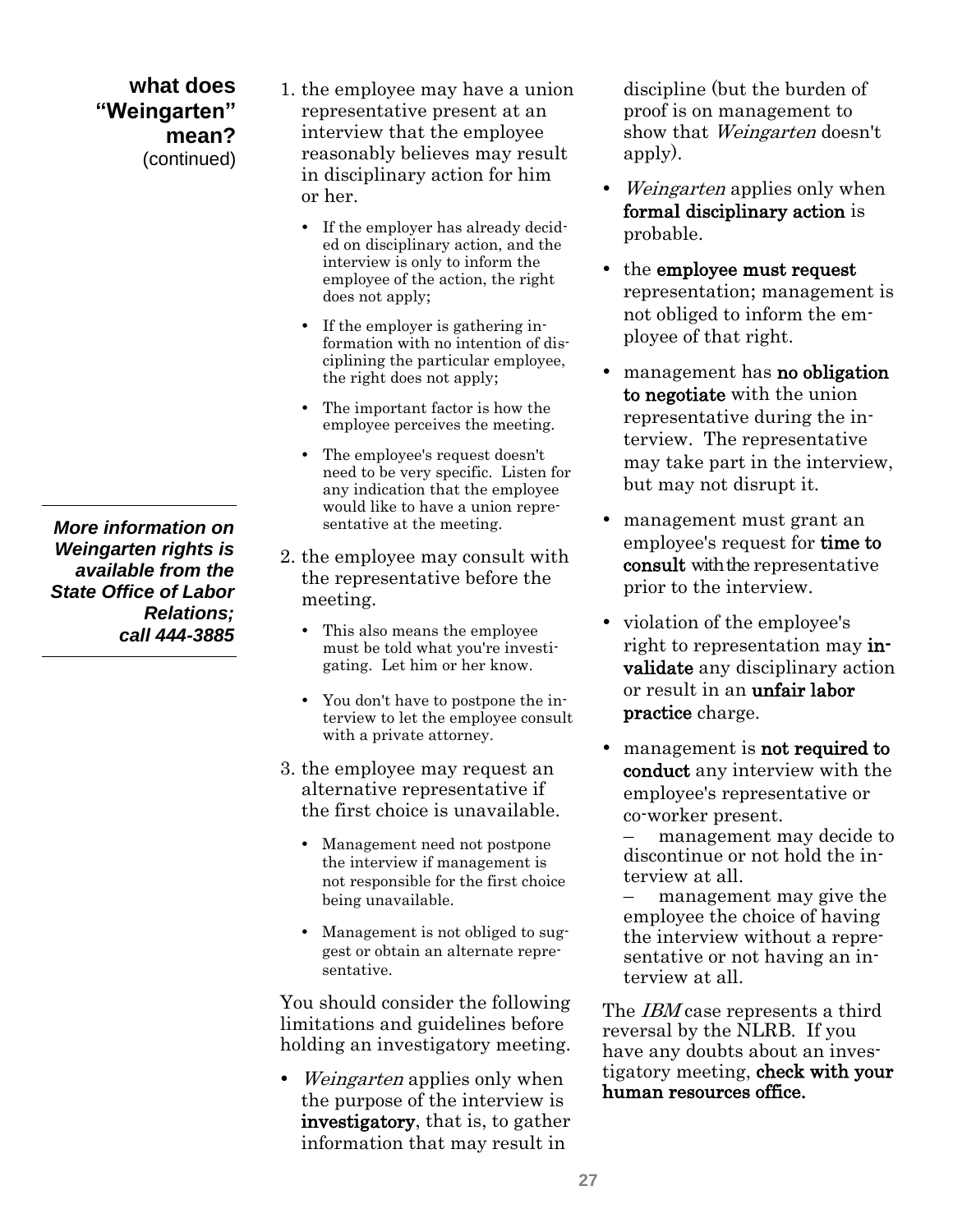

### **what is employee assistance?**

*The state's health insurance usually pays more for treatment if the employee first goes through the employee assistance program*

### **employee assistance**

"Employee assistance" means an effort by management to guide an employee toward help for a personal problem. The expected benefit of employee assistance is that the employee's conduct or performance will return to an acceptable level.

The state provides employee assistance through the Health Care and Benefits Division, Department of Administration. The program covers several services. Call the division or go to benefits.mt.gov.

Employee assistance is a tool you and the employee can use in conjunction with discipline or other

corrective actions. You may suggest employee assistance at any stage of the disciplinary process. Participation in employee assistance is generally not mandatory, but it can help an employee resolve a problem at work or home. At the same time, it's not a substitute for improvement.

Even if you aren't aware of a personal problem affecting the employee's behavior, you may want to routinely suggest employee assistance during a disciplinary meeting as a possible source of help. For an example, see the last paragraphs of the documents on pages 15, 19, and 20.

**what do you mean by "personal problems"?**

*Don't try to diagnose personal problems – it's not in your job description*

The line that separates our personal and professional "lives" is a convenient illusion. In reality, home and work are deeply intertwined in everyone's life. A problem at work can greatly affect one's home life, and vice versa.

It is beyond the supervisor's scope of authority to act as a psychologist, marriage counselor, physician, or social worker. As a supervisor, you must be concerned with the work. You should never try to diagnose a medical or personal problem. You must focus only on the employee's performance or conduct at work.

A supervisor who is effective at disciplinary counseling works

with the employee to analyze the causes of a conduct or performance problem. Sometimes, the problem at work stems from a problem in the employee's personal life or health. "Personal problems" may include any of the following areas:

- alcohol or drug dependency
- marital estrangement, separation, or divorce
- financial hardship
- stress and anxiety
- illness or death of a relative
- other health concerns

You might learn that the employee's problems stem from a physical or mental disability that affects his or her ability to do the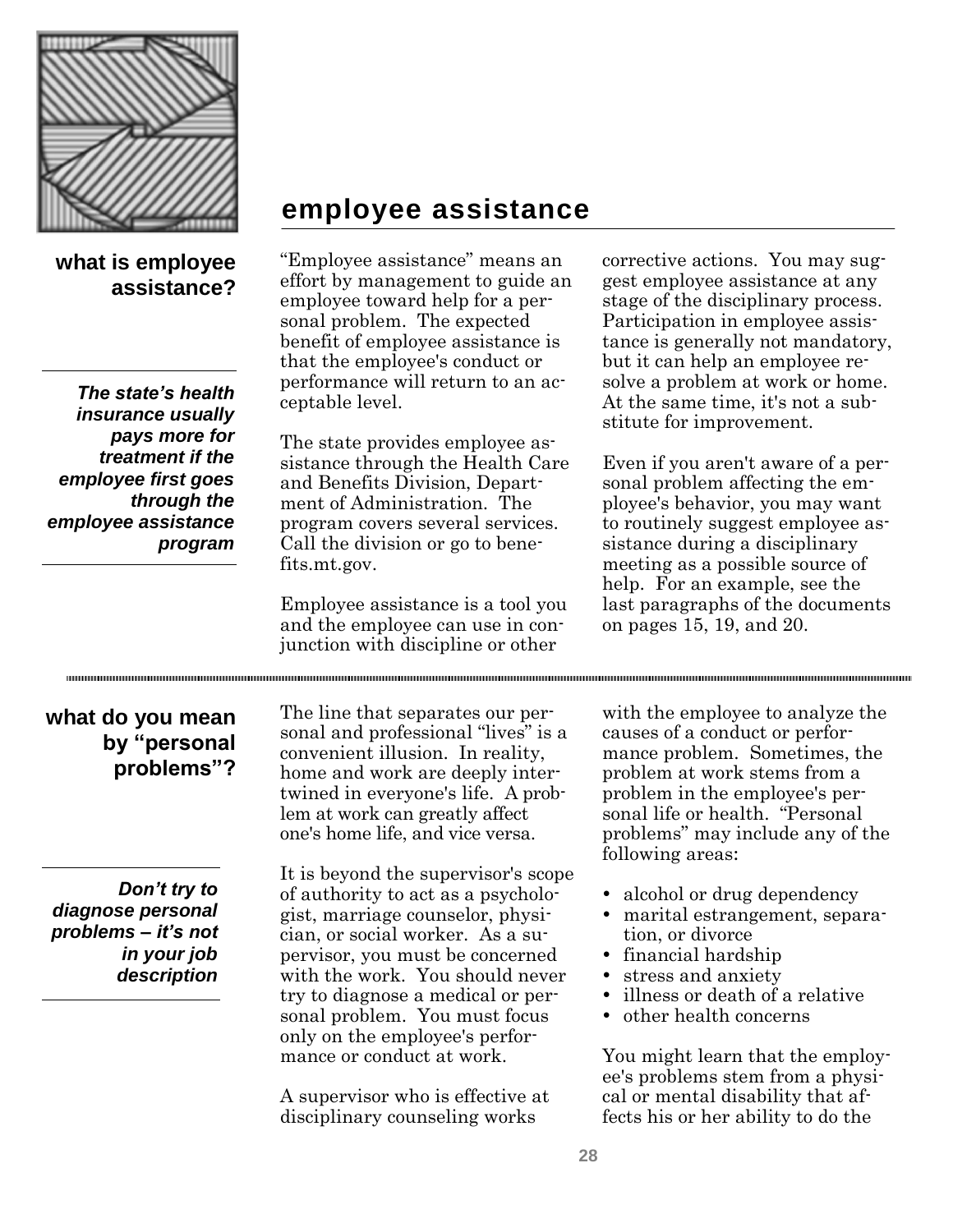### **what do you mean by "personal problems"?** (continued)

job. You must then work with the employee to determine whether a reasonable accommodation will allow the employee to perform the essential functions of the job. The employee doesn't have to ask for an accommodation if you have enough information to tell that the employee is a qualified individual with a disability.

A reasonable accommodation is any modification in the job or work environment that allows the employee to perform the essential job duties. A reasonable accommodation fact sheet is available from the State Human Resources Division. The guide provides resources on reasonable accommodation.

### **how do I approach employee assistance?**

*It's up to the employee to acknowledge that a personal problem exists*

Under most circumstances, you can't order an employee to seek employee assistance as a condition of employment. Employees may voluntarily seek assistance, but their involvement in counseling or another program does not excuse substandard conduct or performance.

You may find it difficult to even mention the possibility that a personal problem is affecting the employee's work behavior. Disclosing a medical condition may also be difficult for many employees.

It's best if the employee brings up the subject, but people are often reluctant to discuss or acknowledge their personal problems. Some employees may choose to contact the employee assistance program without telling their boss.

If the employee lets you know a personal problem underlies the work problem, you can mention employee assistance as an option. If the employee volunteers that a disability underlies the work problem, you must work with the employee to determine whether the agency can provide a reasonable accommodation. However, if you suspect the employee has a personal or medical problem, yet the employee says nothing about it, your role is limited.

It's not your role to diagnose a personal problem, however strong your suspicions may be. Avoid statements like, "You have a drinking problem, and it's interfering with your work." On one hand, you may be wrong. On the other hand, even if you're right, the employee will likely become defensive and deny there's a problem.

In discussing a performance or conduct problem, you may say, "If you feel you have a personal problem that contributes to your problems at work, we suggest you contact the employee assistance program." It's the employee's choice to say if such a problem exists.

The state's employee assistance program provides the gateway to helpful resources. The employee can get crisis counseling and free services from in-network providers.

You are also welcome to contact the employee assistance program for counseling resources that can help you supervise more effectively.

If you refer an employee to the state's program, document the referral during each stage of the disciplinary process.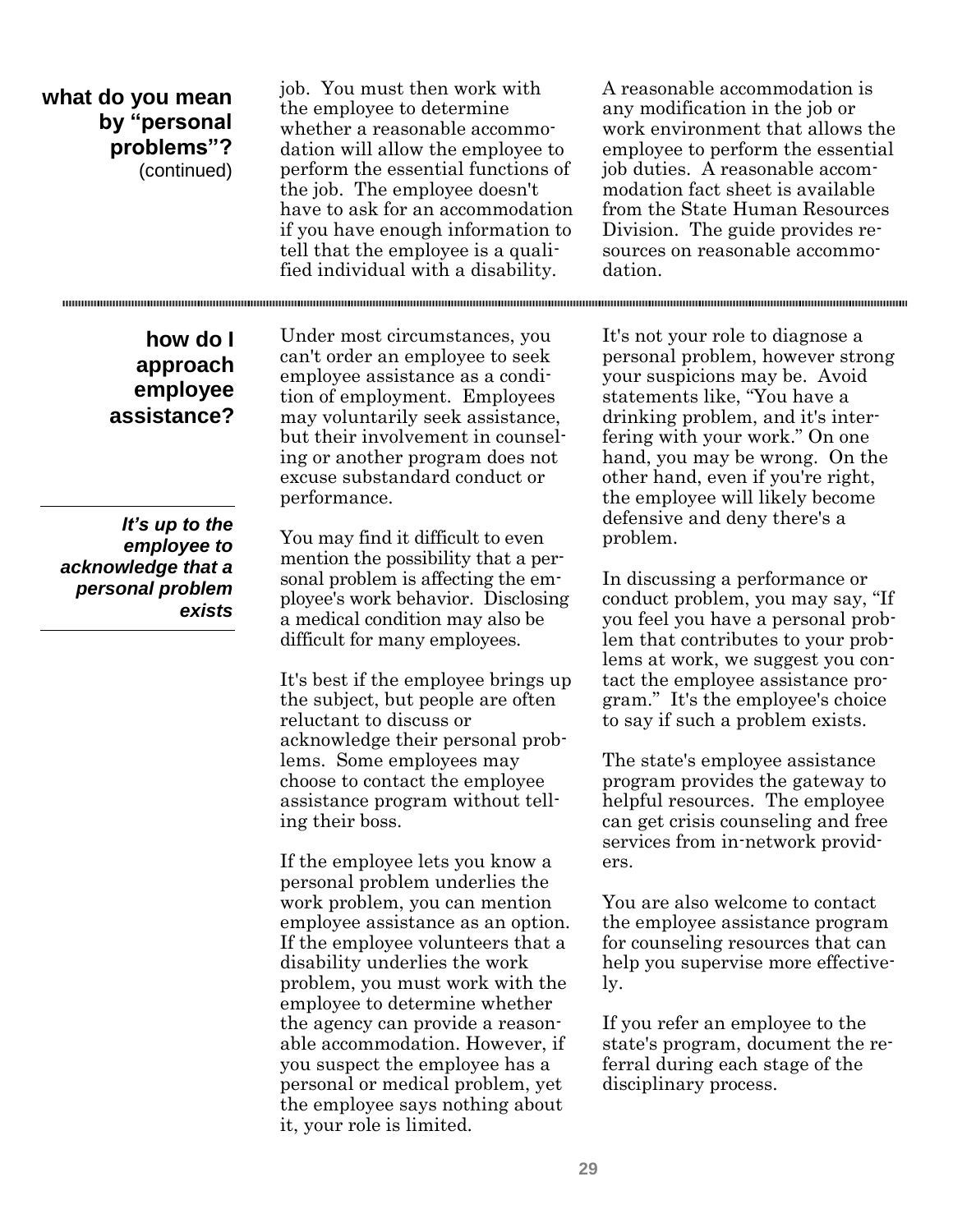| what should I do?       | • Make sure all employees are<br>informed about and under-<br>stand what is expected with<br>regard to performance and<br>conduct.<br>Be alert, through continual ob-<br>$\bullet$<br>servation, to any changes in<br>work or behavior patterns of<br>your employees.<br>• Document all unacceptable be-<br>havior, attendance, or perfor-<br>mance that falls below estab-<br>lished standards.<br>• Consult with your human re-<br>sources officer to get help in<br>determining a course of action. | Monitor the employee's per-<br>formance and conduct. If the<br>deterioration continues, refer<br>the employee to assistance, if<br>appropriate. Explain that the<br>employee is responsible for<br>seeking assistance.<br>Be aware that an employee<br>$\bullet$<br>with a chemical dependency,<br>emotional problem, or medical<br>problem will often deny there<br>is a problem that he or she<br>can't handle alone. This re-<br>quires that you keep your focus<br>on the necessary work im-<br>provement, rather than bat-<br>tling a problem you can't solve. |  |  |  |
|-------------------------|--------------------------------------------------------------------------------------------------------------------------------------------------------------------------------------------------------------------------------------------------------------------------------------------------------------------------------------------------------------------------------------------------------------------------------------------------------------------------------------------------------|---------------------------------------------------------------------------------------------------------------------------------------------------------------------------------------------------------------------------------------------------------------------------------------------------------------------------------------------------------------------------------------------------------------------------------------------------------------------------------------------------------------------------------------------------------------------|--|--|--|
|                         | Discuss deteriorating work<br>٠<br>performance or conduct with<br>the employee. Express your<br>concern. Stress that the em-<br>ployee's job could be in jeop-<br>ardy unless behavior improves.                                                                                                                                                                                                                                                                                                       | Keep an eye on performance<br>$\bullet$<br>and conduct. Promptly deal<br>with any further problems. Re-<br>ferral to assistance does not<br>excuse poor performance or in-<br>appropriate conduct.                                                                                                                                                                                                                                                                                                                                                                  |  |  |  |
| what should I<br>avoid? | • Don't try to diagnose the prob-<br>lem. Stick to job performance<br>and conduct. Don't moralize.<br>Avoid debating with an em-<br>$\bullet$<br>ployee about the existence of a<br>personal problem.<br>Don't try to help an employee<br>$\bullet$<br>to solve a personal problem.<br>It's not your business.<br>Don't avoid openly communi-<br>٠<br>cating with the employee about<br>the problem. Avoiding dealing<br>with a problem is not a solution.                                             | Avoid discharging a previ-<br>$\bullet$<br>ously satisfactory employee<br>without first considering em-<br>ployee assistance.<br>Don't try to protect an employ-<br>$\bullet$<br>ee or cover for his or her prob-<br>lem.<br>• Don't allow the employee to<br>play on your sympathy. This is<br>frequently a tactic to avoid fac-<br>ing a problem and the need to<br>correct it.                                                                                                                                                                                   |  |  |  |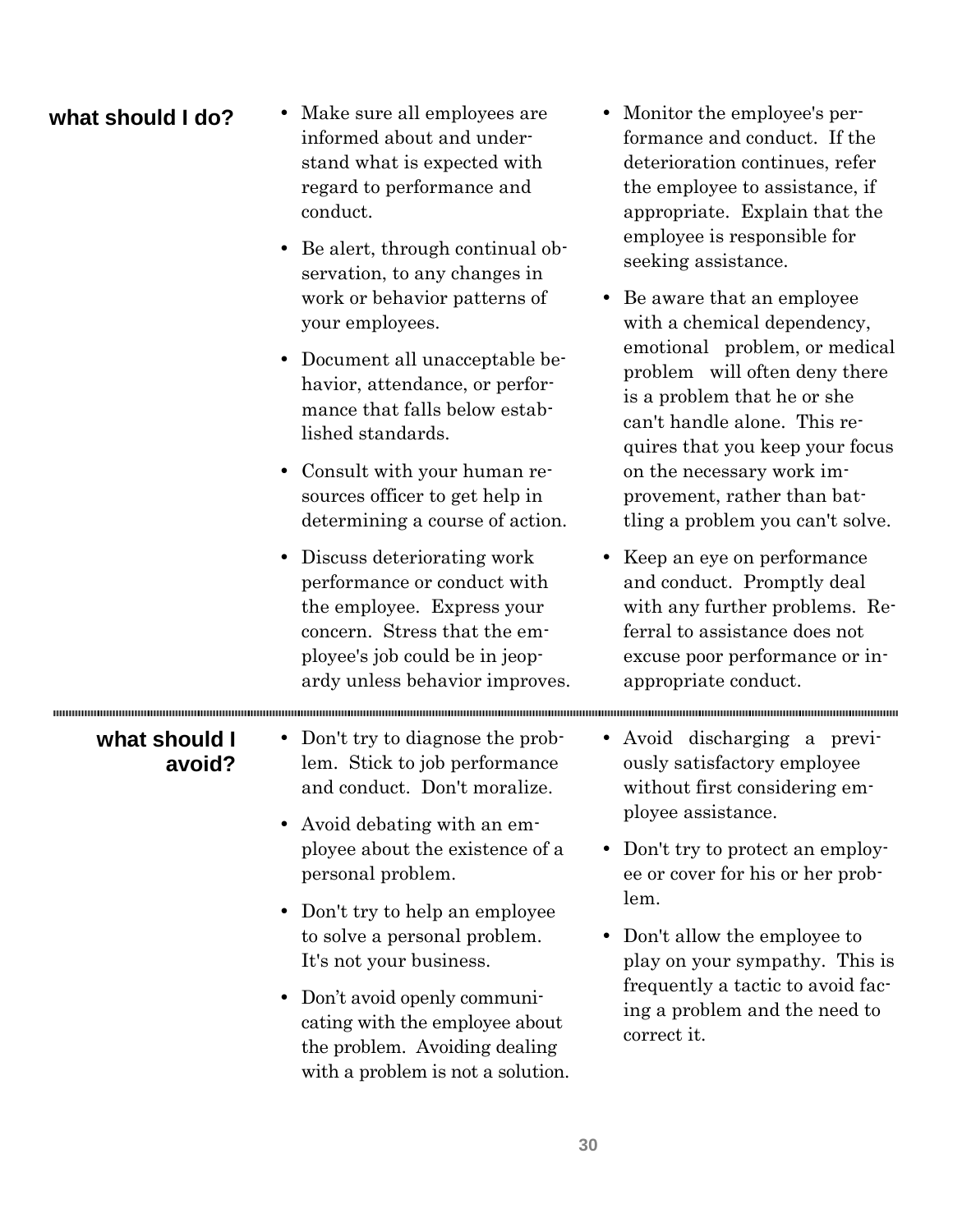

**what are my resources?**

### **a final word**

We don't expect this brief guide to answer every question you might have about discipline. Nor will it help you deal with every situation that arises. As a supervisor, you should know about and make use of the various resources available to you.

The best source of information on disciplinary rules and procedures is your agency human resources officer. He or she is there to consult with you and provide technical assistance. If you have any questions about what to do, talk with the human resources officer before taking action.

**what training and other resources are available?**

*Call the Professional Development Center at 444-3871*

*Guides are available; call 444-3871 or go to the State Human Resources web site: http://hr.mt.gov* The Professional Development Center (PDC) offers several management training courses. Many of them relate directly or indirectly to discipline.

The PDC regularly offers these topics:

- disciplinary procedure
- documenting discipline
- performance management
- supervising performance improvement
- wrongful discharge
- managing conflict

You can obtain information on these courses through your human resources officer or by contacting the PDC (444-3871). Also watch for regular course announcements by poster and email.

In addition, the PDC can arrange to conduct the training specifically for your agency, or it can design a course to cover a given topic for your agency's supervisors. Contact the PDC Director (444- 2607) for more information about these services.

You should also refer to state policies on discipline and related areas. The following rules and policies may be pertinent:

- discipline (ARM 2.21.6501 et seq)
- employee records management (ARM 2.21.6601 et seq)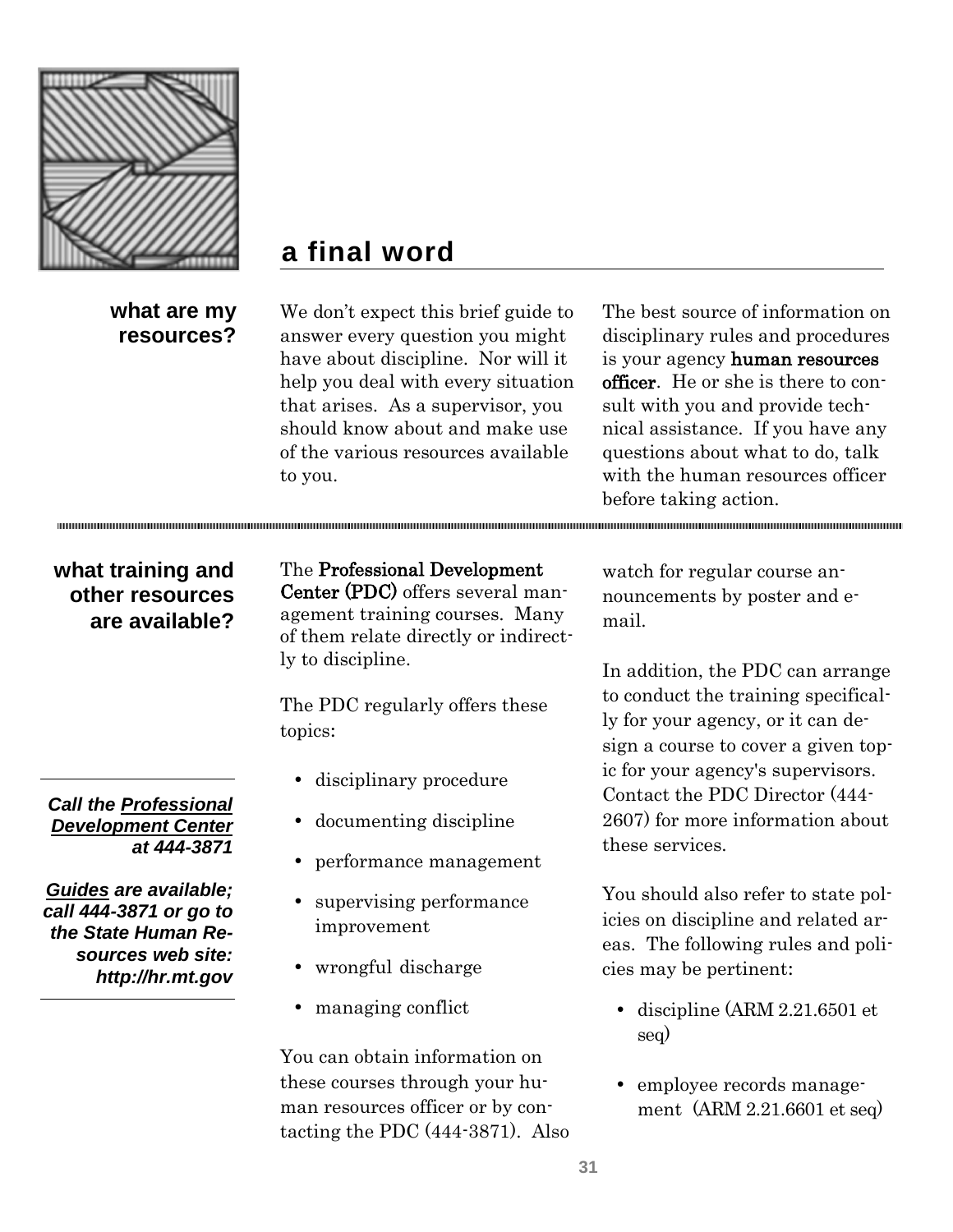- grievances (ARM 2.21.8010 et seq)
- probation requirements
- performance management

All policies and rules are available at mom.mt.gov. Under "categories," click on "Human Resources / Employee benefits."

Your department may have adopted its own policies covering these areas. MOM policies and ARM rules set minimum standards, and each department has the option of adopting separate policies, as long as they meet the standards set in MOM or ARM. Check to see if your department has its own policies. If so, read them thoroughly.

The State Human Resources Division provides guides on sick leave, reasonable accommodation, employee assistance, and performance appraisal. You can get any of these guides by calling 444-3871 or visit http://hr.mt.gov.

If you supervise members of a bargaining unit, be sure you are

familiar with the terms of the union contract. Many contracts contain provisions regarding discipline and related matters. Contract provisions take precedence over MOM or departmental policy.

The state's employee assistance runs through the Health Care and Benefits Division. You can get information by contacting the division. You can get access to a lot of health information and other resources at HCBD's web site. (See address in left column.)

Employees should be aware that the State's health insurance provides some coverage for counseling and treatment of most personal problems. The coverage is greater when the treatment is obtained through the Employee Assistance Program.

Finally, a summary of Montana Supreme Court cases dealing with wrongful and unlawful discharge is available. Contact the PDC (444-3871) to get more information.

*MOM policies and ARM rules are available at http://mom.mt.gov. Guides and other resources are available at the State Human Resources Division web site: http://hr.mt.gov*

> *The PDC website is http://pdc.mt.gov*

*Direct questions about employee assistance to the Health Care and Benefits Division …*

#### *[benefits.mt.gov](http://www.reliantbh.com/)*

*Click on the approriate link to get EAP information.*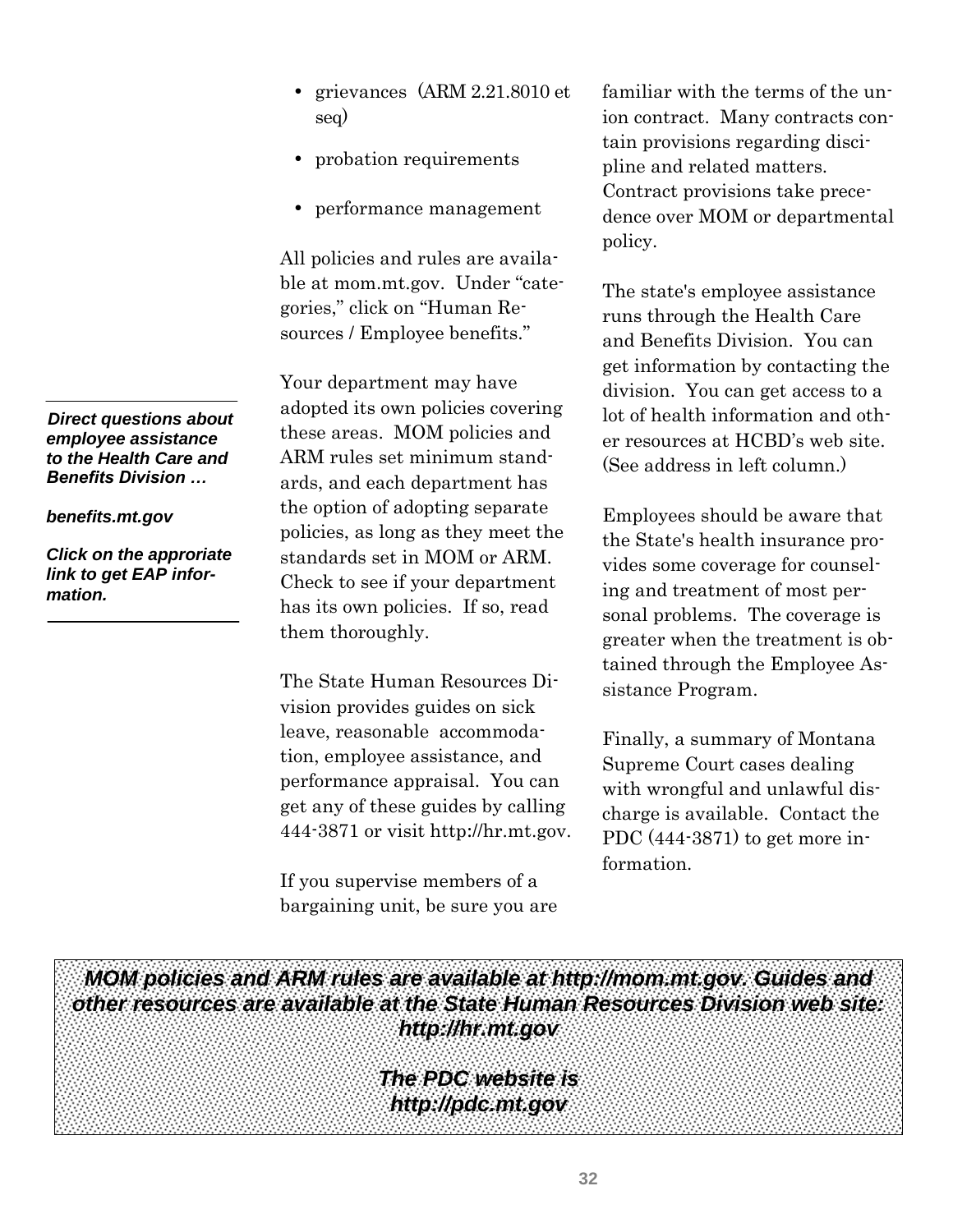### *appendix*



*(Copyright © Montana Code Annotated. Reproduced by permission of the Code Commissioner.)*

### **the wrongful discharge from employment act**

**39-2-901. Short title.** This part may be cited as the "Wrongful Discharge from Employment Act."

**39-2-902. Purpose.** This part sets forth certain rights and remedies with respect to wrongful discharge. Except as provided in 39-2-912, this part provides the exclusive remedy for a wrongful discharge from employment.

**39-2-903. Definitions.** In this part, the following definitions apply:

(1) "Constructive discharge" means the voluntary termination of employment by an employee because of a situation created by an act or omission of the employer which an objective, reasonable person would find so intolerable that voluntary termination is the only reasonable alternative. Constructive discharge does not mean voluntary termination because of an employer's refusal to promote the employee or improve wages, responsibilities, or other terms and conditions of employment.

(2) "Discharge" includes a constructive discharge as defined in subsection (1) and any other termination of employment, including resignation, elimination of the job, layoff for lack of work, failure to recall or rehire, and any other cutback in the number of employees for a legitimate business reason.

(3) "Employee" means a person who works for another for hire. The term does not include a person who is an independent contractor.

(4) "Fringe benefits" means the value of any employer-paid vacation leave, sick leave, medical insurance plan, disability insurance plan, life insurance plan, and pension benefit plan in force on the date of the termination.

(5) "Good cause" means reasonable, job-related grounds for dismissal based on a failure to satisfactorily perform job duties, disruption of the employer's operation, or other legitimate business reason. The legal use of a lawful product by an individual off the employer's premises during nonworking hours is not a legitimate business reason, unless the employer acts within the provisions of 39-2- 313(3) or (4).

(6) "Lost wages" means the gross amount of wages that would have been reported to the internal revenue service as gross income on Form W-2 and includes additional compensation deferred at the option of the employee.

(7) "Public policy" means a policy in effect at the time of the discharge concerning the public health, safety, or welfare established by constitutional provision, statute, or administrative rule.

#### **39-2-904. Elements of wrongful discharge -- presumptive probationary period.** (1) A discharge is wrongful only if:

 (a) it was in retaliation for the employee's refusal to violate public policy or for reporting a violation of public policy;

 (b) the discharge was not for good cause and the employee had completed the employer's probationary period of employment; or

 (c) the employer violated the express provisions of its own written personnel policy.

 (2) (a) During a probationary period of employment, the employment may be terminated at the will of either the employer or the employee on notice to the other for any reason or for no reason.

 (b) If an employer does not establish a specific probationary period or provide that there is no probationary period prior to or at the time of hire, there is a probationary period of 6 months from the date of hire.

**39-2-905. Remedies.** (1) If an employer has committed a wrongful discharge, the employee may be awarded lost wages and fringe benefits for a period not to exceed 4 years from the date of discharge, together with interest thereon. Interim earnings, including amounts the employee could have earned with reasonable diligence, must be deducted from the amount awarded for lost wages. Before interim earnings are deducted from lost wages, there must be deducted from the interim earnings any reasonable amounts expended by the employee in searching for, obtaining, or relocating to new employment.

(2) The employee may recover punitive damages otherwise allowed by law if it is established by clear and convincing evidence that the employer engaged in actual fraud or actual malice in the discharge of the employee in violation of 39- 9-904(1)(a).

(3) There is no right under any legal theory to damages for wrongful discharge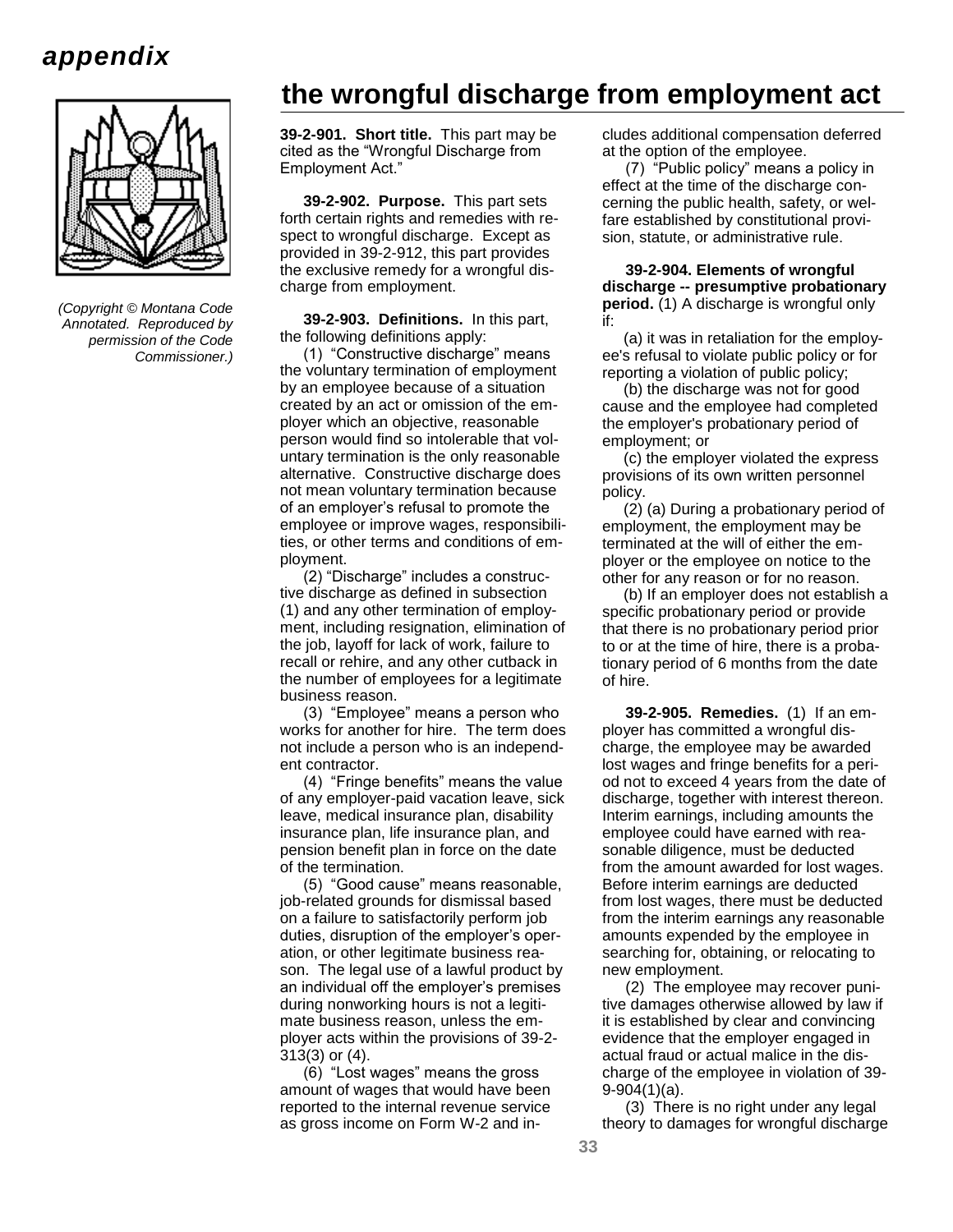under this part for pain and suffering, emotional distress, compensatory damages, punitive damages, or any other form of damages except as provided for in subsections (1) and (2). [see 27-1- 221, MCA, regarding "actual fraud" and "actual malice."]

#### **39-2-906 through 39-2-910 reserved.**

39-2-911. Limitation of actions. An action under this part must be filed within 1 year after the date of discharge.

(2) If an employer maintains written internal procedures, other than those specified in 39-2-912, under which an employee may appeal a discharge within the organizational structure of the employer, the employee shall first exhaust those procedures prior to filing an action under this part. The employee's failure to initiate or exhaust available internal procedures is a defense to an action brought under this part. If the employer's internal procedures are not completed within 90 days from the date the employee initiates the internal procedures, the employee may file an action under this part and for purposes of this subsection the employer's internal procedures are considered exhausted. The limitation period in subsection (1) is tolled until the procedures are exhausted. In no case may the provisions of the employer's internal procedures extend the limitation period in subsection (1) more than 120 days.

(3) If the employer maintains written internal procedures under which an employee may appeal a discharge within the organizational structure of the employer, the employer shall within 7 days of the date of the discharge notify the discharged employee of the existence of such procedures and shall supply the discharge employee with a copy of them. If the employer fails to comply with this subsection, the discharged employee need not comply with subsection (2).

**39-2-912. Exemptions.** This part does not apply to a discharge:

(1) that is subject to any other state or federal statute that provides a procedure or remedy for contesting the dispute. The statutes include those that prohibit discharge for filing complaints, charges, or claims with administrative bodies or that prohibit unlawful discrimination based on race, national origin, sex, age, disability, creed, religion, politi-

cal belief, color, marital status, and other similar grounds.

(2) of any employee covered by a written collective bargaining agreement or a written contract of employment for a specific term.

**39-2-913. Preemption of commonlaw remedies.** Except as provided in this part, no claim for discharge may arise from tort or express or implied contract.

**39-2-914. Arbitration.** (1) A party may make a written offer to arbitrate a dispute that otherwise could be adjudicated under this part.

(2) An offer to arbitrate must be in writing and contain the following provisions:

(a) a neutral arbitrator must be selected by mutual agreement or, in the absence of agreement, as provided in 27-5- 211.

(b) The arbitration must be governed by the Uniform Arbitration Act, Title 37, chapter 5. If there is a conflict between the Uniform Arbitration Act and this part, this part shall apply.

(c) The arbitrator is bound by this part.

(3) If a complaint is filed under this part, the offer to arbitrate must be made within 60 days after service of the complaint and must be accepted in writing within 30 days after the date the offer is made.

(4) A discharged employee who makes a valid offer to arbitrate that is accepted by the employer and who prevails in such arbitration is entitled to have the arbitrator's fee and all costs of arbitration paid by the employer.

(5) If a valid offer to arbitrate is made and accepted, arbitration is the exclusive remedy for the wrongful discharge dispute and there is no right to bring or continue a lawsuit under [sections 1 through 8]. The arbitrator's award is final and binding, subject to review of the arbitrator's decision under the provisions of the Uniform Arbitration Act.

**39-2-915. Effect of Rejection of Offer to Arbitrate.** A party who makes a valid offer to arbitrate that is not accepted by the other party and who prevails in an action under this part is entitled as an element of costs to reasonable attorney fees incurred subsequent to the date of the offer.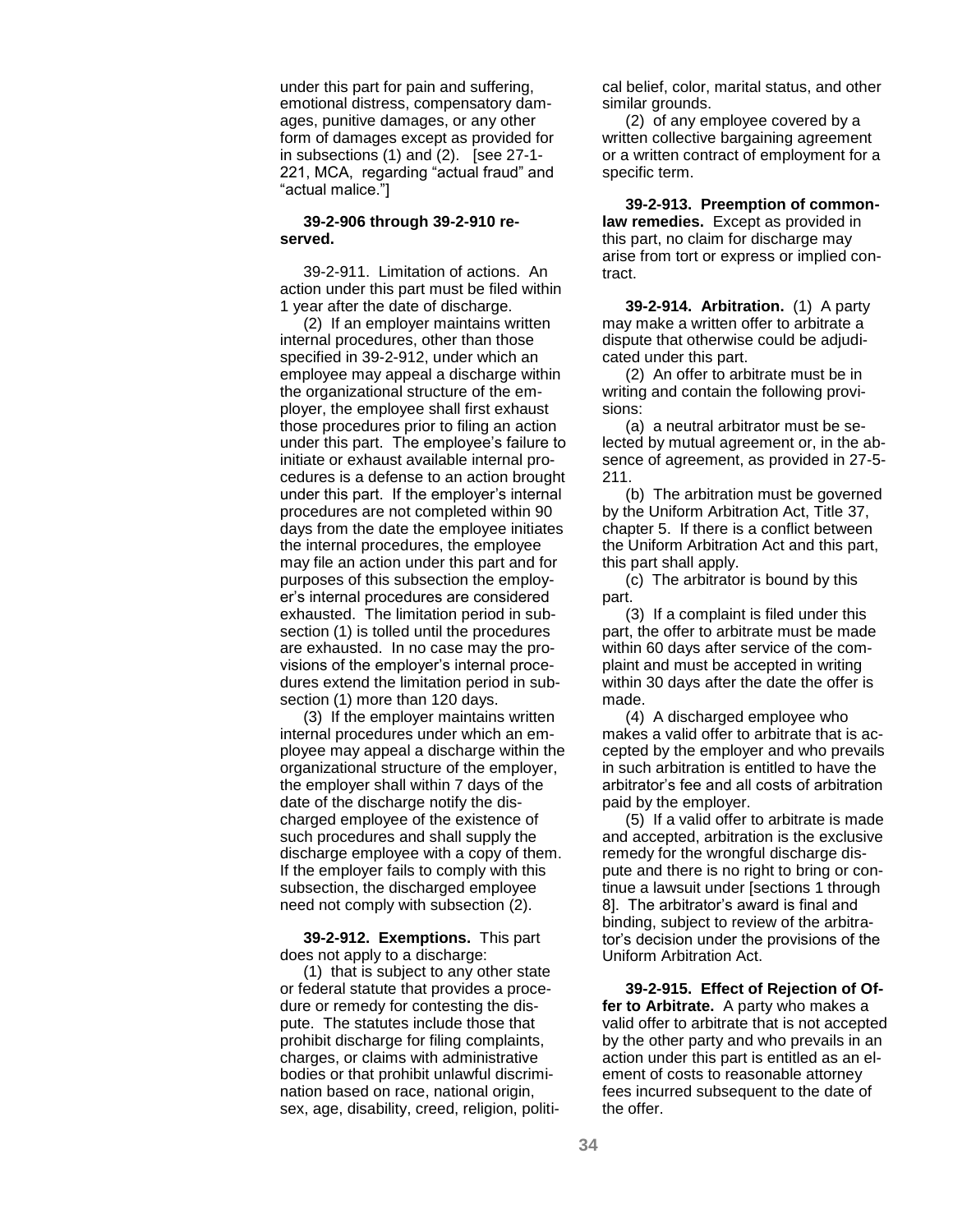## **Coaching**

#### **State of Montana**

name title that the contract of the contract of the contract of the contract of the contract of the contract of

department division bureau bureau division

#### **Your performance or conduct needs improvement in the following areas:**

(Supervisor – complete before interview; specify exact behavior, plus policies or procedures violated)

**You will take the following actions to correct the problem**

(Supervisor – complete during the interview)

Time frame for improvement:

**We will provide the following assistance to help you accomplish the desired solution (if necessary).**

**Employee**

This form will not be placed in your personnel file. You will receive a copy of this form. If you do not improve or correct the problem as described, further disciplinary action may result.

We will meet to review accomplishments under this plan on

Signature of Supervisor **Date Date** Date **Date Date Date Date Date Date Date** 

Signature of Employee Date Conclusions of review:

additional pages \_\_\_ yes \_\_\_ no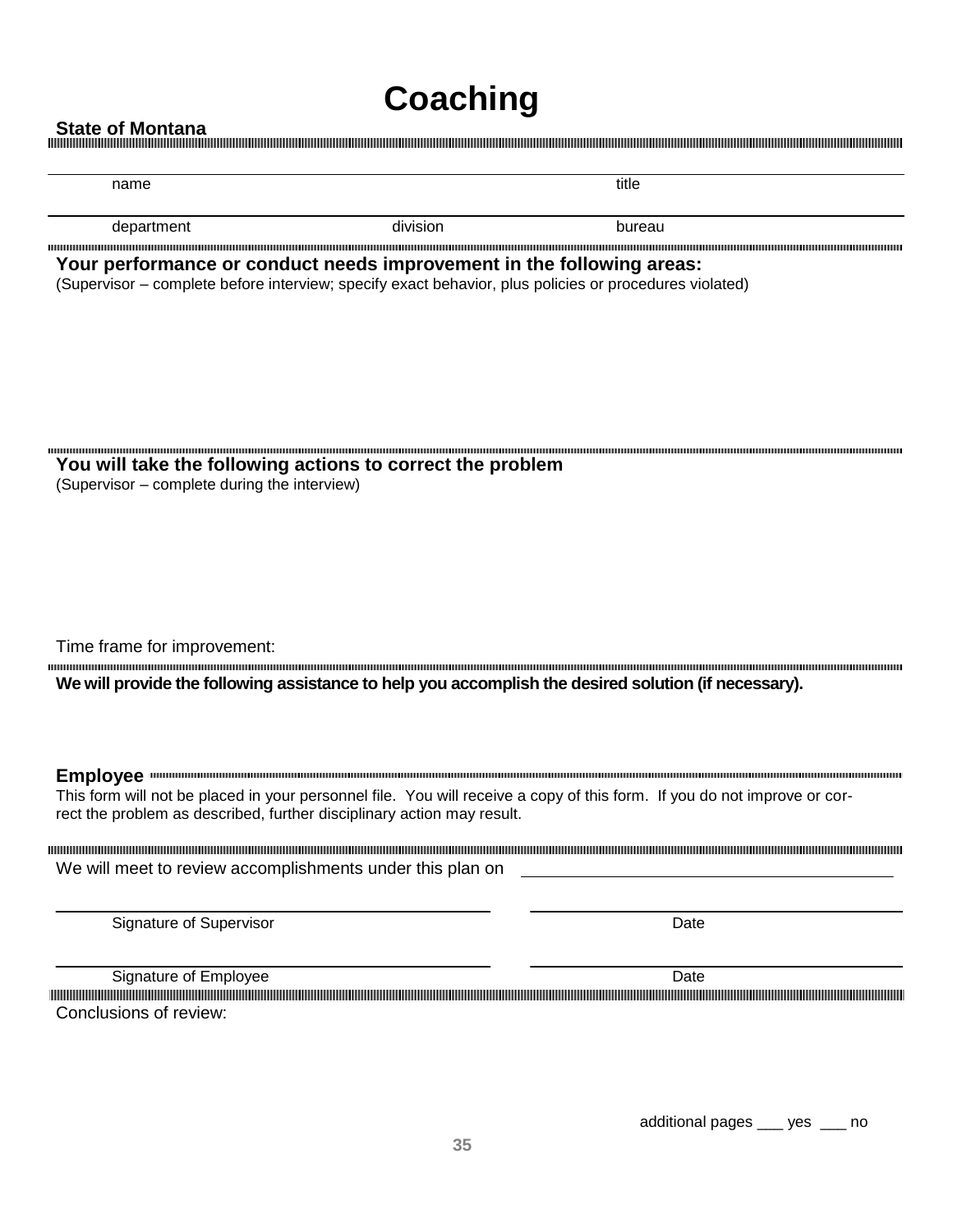### **Written Warning Notice**

State of Montana<br>**INCISE of Montana** 

| name                                                                                                                                               |          | title  |  |
|----------------------------------------------------------------------------------------------------------------------------------------------------|----------|--------|--|
| department                                                                                                                                         | division | bureau |  |
|                                                                                                                                                    |          |        |  |
| <b>Just Cause</b> (Supervisor – specify exact times, places, dates, rules violated, previous disciplinary action, etc.)                            |          |        |  |
| This written warning is issued for the following reasons:                                                                                          |          |        |  |
|                                                                                                                                                    |          |        |  |
|                                                                                                                                                    |          |        |  |
|                                                                                                                                                    |          |        |  |
|                                                                                                                                                    |          |        |  |
| <b>Correction</b>                                                                                                                                  |          |        |  |
| To improve or correct this problem, you must:                                                                                                      |          |        |  |
|                                                                                                                                                    |          |        |  |
|                                                                                                                                                    |          |        |  |
|                                                                                                                                                    |          |        |  |
|                                                                                                                                                    |          |        |  |
| Time frame for improvement:                                                                                                                        |          |        |  |
|                                                                                                                                                    |          |        |  |
| <b>Consequences of Failure</b>                                                                                                                     |          |        |  |
| If you do not improve or correct the problem as outlined in this notice, further disciplinary action may result, up to and<br>including discharge. |          |        |  |

Signature of Management Date

**Notice of Rights** This form will be placed in your personnel file. You will receive a copy of this form. You have the right to respond orally, in writing, or both to this notice. Your response, if written, will be included in your personnel file. Your signature indicates you have received this notice – not necessarily that you agree with its content.

| Signature of Employee   | Date                                                                                                                                                          |
|-------------------------|---------------------------------------------------------------------------------------------------------------------------------------------------------------|
|                         | complete only if the employee refuses to sign this notice<br>$\label{thm:main} is the set of the set of the set is the set of the set is the set of the set.$ |
| employee's name         | has received a copy of this written warning notice                                                                                                            |
| signature of supervisor | date                                                                                                                                                          |
|                         | additional pages ____<br>ves<br>no                                                                                                                            |